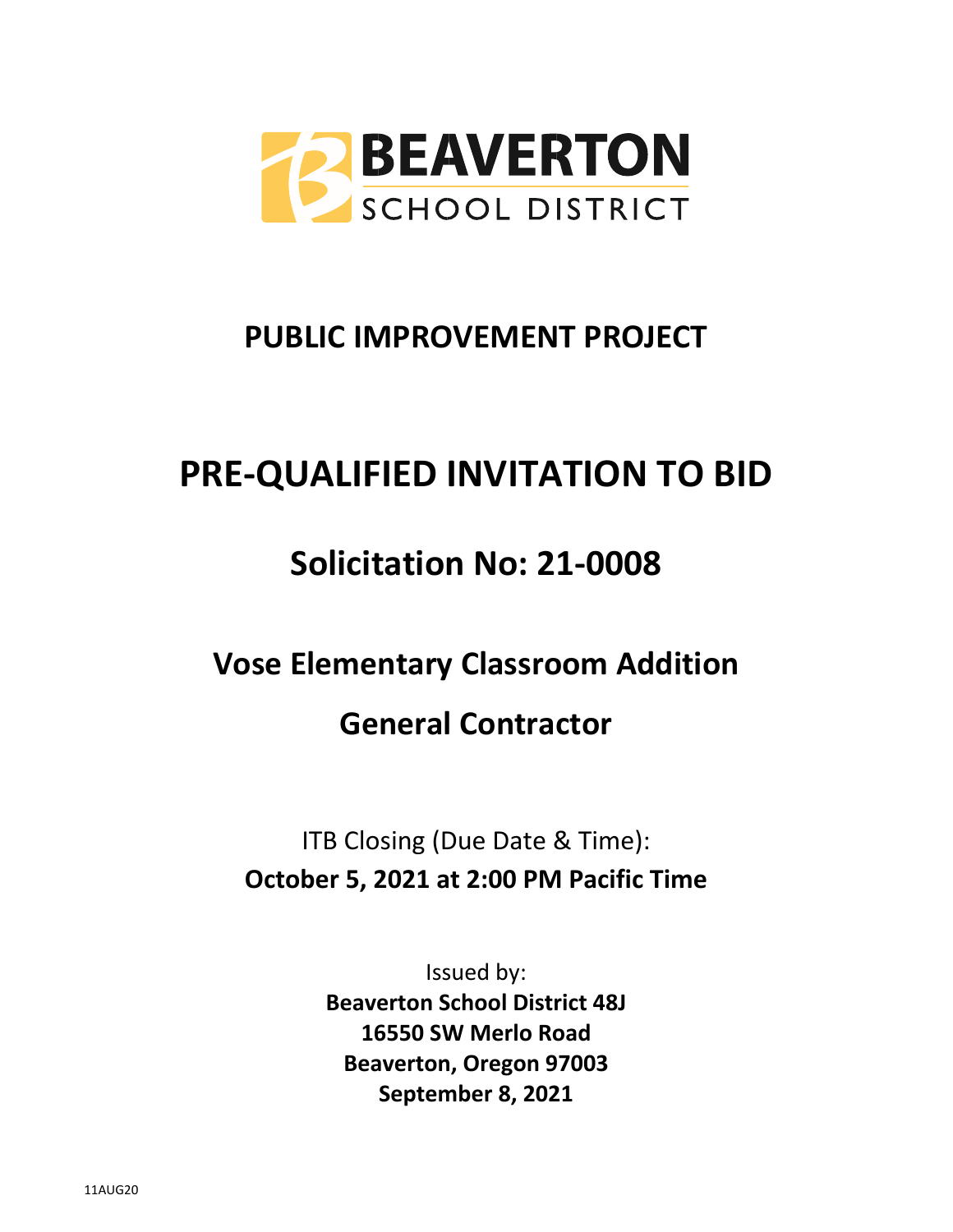# **PUBLIC IMPROVEMENT INVITATION TO BID**

Solicitation No: ITB 21-0008

The purpose of this Invitation to Bid (Solicitation) is to obtain competitive Bids from qualified General Contractors (Bidders) interested in the provision of Vose Elementary Classroom Addition General Contractor services for the Beaverton School District. This is a public works project subject to ORS 279C.800 to 279C.870.

**This ITB is subject to Mandatory Pre-Qualification:** To be eligible to submit a Bid in response this ITB, a Bidder (General Contactor) must have been found Pre-Qualified under RFQ 21-0002. Aside from the duties of the General Contractor, any class of work under this ITB may be performed by sub-contractors who have not been found Pre-Qualified under RFQ 21-0002. The deadline for submitting Statements of Qualification (SoQ) in response to RFQ 21-0002 was August 17, 2020. This District will not accept any SoQs other than those it accepted and evaluated under RFQ 21-0002.

#### **A MANDATORY pre-Bid conference will be held on September 14, 2021 at 3:00 PM at 11350 SW Denney Road, Beaverton, Oregon 97008.**

Bidders must submit their Bid pursuant to the provisions of this Solicitation to [contracts@beaverton.k12.or.us,](mailto:contracts@beaverton.k12.or.us) **PRIOR** to the Closing:

# **SOLICITATION CLOSING: October 5, 2021 at 2:00 PM Pacific Time LATE BIDS WILL NOT BE ACCEPTED**

Timely submitted Bids will be opened and read aloud immediately after Closing only at the below conference line:

#### **+1(503)356.4400 Participant code: 41605148**

Bidders must submit a **First-Tier Subcontractor Disclosure Form** \*EITHER\* with the emailed Bid submission \*OR\* by email to [contracts@beaverton.k12.or.us](mailto:contracts@beaverton.k12.or.us) no later than the Disclosure Deadline:

# **DISCLOSURE DEADLINE: October 5, 2021 at 4:00 PM Pacific Time**

Bidders must familiarize themselves with the entire Solicitation.

**All questions and comments about this solicitation must be directed ONLY IN WRITING via email to: [contracts@beaverton.k12.or.us](mailto:contracts@beaverton.k12.or.us)**

**THE DISTRICT MAY REJECT ANY BID NOT IN COMPLIANCE WITH ALL PRESCRIBED REQUIREMENTS**.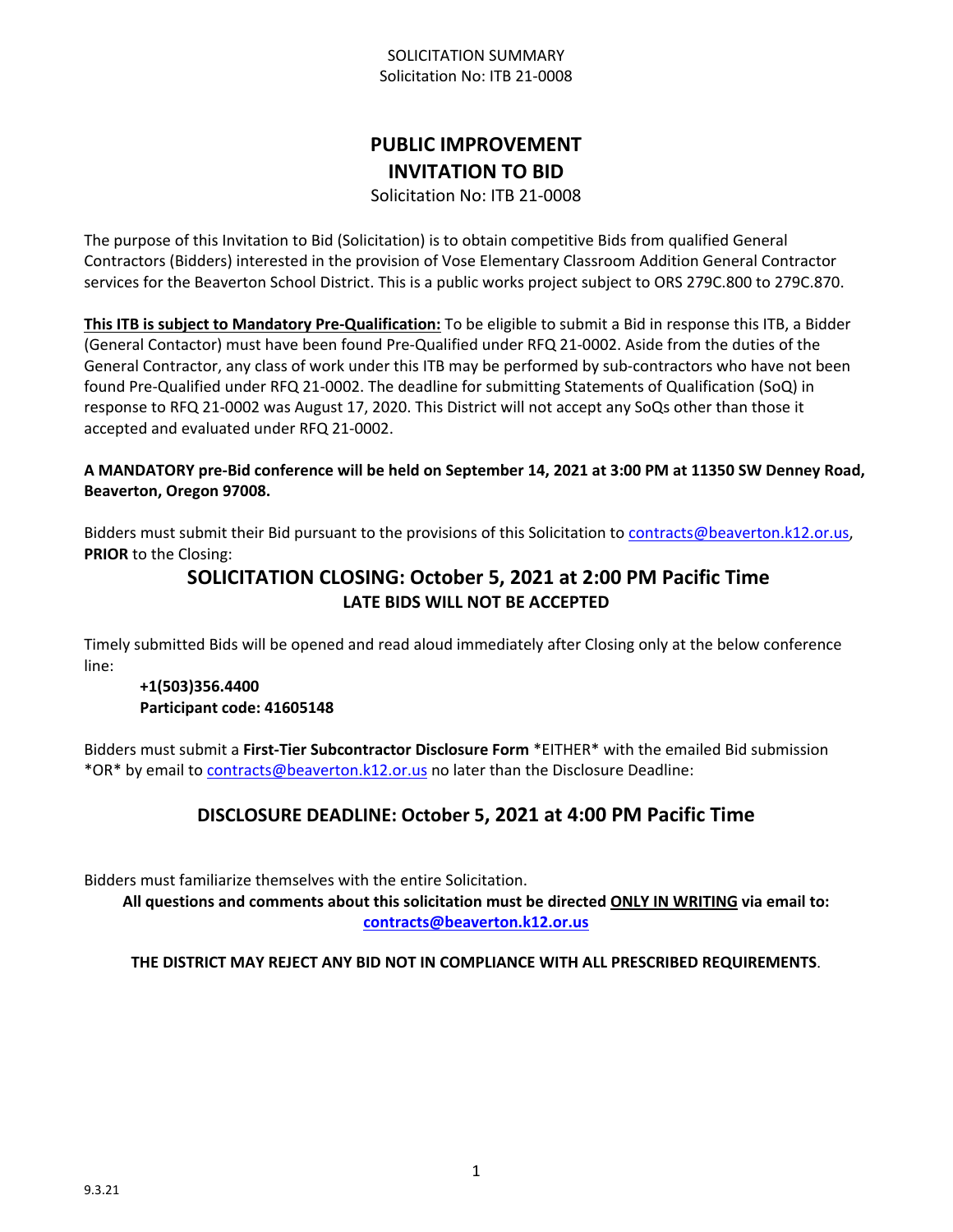#### SECTION I - INTRODUCTION Solicitation No: ITB 21-0008

#### **1. INTRODUCTION:**

This Solicitation is issued pursuant to ORS 279A, ORS 279C and the Oregon Attorney General Model Rules Divisions 46 and 49 and District Policies.

#### **2. DEFINITIONS:**

The term "District" or "Owner" throughout this document means the Beaverton School District. The term "Bidder" means the person or firm that submits a Bid in response to this Solicitation. The term "Bid" or "Offer" means a written response to provide services in response to this Solicitation. The term "Contractor" or "Supplier" means the Bidder awarded a contract as a result of this Solicitation.

#### **3. SOLICITATION REVIEW:**

Bidders must carefully review the Solicitation documents and are responsible for knowing and understanding all terms and conditions. Unless defects, ambiguities, omissions, or errors are brought to the District's attention by protest pursuant to REQUEST FOR CLARIFICATION OR CHANGE; SOLICITATION PROTESTS (Section III, Paragraph 5), protests or appeals based on such defects, ambiguities, omissions or errors received after issuance of the Notice of Intent to Award may not be favorably considered.

#### **4. BACKGROUND:**

- a. The Beaverton School District encompasses approximately 57 square miles in northwestern Oregon in Washington County. Beaverton School District, located in the Portland, Oregon metro area, is the third largest School District in Oregon.
- b. The Beaverton School District has approximately 4,700 employees. The District is responsible for educating approximately 40,870 students in kindergarten through grade 12 at thirty-four (34) Elementary Schools, eight (8) Middle Schools, six (6) High Schools, five (5) Options Schools, and nineteen (19) Options Programs.
- c. Only firms found Pre-qualified under RFQ 21-0002 may submit a Bid in response to this ITB.

#### **5. GENERAL SCOPE OF WORK:**

This solicitation is for retaining a general contractor (GC) to furnish, install, manage and coordinate all work as shown in the attached documents on behalf of the Beaverton School District. Pre-construction will begin on or around November 1st, 2021 with BSD School Board approval and execution of a binding contract. Construction is set to commence on or around March 21st, 2022.

#### **6. CONTRACT:**

The successful Bidder, selected by the District, will receive an AIA A101 Owner Contractor Agreement with AIA A201 General Conditions. A sample is enclosed herein (see Attachments). The provisions of the sample AIA A101 Owner Contractor Agreement and AIA A201 General Conditions are in addition to the requirements set forth in this Solicitation.

- a. Bidders are advised to thoroughly review and familiarize themselves with the standard contract. Certain contract terms reflect state statute and may not be altered.
- b. The Contractor will be expected to promptly sign a contract including all standard terms and conditions contained in the sample contract.
- c. Personnel substitution if the contractor must substitute personnel included in the original bid they must obtain written District approval of substituted personnel, prior to substitution.

#### **7. AMENDMENTS:**

The District may amend a Contract without additional competition pursuant to OAR 137-049-0910.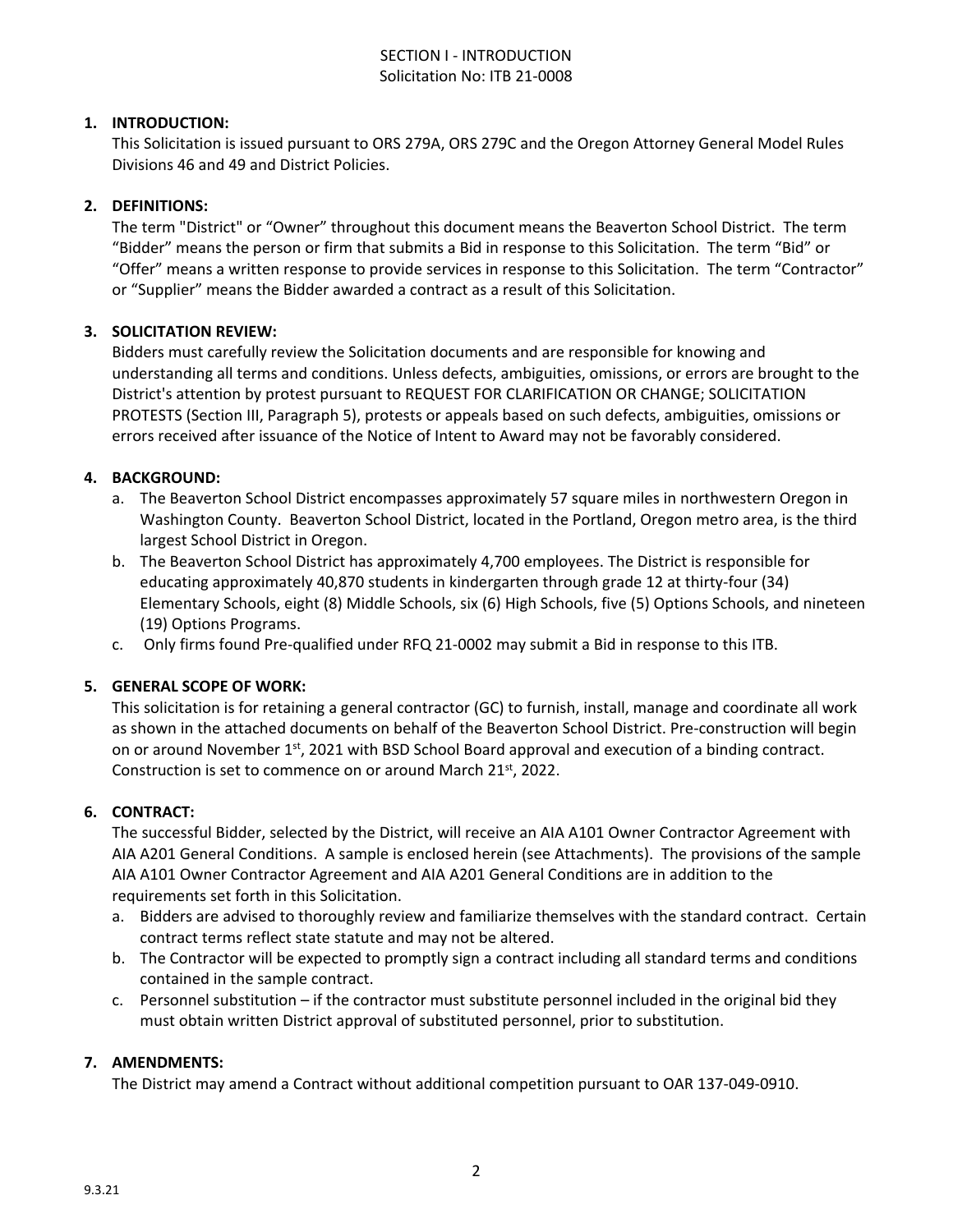#### SECTION I - INTRODUCTION Solicitation No: ITB 21-0008

#### **8. DISTRICT REPRESENTATIVE:**

The District Representative for the project is Eric Bolken, Project Manager.

#### **9. SOLICITATION SCHEDULE:**

The milestones for the selection process are set forth below. The dates are specific and will be followed to the extent reasonably possible. The purpose of this schedule is for Bidder information only. Required dates for Contract period milestones, submittals and any other activities are provided elsewhere in this Solicitation. The District reserves the right to deviate from this schedule.

| <b>Solicitation Milestone</b>                       | Date                            |
|-----------------------------------------------------|---------------------------------|
| Mandatory Pre-Bid conference                        | September 14, 2021, 3:00 PM PST |
| Deadline for submitting requests for clarification, |                                 |
| change, substitution, or solicitation protest       | September 23, 2021 4:00 PM PST  |
| Final Addendum (if Required) on or about            | September 28, 2021              |
| <b>Bids Due</b>                                     | October 5, 2021 2:00PM PST      |
| Notice of Intent to Award (NOI) on or about         | October 6, 2021                 |
| Executed Contract on or about                       | week of October 25, 2021        |
|                                                     |                                 |

#### **10. CONTACT DURING SOLICITATION:**

**Questions must be submitted in writing via email to [contracts@beaverton.k12.or.us](mailto:contracts@beaverton.k12.or.us) as indicated in the Solicitation Summary. No other contact regarding this Solicitation during the solicitation process is permitted.** Unauthorized contact regarding this Solicitation may subject the offender's Bid to rejection.

#### **11. COMMERCIAL ACTIVITIES TAX:**

The Beaverton School District is a governmental entity and thus specifically excluded from being a subject taxpayer per the rules. Please do not include the CAT on any invoice, change order, or proposal for work with the Beaverton School District. For solicitations or bids which have the CAT included we will ignore the line of the submission, for submitted invoices we will deduct, and for any contracts we will be processing deductive contract modifications.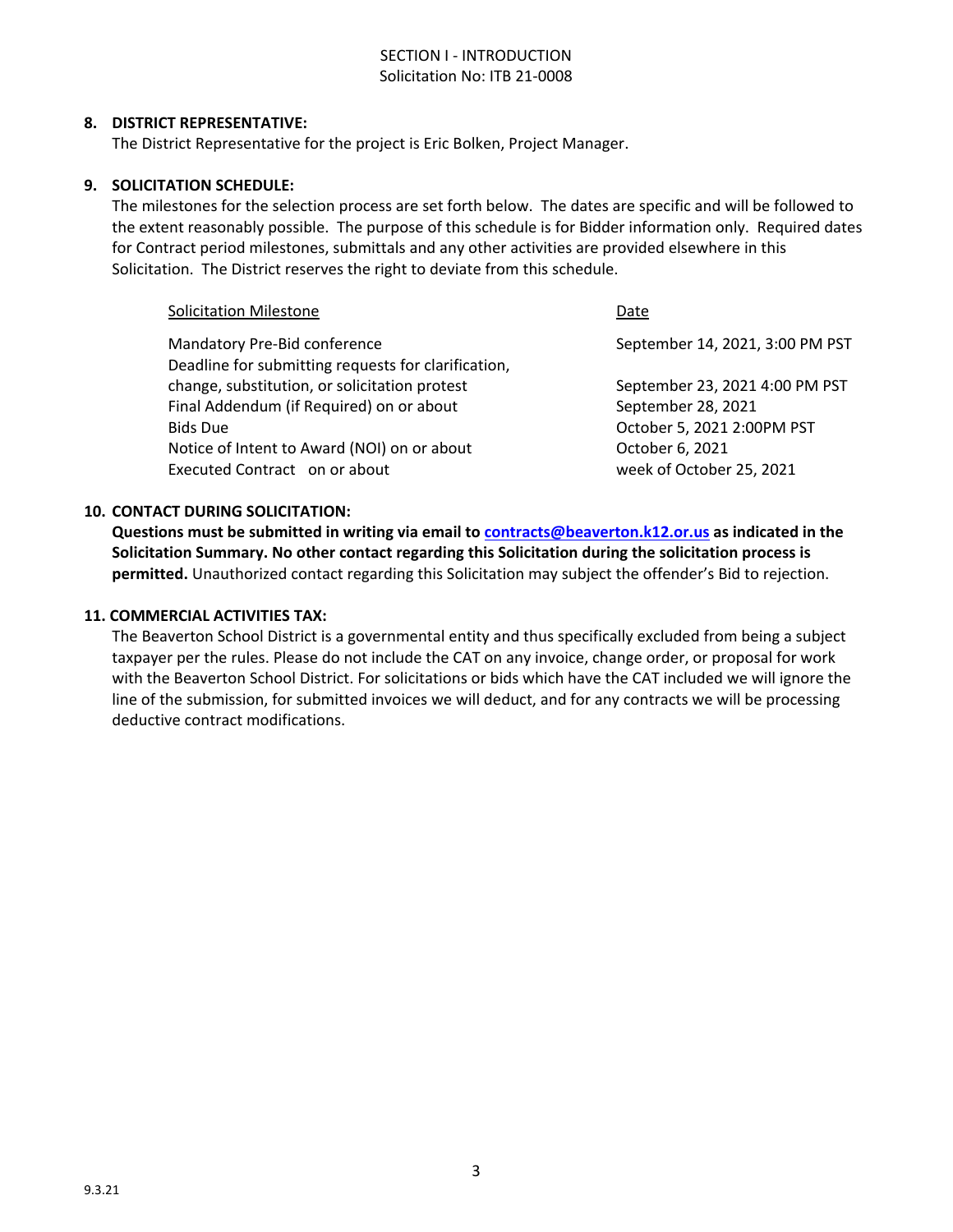#### SECTION II – STATEMENT OF WORK Solicitation No: ITB 21-0008

#### 1. **PURPOSE AND INTRODUCTION:**

This solicitation is the second step of the procurement process: Request for Qualifications (RFQ) / Invitation to Bid (ITB). A contract will be awarded to the Pre-Qualified firm submitting the lowest responsive and responsible bid.

#### **2. OPERATIONAL ATTRIBUTES:**

The District requires the project to be completed by beginning of September 2022. The school will be occupied during the initial phase of construction beginning in March 2022. This initial phase of construction will be limited to work outside of current occupied building space.

#### **3. GENERAL SCOPE OF WORK:**

Please refer to attached plans and specifications. It is intended that the Contractor provides a complete project and coordinates work with the District, Contractors and Consultants hired by the District, and all applicable agencies having authority

- a. Work to include supplying, storing and handling of all required materials.
- b. Work includes protection of neighboring finishes and replacement/repair of any damaged surfaces
- c. Contractor shall provide all labor, materials, equipment, transportation, and other facilities and services as necessary and/or required to execute all of the Work.
- d. All work areas shall be cleaned of any construction debris on a daily basis. General Contractor is responsible for material removal and disposal. Upon completion of the project, the General Contractor is to provide final cleaning of all work installed, replaced or repaired and adjacent areas impacted by construction activities.
- e. The contractor is responsible for all site logistics and maintaining safety during occupied construction. This would include all temporary partitions, fencing, signage and other materials and labor to ensure separation and site safety within the existing fenced perimeter of the project site.

#### **Considerations in Implementation of Addition and Renovation Construction Project**

The District's facility goals and our work processes will require that we focus on the following with our Construction partner during construction of the Vose Elementary Addition project. While this project is an ITB, the District expects there may remain reasonable partnering opportunities on industry practices which may apply:

- Collaborative work effort between the A/E, the District, the Constructor and regulatory oversight agencies leading to an effective implementation.
- Use of Value Engineering to ensure that optimized form and function are implemented for the budget available. VE efforts will conform to ASTM E1699-14, and not merely be a tool for cutting scope or quality.
- Reasonable use of sustainable materials and construction processes are to be considered where reasonable without undue risk stemming from un-vetted products
- Use of the District's internet-based e-Builder Project Management System for coordination of efforts, approvals and expedited communication is required.
- Conformance with the District's Technical Standards; deviations may be proposed by the A/E with appropriate rationale for District consideration. Standards may not deviate unless approved in writing by BSD Representative.

<https://www.beaverton.k12.or.us/depts/facilities/development/Pages/default.aspx>

Matching of existing building finish materials and quality to create a seamless single building.

#### **District's Key Work Processes Applied in Design & Construction Phase**

The District uses several work processes in collaborating with our design and construction firms during the course of our projects. These work processes are documented in the form of Beaverton School District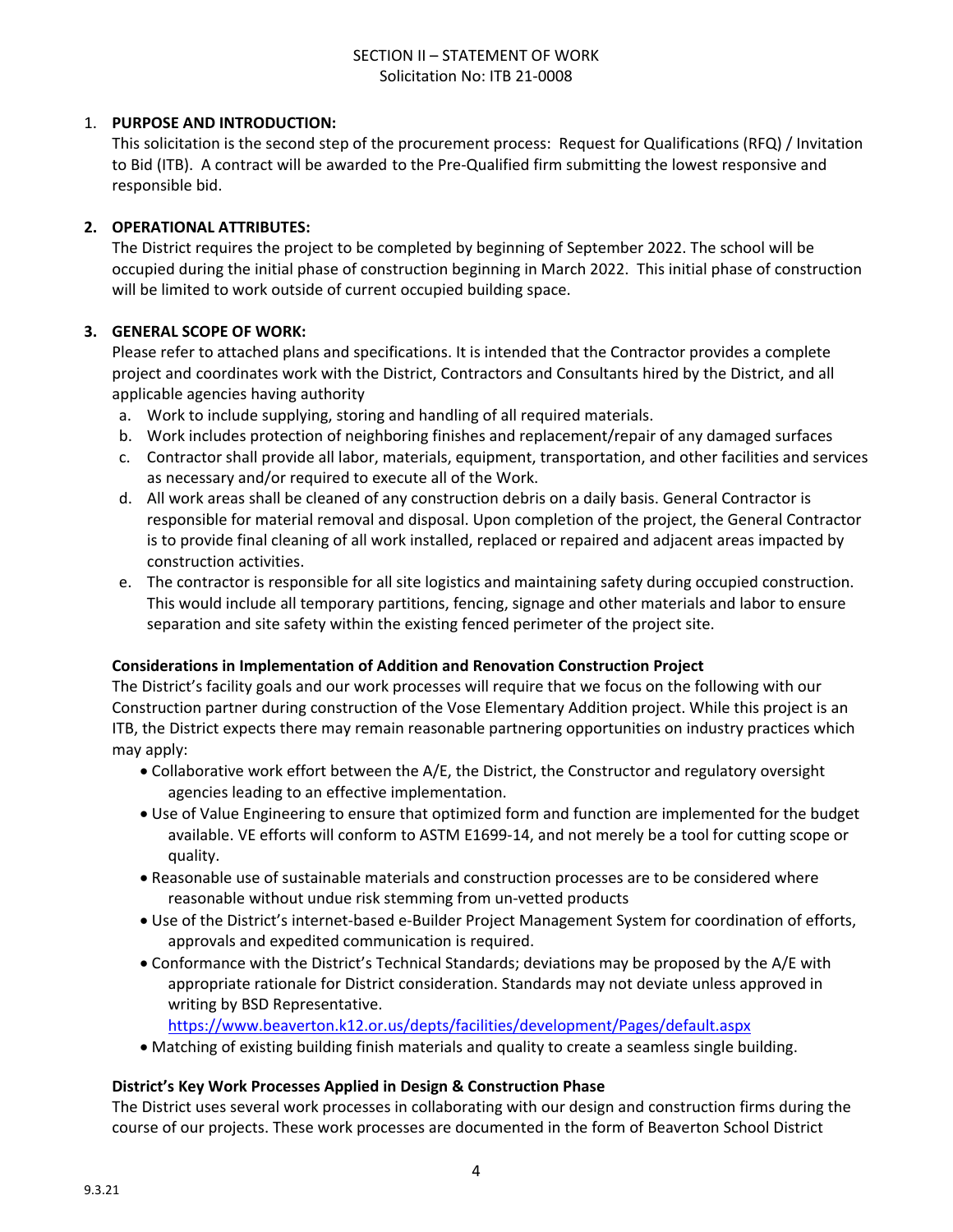#### SECTION II – STATEMENT OF WORK Solicitation No: ITB 21-0008

Facilities Development Department Standard Operating Procedures (SOP). Applicable portions of these work processes are installed in our e-Builder project management system so that the workflow in that system aligns with our SOP. While the need for brevity in this solicitation does not allow replication of our entire SOP's in this document, the following key work processes are listed and summarized because we believe that it is important that the Proposer understand that they will need to actively implement and adhere to them during the design services to the District:

 Open Issues Process. From the very beginning of design an Open Issues Log (OIL) will be opened and maintained throughout the design. Open Issues include key decisions that must be made timely for the design to proceed effectively and also include key data or information (such as existing site information) which must be known timely by parties to perform the design. Each Open Issue is reviewed weekly and jointly driven to closure on the specified need date.

 Event Process. An Event Log (EL) will be opened and maintained throughout the design. Events include any development affecting the project with the significant possibility of changing the schedule and/or budget. Each Event is reviewed weekly and jointly managed with the goal of eliminating it or mitigating its potential impact on the project. Any Events that cannot be mitigated and are accepted by the District will be used to modify the project budget and/or schedule appropriately.

#### **4. PROJECT SCHEDULE**

The project milestones are set forth below. The dates are approximate but will be followed to the extent reasonably possible. The purpose of this schedule is for information only.

| <b>Project Milestones</b>                                      | <b>Dates</b>               |
|----------------------------------------------------------------|----------------------------|
| Mobilization                                                   | on or about March 21, 2022 |
| <b>Construction Commencement</b>                               | March 21, 2022             |
| <b>Construction Substantial Completion</b>                     | August 12, 2022            |
| Coordination with custodial team and FFE install prior to S.C. |                            |
| <b>Final Completion</b>                                        | August 28, 2022            |
| Staff Start on or about                                        | August 29, 2022            |
| School start on or about                                       | September 6, 2022          |
|                                                                |                            |

## **5. BONDS AND INSURANCE:**

The Contractor awarded this solicitation must, within Five (5) calendar days after receipt of the Contract for signature:

- a. Provide the required Performance Bond and Payment Bond;
- b. Provide proof that the Statutory Public Works Bond has been filed with the CCB;
- c. Provide Insurance Certificate(s) (summary-level insurance requirements are listed below; Exhibit E of the Sample Contract includes all requirements) and any guarantees and/or other required item(s).
- d. Sign the Contract issued by the District Purchasing Department.
- e. If these items are not received as specified then the Contract may not be executed, a Bid bond claim may be filed, and the Contract may be awarded to the next lowest Bidder.

#### **Summary-Level Insurance Requirements\*** (See Exhibit E to the Attached Sample Contract for all Requirements)

| Insurance Coverage Type | Occurrence/Loss         | Aggregate               | District as<br>Additional<br><b>Insured</b> | Subrogation<br>Waived | Required<br>for Sub-<br>Contractors<br>*** |
|-------------------------|-------------------------|-------------------------|---------------------------------------------|-----------------------|--------------------------------------------|
| Employer's Liability    |                         | \$500,000               |                                             |                       |                                            |
| Worker's Comp           | <b>Statutory Limits</b> | <b>Statutory Limits</b> |                                             | v                     | v                                          |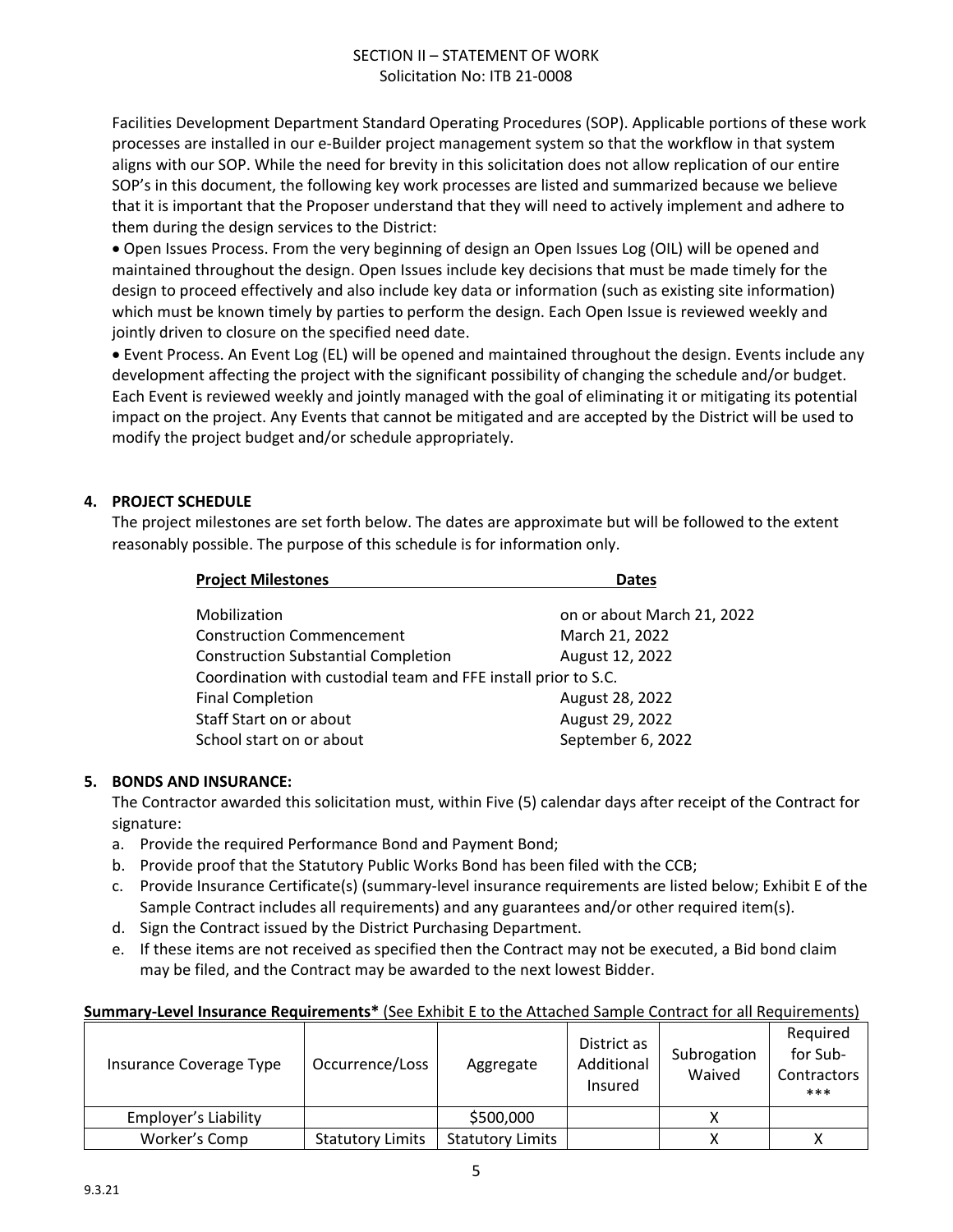#### SECTION II – STATEMENT OF WORK Solicitation No: ITB 21-0008

| <b>Commercial General Liability</b>  | \$1,000,000   | \$2,000,000   | х | Χ |
|--------------------------------------|---------------|---------------|---|---|
| <b>Business Automobile Liability</b> |               | \$1,000,000   | х |   |
| Professional Liability**             | \$1,000,000   | \$2,000,000   |   | х |
| Pollution Liability Insurance        | \$1,000,000   | \$1,000,000   |   |   |
| Asbestos/hazardous                   |               |               |   | х |
| materials Abatement**                |               |               |   |   |
| <b>True Umbrella Policy</b>          |               | \$5,000,000   |   |   |
| Builder's Risk                       | Contract Amt. | Contract Amt. |   |   |

**\***The Summary-Level Insurance Requirements are only intended to draw Bidders' attention to the Insurance Requirements for this Solicitation. Bidders must carefully review Exhibit E Insurance Requirements to the Sample Contract for exact and full Insurance Requirements. I If there are any discrepancies between the Summary-Level Insurance Requirements and those listed under Exhibit E Insurance Requirements to the Sample Contract, Exhibit E Insurance Requirements to the Sample Contract shall govern.

**\*\***Only required if such services are included in the Contract/Sub-Contracts resulting from this Solicitation.

**\*\*\***The District may require Contractor to provide certificates of Sub-Contractor's insurance at any time.

#### **Insurance Waiver Requests: Any Insurance Waiver Requests must be submitted in writing to [contracts@beaverton.k12.or.us,](mailto:contracts@beaverton.k12.or.us) prior to the Deadline for Questions/Change Requests/Solicitation Protests.**

#### **6. NOTICE TO PROCEED:**

- a. The Contractor must not begin work until a Notice to Proceed is issued by the District Representative.
- b. The District reserves the right to cancel the Contract at no penalty if it is in the best interest of the public to do so, if:
	- i. A protest was received that overturns the award of this Contract, or
	- ii. Funding for the project is not available.

#### **7. ADDITIONAL REQUIREMENTS:**

- a. The District has implemented the e-Builder Project Management software platform for coordination of efforts, approvals, and expedited communication. All prime project team members will be required to utilize the program. Each Contractor will be provided a seat (license) and a minimum of four (4) hours training.
- b. All persons involved in the project who will have a physical presence on site at any time during the course of the project will need to clear a background check. The basic criteria of clearance and refusal offenses will be provided by the District Project Representative. Contractors and sub-contractors must provide a report of who has cleared the background check by an approved agency.
- c. **LIQUIDATED DAMAGES:** If the Work is not Substantially Complete by the applicable required Substantial Completion date, the Contractor shall pay to the Owner liquidated damages in the amount of **\$1000.00** for each and every day of delay in achieving Substantial Completion.

#### **10. BUSINESS EQUITY:**

The Bidder understands that the District maintains a goal of engaging minority, women, emerging, servicedisabled veteran and socially or economically disadvantaged businesses (DMWESBSDVBE) as service providers in delivering services necessary to implement our bond program. The District aspires to a goal of ten (10) percent DMWESBSDVBE content, by contract value, in completing our capital bond work, and the Contractor shall expend reasonable efforts to reach this content in the total value of their contracts with the District.

#### **11. NO WAIVER OF CONDITIONS**:

Failure of the Owner to insist on strict performance will not constitute a waiver of any of the provisions of this Contract or waiver of any other default of the Contractor.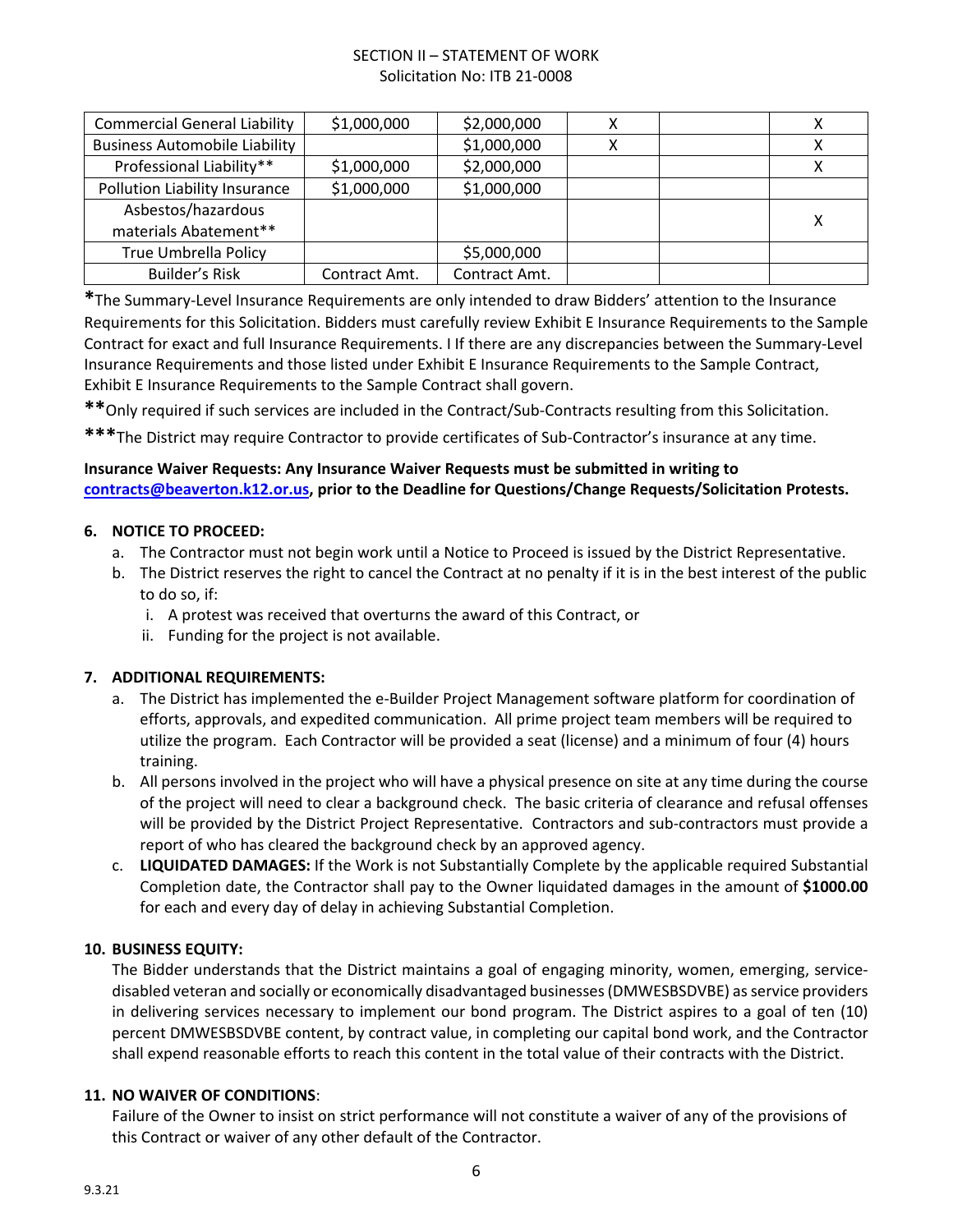#### **12. SAFE, INCLUSIVE, AND RESPECTFUL WORKSITE.**

Each of the Awarded Contractor's employees, subcontractors' employees and principals / owners involved in the Work shall be required to act in a safe, respectful, inclusive, and professional manner while performing the Work. This includes but is not limited to the Contractor taking whatever means and manner of action Contractor deems necessary to prevent, control, and enforce, any acts in violation of the forgoing standards ("Incidents"). Incidents include, but are not limited to: 1)excessive, offensive, or disruptive noise, including music; 2) the use of offensive language; 3) smoking or drinking of alcoholic beverages, or use of illegal substances on the Site; 4) physical violence; 5) riding in the passenger elevators; 6) thievery; 7) the transportation of articles or materials deemed hazardous; and 8) symbols, language, and other acts of hate, racism, sexism, discrimination, harassment, and bullying.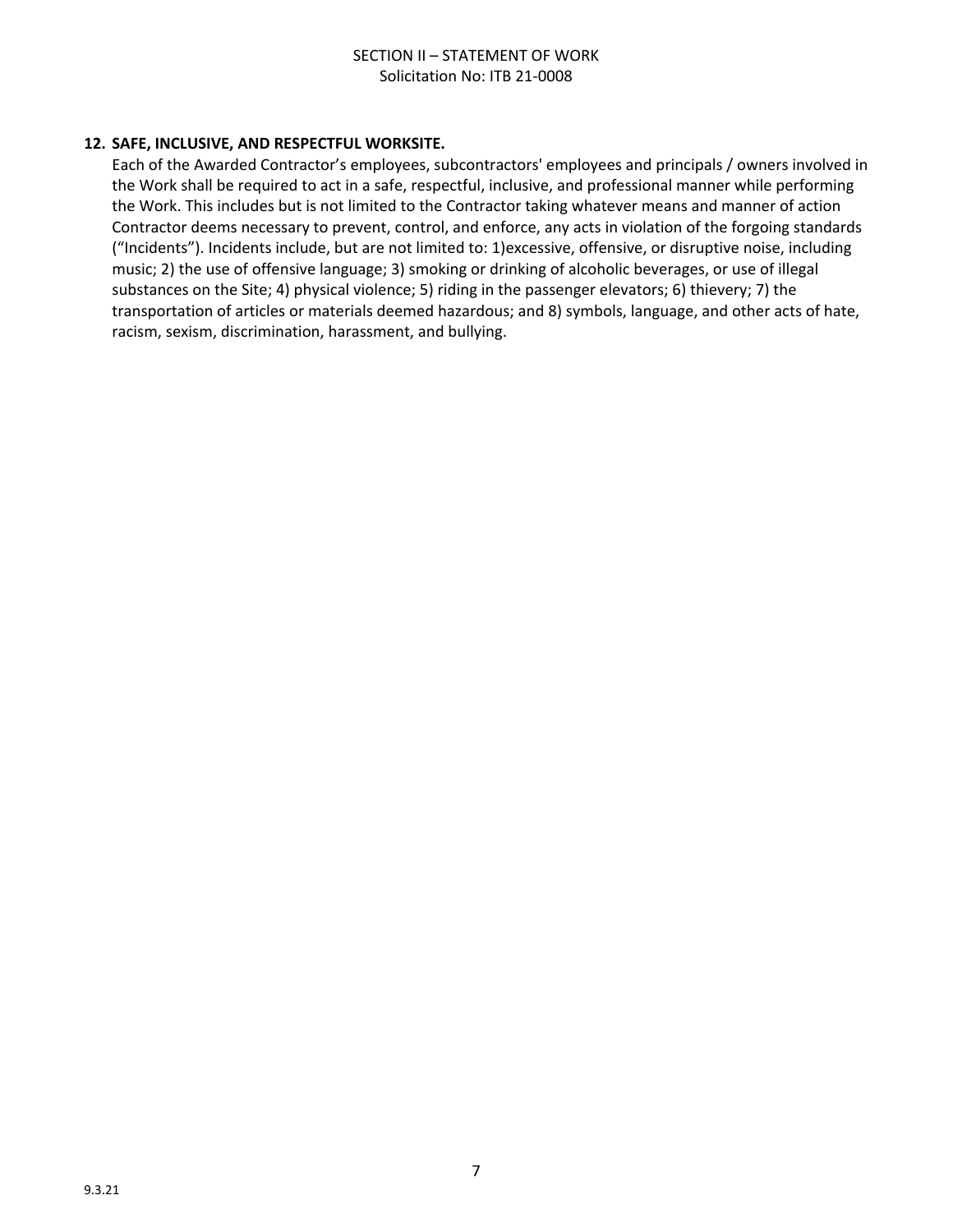#### **1. DEFINITIONS**

The terms "District" or "Owner" throughout this document means the Beaverton School District. The term "Bidder" means the person or firm that submits a Bid in response to this Solicitation. The terms "Bid" or "Offer" means a written response to provide services in response to this Solicitation. The terms "Contractor" or "Supplier" means the Bidder awarded a contract as a result of this Solicitation. Terms not otherwise defined in the Solicitation Documents may assume definitions found in the laws, regulations, and/or policies governing this Solicitation.

#### **2. SELECTION PROCEDURE**

This Solicitation is a Formal Invitation to Bid for a Public Improvement Project, issued Pursuant to ORS 279A, ORS 279C and the Oregon Attorney General Model Rules Divisions 46 and 49 and District Policies.

#### **3. ELIGIBILITY TO BID**

- a. **Construction Contracts.** The District will not consider a Person's Offer to do Work as a Contractor, as defined in ORS 701.005(2), unless the Person has a current, valid certificate of registration issued by the Construction Contractor's Board at the time the Offer is made.
- b. **Landscape Contracts.** The District will not consider a Person's Offer to do Work as a landscape Contractor as defined in ORS 671.520(2), unless the Person has a current, valid landscape Contractor's license issued pursuant to ORS 671.560 by the State Landscape Contractors Board at the time the Offer is made.
- c. **Non-complying Entities.** The District will deem a Bid received from a Person that fails to comply with this rule nonresponsive and will reject the Bid as stated in ORS 279C.365(1)(k), unless contrary to federal law or subject to different timing requirements set by federal funding agencies.
- d. **Asbestos Abatement Work.** The Contractor or a subcontractor under the Contract must be licensed under ORS 468A.720 for work regarding asbestos abatement projects.

#### **4. PRE-BID CONFERENCE**

- a. **Purpose.** The District may hold pre-Bid conferences with prospective Bidders prior to Closing, to explain the procurement requirements, obtain information, and/or to conduct site inspections.
- b. **Required Attendance.** The District may require attendance at the pre-Bid conference as a condition for submission of a Bid. A mandatory attendance requirement is considered to have been met if, at any time during the mandatory meeting, a representative of an offering firm is present.
- c. **Notice.** The Summary page of this solicitation indicates the pre-Bid conference scheduled date and time, and whether the pre-Bid conference is mandatory or non-mandatory.
- d. **Statements Not Binding.** Statements made by the District's representatives at the pre-Bid conference do not change the Solicitation unless the District confirms such statements by Written Addendum.

#### **4. ADDENDA**

- a. **Issuance; Receipt.** The District may change this Solicitation only by Written Addenda. A Bidder must provide written acknowledgement of receipt of all issued Addenda with their Bid on the Bidder Certification.
- b. **Notice and Distribution.** The District will publish notice of all Addenda on the ORPIN (Oregon Procurement Information Network) Website. Addenda may be downloaded from the ORPIN website. It is the Bidders' responsibility to inquire about Addenda. Bidders should frequently check the ORPIN website until Closing about any Addenda issued, i.e., at least once weekly until the week of Closing and at least once daily the week of the Closing.
- c. **Timelines; Extensions.** The District will issue Addenda within a reasonable time to allow prospective Bidders to consider the Addenda in preparing their Bid. The District may extend the Closing if the District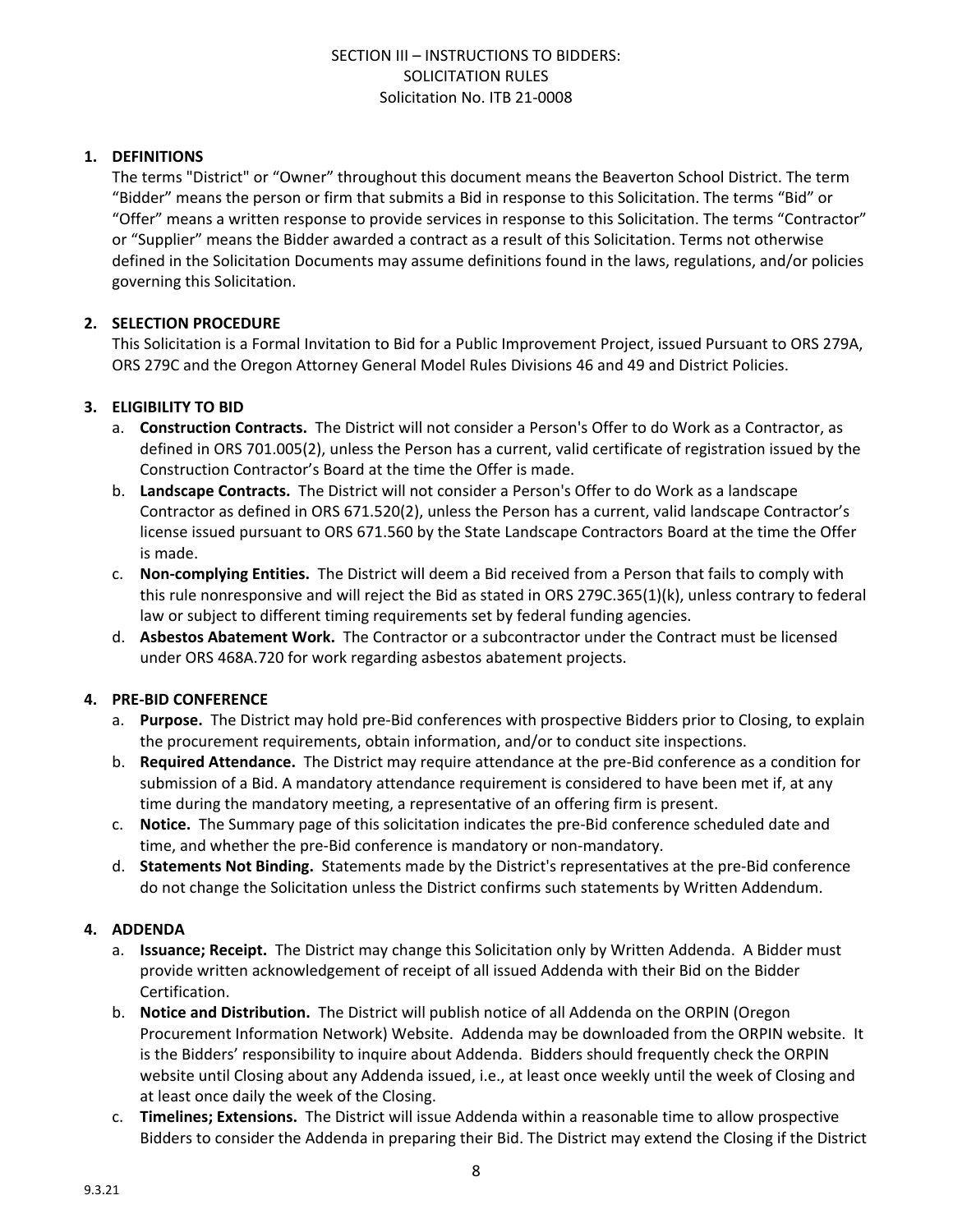determines prospective Bidders need additional time to review and respond to Addenda. Except to the extent required by public interest, the District will not issue Addenda less than 72 hours before the Closing unless the Addendum also extends the Closing.

d. **Request for Change or Protest.** Unless a different deadline is set forth in the Addendum, a Bidder may submit a Written request for change or protest to the Addendum, as provided in OAR 137-049-0260, by the close of the District's next business day after issuance of the Addendum, or up to the last day allowed to submit a request for change or protest under OAR 137-049-0260, whichever date is later. The District will consider only a Bidder's request for change or protest to the Addendum; the District will not consider a request for change or protest to matters not added or modified by the Addendum, unless the Bidder submits the request for change or protest before the deadline for the District's receipt of request for change or protests as set forth in OAR 137-049-0260(2) and (3).

#### **5. REQUESTS FOR CLARIFICATION, CHANGE, SUBSTITUTION REQUEST, OR SOLICITATION PROTEST**

a. **Clarification.** No later than the deadline for submitting a written request for clarification, change, substitution, or solicitation protest a Bidder may request that the District clarify any provision of the Solicitation. Such requests must be received prior to the stated deadline in email at [contracts@beaverton.k12.or.us.](mailto:contracts@beaverton.k12.or.us) The District's clarification to a Bidder, whether orally or in Writing, does not change the Solicitation and is not binding on the District unless the District amends the Solicitation by denoting "CHANGES" on a written Addendum.

#### b. **Request for Change.**

i. **Delivery.** No later than the deadline for submitting a written request for clarification, change, substitution, or solicitation protest, a Bidder may request in writing a change to the Solicitation Documents. A Bidder must deliver the Written request for change to the District prior to the stated deadline to [contracts@beaverton.k12.or.us.](mailto:contracts@beaverton.k12.or.us) (Bidder is responsible for ensuring receipt by the District.)

#### ii. **Content of Request for Written Change:**

- A. A Bidder's Written request for change must include a statement of the requested change(s) to the Contract terms and conditions, including any Specifications, together with the reason for the requested change.
- B. A Bidder must include the following identifying information it its request for change as follows:
	- I. "Request for Change"; and
	- II. Solicitation number.

#### c. **Substitution Requests.**

- i. **During Solicitation.** No later than the deadline for submitting a written request for clarification, change, substitution, or solicitation protest, a Bidder may request in writing a substitution to any specified products (e.g., requests for approved equal decisions, etc.). Such requests must be submitted prior to the stated deadline to [contracts@beaverton.k12.or.us](mailto:contracts@beaverton.k12.or.us). (Bidder is responsible for ensuring receipt by the District.) Requests must be submitted using the Substitution Request Form if one is attached to this Solicitation.
- ii. **During Contract.** Any Substitution Requests submitted after a Contract has been executed shall be governed by the terms and conditions of said Contract.

#### d. **Protest.**

i. **Delivery.** No later than the deadline for submitting a written request for clarification, change, substitution, or solicitation protest, a Bidder may protest Specifications or Contract terms and conditions. A Bidder must deliver a written protest on those matters to [contracts@beaverton.k12.or.us](mailto:contracts@beaverton.k12.or.us) by the stated deadline.

#### ii. **Content of Protest.**

A. A Bidder's Written protest must include: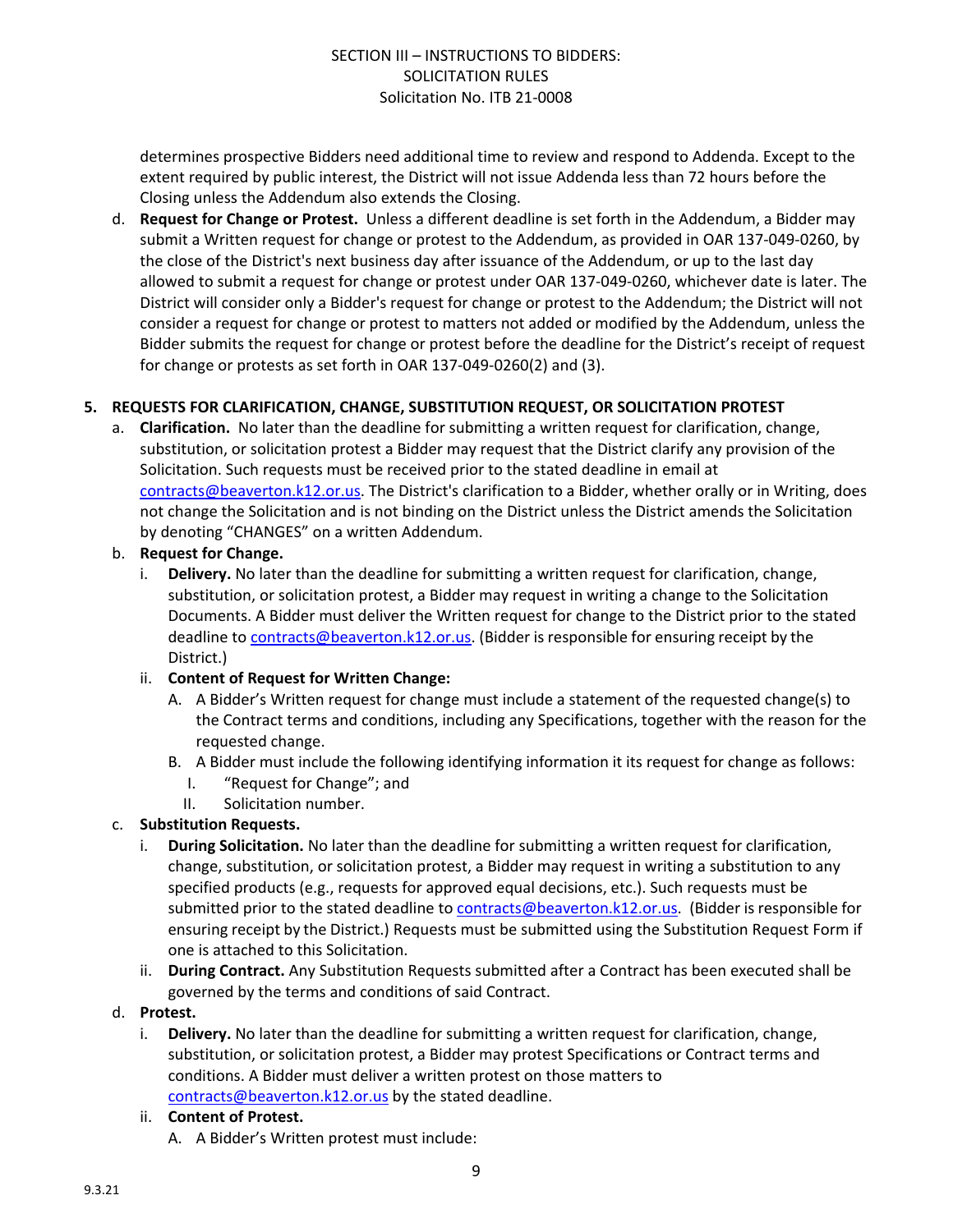- (i) A detailed statement of the legal and factual grounds for the protest;
- (ii) A description of the resulting prejudice to the Bidder; and
- (iii) A statement of the desired changes to the Contract terms and conditions, including any Specifications.
- B. A Bidder must mark its protest as follows:
	- (i) "Contract Provision Protest"; and
	- (ii) Solicitation number.
- c. **District Response.** The District is not required to consider a Bidder's request for change or protest after the deadline established for submitting such request or protest. The District will provide notice to the applicable Person if it entirely rejects a protest. If the District agrees with the Person's request or protest, in whole or in part, the District will either issue an Addendum reflecting its determination under OAR 137-49-0260 or cancel the Solicitation under OAR 137-49-0270.
- e. **Extension of Closing.** If the District receives a written request for change or protest from a Bidder in accordance with this Rule, the District may extend Closing if the District determines an extension is necessary to consider the request or protest and issue an Addendum, if any, to the Solicitation.

#### **6. CANCELLATION OF SOLICITATION**

**Cancellation in the Public Interest.** The District may cancel a Solicitation for good cause if the District finds that cancellation is in the public interest. The District's reasons for cancellation will be made part of the Solicitation file.

#### **7. BID SUBMISSIONS**

- a. **Offer and Acceptance.** The submitted Bid is the Bidder's offer to enter into a Contract. The Offer is always a "Firm Offer," i.e., the Bid must be held open by the Bidder for the District's acceptance for sixty (60) days. The District may elect to accept the Bid at any time during the specified period, and the District's Award of the Contract to a Bidder constitutes acceptance of the Offer and binds the Bidder to the Contract.
- b. **Responsive Bid.** The District may award a Contract only to a Responsible Bidder with a Responsive Bid.
- c. **Contingent Bids.** A Bidder must not make a Bid contingent upon the District's acceptance of any terms or conditions (including Specifications) other than those contained in this Solicitation.
- d. **Bidders Acknowledgement.** By signing and submitting a Bid, the Bidder acknowledges they have read and understand the terms and conditions contained in the Solicitation and that they accept and agree to be bound by the terms and conditions of the Solicitation.
- e. **Instructions.** A Bidder must submit and sign their Bid. A Bidder must initial any corrections or erasures to their Bid.
- f. **Forms.** Bidders must submit their Bid on the form(s) provided.
- g. **Documents.** Bidders must provide the District with all documents and descriptive literature requested.
- h. **Facsimile Submissions.** The District will not accept facsimile Bids.
- i. **Product Samples and Descriptive Literature.** The District may require product samples or descriptive literature if it is necessary or desirable to evaluate the quality, features or characteristics of the offered items. The District will dispose of product samples or return or make available for return product samples to the Bidder.
- j. **Identification of Bids.**
	- i. To ensure proper identification and handling, the Bids must be submitted to [contracts@beaverton.k12.or.us](mailto:contracts@beaverton.k12.or.us) and the email subject line/body text/file names should include the Bidder's name and the Solicitation number, and/or other clearly identifying information.
	- ii. The District is not responsible for Bids submitted in any manner, format or to any delivery point other than as required in the Solicitation.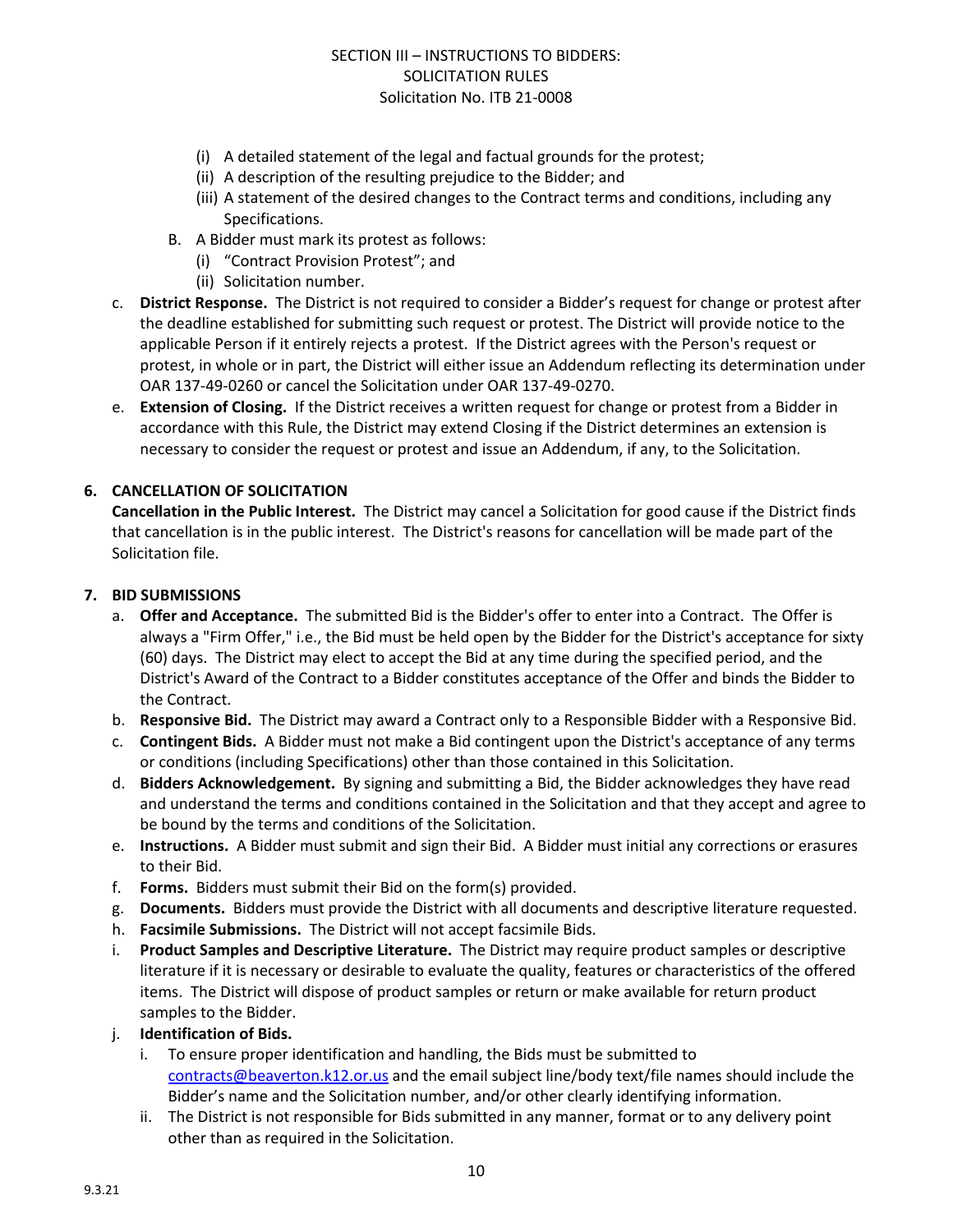- k. **Receipt of Bids.** Bidders are responsible for ensuring that the District receives their Bid at the required delivery point prior to the closing due date and time. Bids must only be emailed to [contracts@beaverton.k12.or.us](mailto:contracts@beaverton.k12.or.us) and received prior to the closing due date and time.
- l. Failure to submit Bids in accordance with the provisions of this Section will be grounds to declare the Bid as nonresponsive.
- m. **Certification.** Bidders must (on the Bidder Certification enclosed):
	- i. Identify whether the Bidder is or is not a "resident Bidder," as defined in ORS 279A.120(1);
	- ii. Indicate that the Bidder will comply with Prevailing Wage Laws ORS 279C.800 through ORS 279C.870 or 40 U.S.C. 3141 et seq;
	- iii. Provide certification of nondiscrimination in obtaining any required subcontractors in accordance with ORS 279A.110(4); and
	- iv. Provide written acknowledgment of receipt of all Addenda.

#### **8. BID SECURITY**

- a. **Security Amount.** The District requires Bid security of 5% of the Bidder's Bid, consisting of the base Bid together with all additive alternates. The Bidder must forfeit Bid security after Award if the Bidder fails to execute the Contract and promptly return it with any required Performance Bond and Payment Bond and with any required proof of insurance (see enclosed sample contract for amount requirements).
- b. **Form of Bid Security.** The District may accept only the following forms of Bid security:
	- i. A surety bond from a surety company authorized to do business in the State of Oregon;
	- ii. An irrevocable letter of credit issued by an insured institution as defined in ORS 706.008; or
	- iii. A cashier's check or Bidders certified check.
- c. **Return of Security.** The District will return or release the Bid security of all unsuccessful Bidders after a Contract has been fully executed and all required bonds and insurance have been provided, or after all Bids have been rejected.

#### **9. PRE-CLOSING MODIFICATION OR WITHDRAWAL**

- a. **Modifications.** A Bidder may modify their Bid in writing prior to the Closing. A Bidder must prepare and submit any modification to their Bid to the District in accordance with OAR 137-49-0280. Any modification must include the Bidder's statement that the modification amends and supersedes the prior Bid. The Bidder must email its modification to [contracts@beaverton.k12.or.us](mailto:contracts@beaverton.k12.or.us) and mark the email subject line as follows:
	- i. "Bid Modification"; and
	- ii. Solicitation Number.
- b. **Withdrawals.**
	- i. A Bidder may withdraw its Bid by Written notice submitted by email to [contracts@beaverton.k12.or.us](mailto:contracts@beaverton.k12.or.us) on the Bidder's letterhead, signed by an authorized representative of the Bidder. The notice must be received by the District prior to the Closing. The Bidder or authorized representative of the Bidder may also withdraw its Bid in Person prior to the Closing, upon presentation of appropriate identification and satisfactory evidence of authority;
	- ii. The District may release an unopened, withdrawn Bid to the Bidder or its authorized representative, after voiding any date and time stamp mark, if applicable;
	- iii. The Bidder must mark the Written request to withdraw a Bid as follows:
		- A. Bid Withdrawal; and
		- B. Solicitation Number.
- c. **Documentation.** The District will include all documents relating to the modification or withdrawal of Bids in the Solicitation file.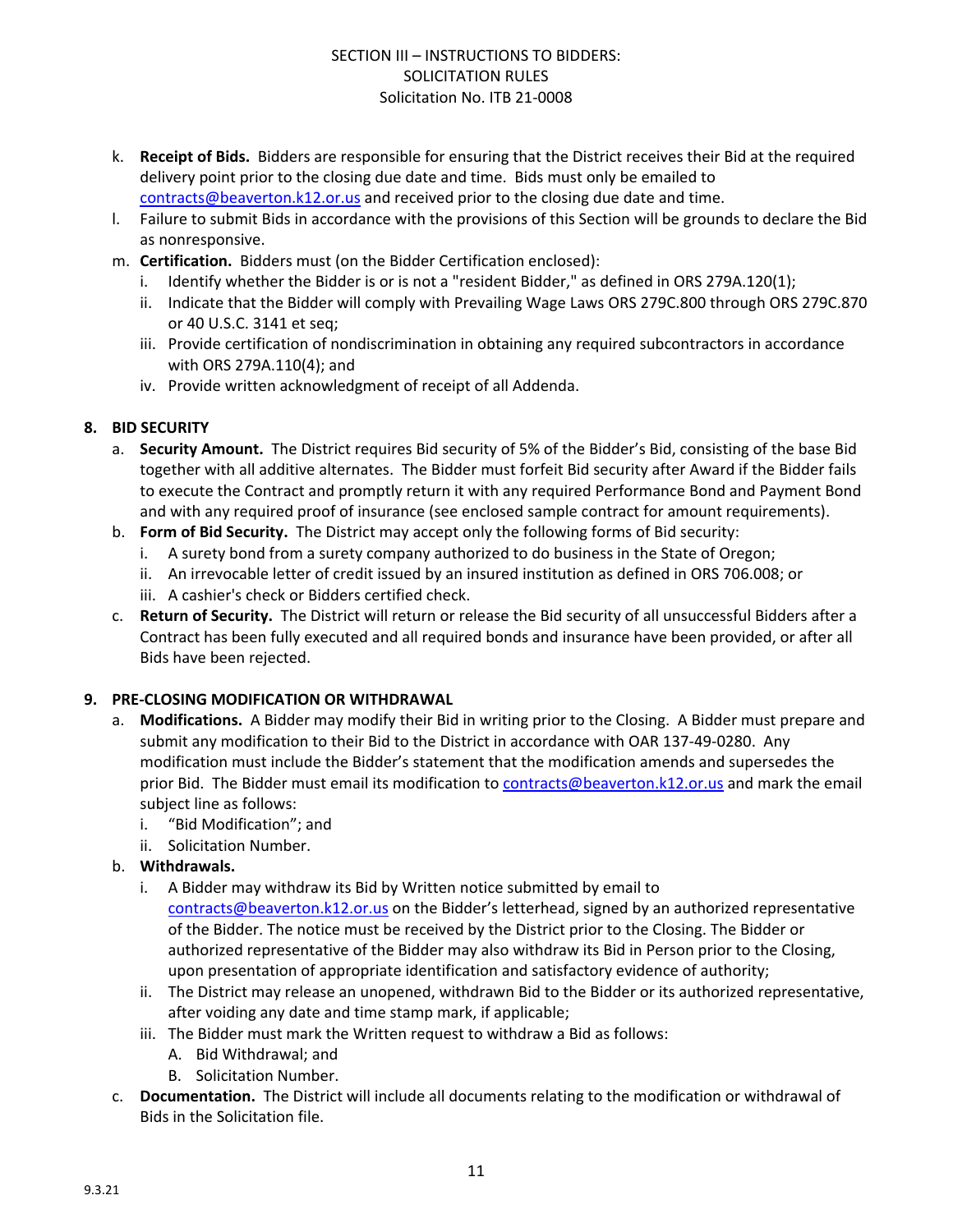#### **10. RECEIPT, OPENING, AND RECORDING OF BIDS; CONFIDENTIALITY OF BIDS**

- a. **Receipt.** The Bidder is responsible for ensuring that the District receives its Bid at the required delivery point prior to the Closing, regardless of the method used to submit or transmit the Bid.
- b. **Opening and Recording.** The District will publicly open Bids including any modifications made to the Bid pursuant to OAR 137-49-0320. In the case of Invitations to Bid, to the extent practicable, the District will read aloud the name of each Bidder, the Bid price(s), and such other information, as the District considers appropriate. The District will open and publicly read bids over the following conference line: **+1(503)356.4400**

#### **Participant code: 41605148**

c. **Availability.** After Opening, the District will make Bids available for public inspection. The District may withhold from disclosure those portions of a Bid that the Bidder designates as trade secrets or as confidential proprietary data in accordance with applicable law. See ORS 192.501(2); ORS 646.461 to 646.475. To the extent the District determines such designation is not in accordance with applicable law, the District will make those portions available for public inspection. The Bidder must separate information designated as confidential from other non-confidential information at the time of submitting its Bid. Prices, makes, model or catalog numbers of items offered, scheduled delivery dates, and terms of payment are not confidential, and will be publicly available regardless of a Bidder's designation to the contrary.

#### **11. LATE BIDS, WITHDRAWALS AND MODIFICATIONS**

Any Bid received after the Closing date and time is late. A Bidder's request for withdrawal or modification of a Bid received after Closing is late. The District will not consider late Bids, withdrawals or modifications except as permitted in OAR 137-049-0350 or OAR 137-049-0390.

#### **12. MISTAKES**

- a. **Generally.** To protect the integrity of the competitive Procurement process and to assure fair treatment of Bidders, the District will carefully consider whether to permit waiver, correction, or withdrawal of Bids for certain mistakes.
- b. **District Treatment of Mistakes.** The District will not allow a Bidder to correct or withdraw an Offer for an error in judgment. If the District discovers certain mistakes in a Bid after Opening, but before Award of the Contract, the District may take the following action:
	- i. The District may waive, or permit a Bidder to correct, a minor informality. A minor informality is a matter of form rather than substance that is evident on the face of the Bid, or an insignificant mistake that can be waived or corrected without prejudice to other Bidders. Examples of minor informalities include a Bidder's failure to:
		- A. Return the correct number of signed Bids or the correct number of other documents required by the Solicitation;
		- B. Sign the Bid in the designated block, provided a Signature appears elsewhere in the Bid, evidencing an intent to be bound; and
		- C. Acknowledge receipt of an Addendum to the Solicitation, provided that it is clear on the face of the Bid that the Bidder received the Addendum and intended to be bound by its terms; or the Addendum involved did not affect price, quality or delivery.
	- ii. The District may correct a clerical error if the error is evident on the face of the Bid or other documents submitted with the Bid, and the Bidder confirms the District's correction in Writing. A clerical error is a Bidder's error in transcribing its Bid. Examples include typographical mistakes, errors in extending unit prices, transposition errors, arithmetical errors, instances in which the intended correct unit or amount is evident by simple arithmetic calculations (for example a missing unit price may be established by dividing the total price for the units by the quantity of units for that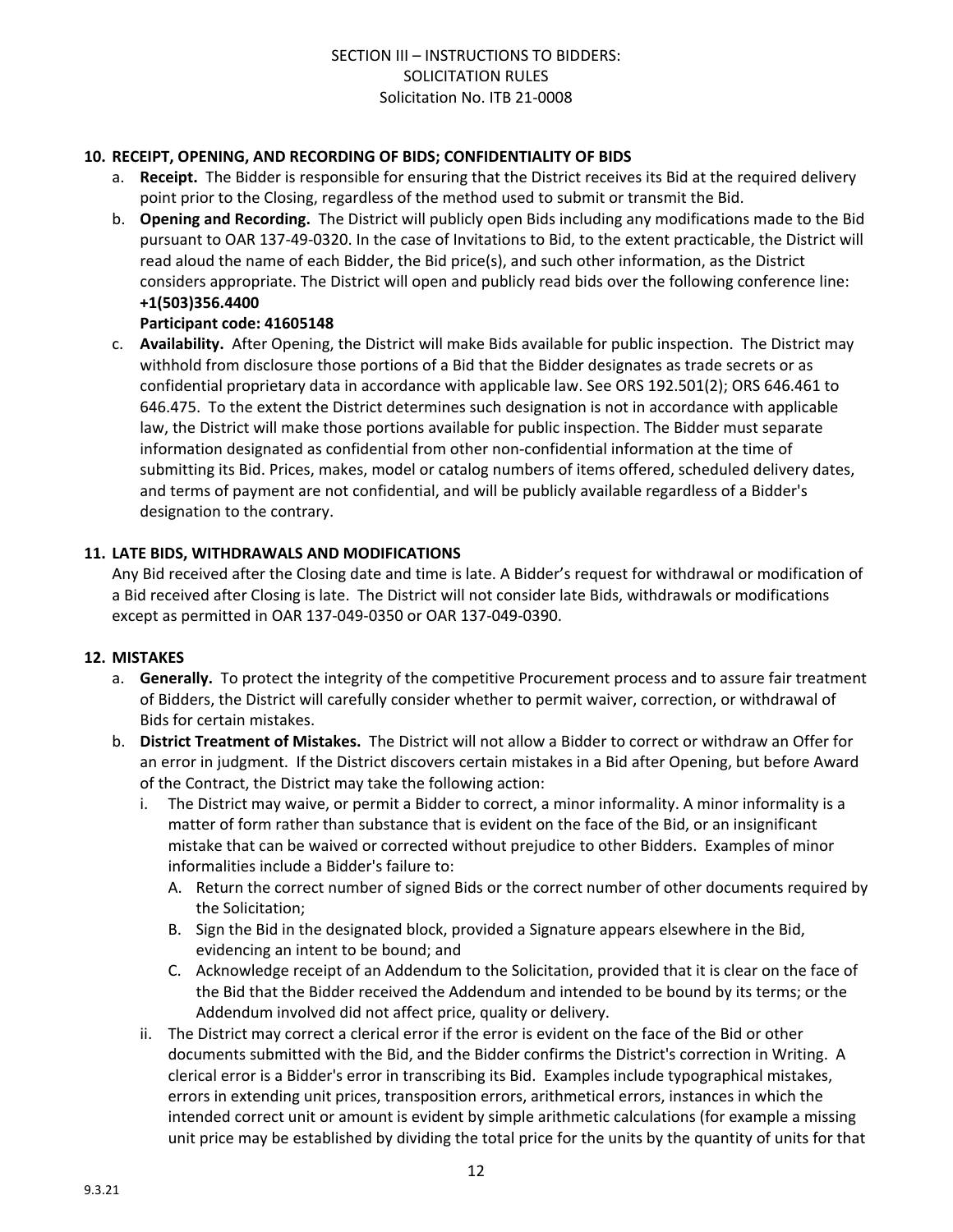item or a missing, or incorrect total price for an item may be established by multiplying the unit price by the quantity when those figures are available in the Bid). In the event of a discrepancy, unit prices will prevail over extended prices.

- iii. The District may permit a Bidder to withdraw an Offer based on one or more clerical errors in the Bid only if the Bidder shows with objective proof and by clear and convincing evidence:
	- A. The nature of the error;
	- B. That the error is not a minor informality under this subsection or an error in judgment;
	- C. That the error cannot be corrected or waived under subsection 12.b.ii above;
	- D. That the Bidder acted in good faith in submitting a Bid that contained the claimed error and in claiming that the alleged error in the Bid exists;
	- E. That the Bidder acted without gross negligence in submitting a Bid that contained a claimed error;
	- F. That the Bidder will suffer substantial detriment if the District does not grant the Bidder permission to withdraw the Offer;
	- G. That the District's or the public's status has not changed so significantly that relief from the forfeiture will work a substantial hardship on the District or the public it represents; and
	- H. That the Bidder promptly gave notice of the claimed error to the District.
- iv. The criteria in subsection 12.b.iii above will determine whether the District will permit a Bidder to withdraw its Bid after Closing. These criteria also will apply to the question of whether the District will permit a Bidder to withdraw its Bid without forfeiture of its Bid bond (or other Bid security), or without liability to the District based on the difference between the amount of the Bidder's Bid and the amount of the Contract actually awarded by the District, whether by Award to the next lowest Responsive and Responsible Bidder, or by resort to a new solicitation.
- c. **Rejection for Mistakes.** The District will reject any Bid in which a mistake is evident on the face of the Bid and the intended correct Bid is not evident or cannot be substantiated from documents submitted with the Bid.
- d. **Identification of Mistakes after Award.** The procedures and criteria set forth above are Bidder's only opportunity to correct mistakes or withdraw Bids because of a mistake. Following Award, a Bidder is bound by its Bid, and may withdraw its Bid or rescind a Contract entered into pursuant to OAR 137 Division 49 only to the extent permitted by applicable law.

#### **13. FIRST-TIER SUBCONTRACTORS; DISCLOSURE AND SUBSTITUTION**

- a. **Required Disclosure.** Within two working hours after the Bid Closing, Bidders must submit the First-Tier Subcontractor Disclosure Form identifying any first-tier subcontractors (those Entities that would be contracting directly with the prime contractor) that will be furnishing labor or labor and materials on the Contract, if Awarded, whose subcontract value would be equal to or greater than:
	- i. Five percent of the total Contract Price, but at least \$15,000; or
	- ii. \$350,000, regardless of the percentage of the total Contract Price.
- b. **Bid Closing, Disclosure Deadline and Bid Opening.** For each ITB to which this rule applies, the District will:
	- i. Set the Bid Closing on a Tuesday, Wednesday or Thursday, and at a time between 2 p.m. and 5 p.m.;
	- ii. Open Bids publicly immediately after the Bid Closing; and
	- iii. Consider for Contract Award only those Bids for which the required disclosure has been submitted by the announced deadline on the form prescribed by the District.
- c. **Submission.** A Bidder must submit the disclosure form required by this rule either in its Bid submission, or within two working hours after Bid Closing in the manner specified by this Solicitation.
- d. **Responsiveness.** Compliance with the disclosure and submittal requirements of ORS 279C.370 and OAR 137-049-0360 is a matter of Responsiveness. Bids that are submitted by Bid Closing, but for which the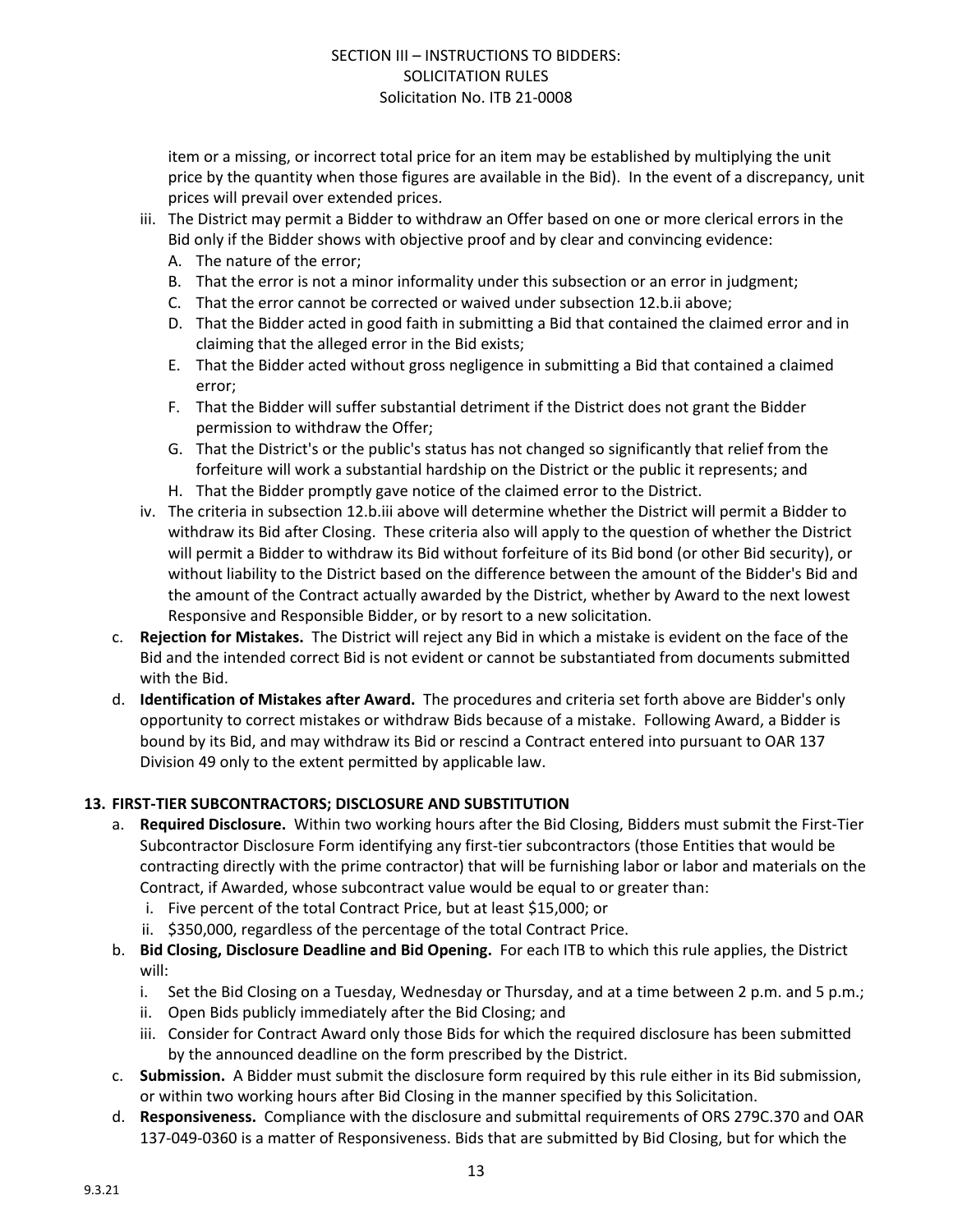disclosure submittal has not been made by the specified deadline, are not Responsive and will not be considered for Contract Award.

- e. **District Role.** The District will obtain, and make available for public inspection, the disclosure forms required by ORS 279C.370 and OAR 137-049-0360. The District will also provide copies of disclosure forms to the Bureau of Labor and Industries as required by ORS 279C.835. The District is not required to determine the accuracy or completeness of the information provided on disclosure forms.
- f. **Substitution.** Substitution of affected first-tier subcontractors must be made only in accordance with ORS 279C.585. The District will accept Written submissions filed under that statute as public records. Aside from issues involving inadvertent clerical error under ORS 279C.585, the District does not have a statutory role or duty to review, approve or resolve disputes concerning such substitutions. See ORS 279C.590 regarding complaints to the Construction Contractors Board on improper substitution.

#### **14. BID EVALUATION CRITERIA**

- a. **General.** A Public Improvement Contract, if awarded, will be awarded to the Responsible Bidder submitting the lowest Responsive Bid.
- b. **Bid Evaluation Criteria.** Invitations to Bid may solicit lump-sum Bids, unit-price Bids, or a combination of the two.
	- i. **Lump Sum.** If the ITB requires a lump-sum Bid, without additive or deductive alternates, or if the District elects not to award additive or deductive alternates, Bids will be compared on the basis of lump-sum prices, or lump-sum base Bid prices, as applicable. If the ITB calls for a lump-sum base Bid, plus additive or deductive alternates, the total Bid price will be calculated by adding to or deducting from the base Bid those alternates selected by the District, for the purpose of comparing Bids.
	- ii. **Unit Price.** If the Bid includes unit pricing for estimated quantities, the total Bid price will be calculated by multiplying the estimated quantities by the unit prices submitted by the Bidder, and adjusting for any additive or deductive alternates selected by the District, for the purpose of comparing Bids. The District will specify within the Solicitation the estimated quantity of the Procurement to be used for determination of the low Bidder. In the event of mathematical discrepancies between unit price and any extended price calculations submitted by the Bidder, the unit price will govern. See OAR 137-049-0350(2)(b).
- c. The District may reject any Bid not in compliance with all prescribed Public Contracting procedures and requirements, and may reject for good cause all Bids upon the District's finding that it is in the public interest to do so.

#### **15. BID EVALUATION AND AWARD; DETERMINATION OF RESPONSIBILITY**

- a. **General.** If Awarded, the District will Award the Contract to the Responsible Bidder submitting the lowest, Responsive Bid provided that such Person is not listed by the Construction Contractors Board as disqualified to hold a Public Improvement Contract. See ORS 279C.375 (3)(a). The District may award by item, groups of items or the entire Bid provided such Award is consistent with the Solicitation and in the public interest.
- b. **Determination of Responsibility.** Bidders are required to demonstrate their ability to perform satisfactorily under a Contract. Before Awarding a Contract, the District must have information that indicates that the Bidder meets the standards of responsibility set forth in ORS 279.375(3)(b). To be a Responsible Bidder, the District will determine that the Bidder:
	- i. Has available the appropriate financial, material, equipment, facility and Personnel resources and expertise, or ability to obtain the resources and expertise, necessary to meet all contractual responsibilities;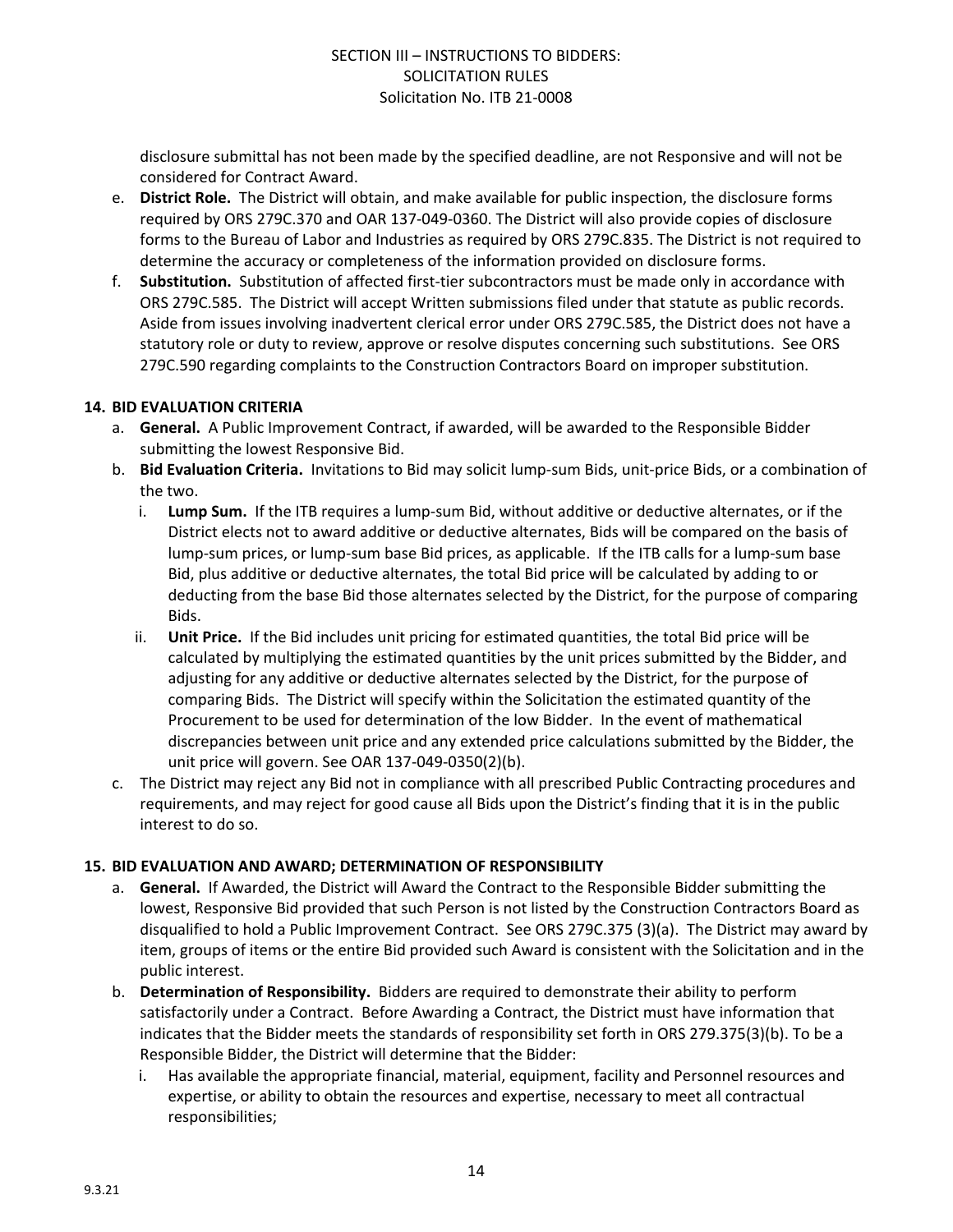- ii. Has completed previous contracts of a similar nature with a satisfactory record of performance. A satisfactory record of performance means that, to the extent the costs associated with and time available to perform a previous contract were within the Bidder's control, the Bidder stayed within the time and budget allotted for the procurement and otherwise performed the contract in a satisfactory manner. The District should carefully scrutinize a Bidder's record of contract performance if the Bidder is or recently has been materially deficient in contract performance. In reviewing the Bidders performance, the District should determine whether the Bidders deficient performance was expressly excused under the terms of Contract, or whether the Bidder took appropriate corrective action. The District may review the Bidders performance on both private and Public Contracts in determining the Bidders record of contract performance.
- iii. Has a satisfactory record of integrity. A Bidder may lack integrity if the District determines the Bidder demonstrates a lack of business ethics such as violation of state environmental laws or false certifications made to the District. The District may find a Bidder not Responsible based on the lack of integrity of any Person having influence or control over the Bidder (such as a key employee of the Bidder that has the authority to significantly influence the Bidders performance of the Contract or a parent company, predecessor or successor Person). The standards for Conduct Disqualification under OAR 137-49-0370 may be used to determine Bidder's integrity. The District may find a Bidder non-responsible based on previous convictions of offenses related to obtaining or attempting to obtain a contract or subcontract or in connection with the Bidder's performance of a contract or subcontract;
- iv. Is qualified legally to contract with the District; and
- v. Has supplied all necessary information in connection with the inquiry concerning responsibility. If the Bidder fails to promptly supply information requested by the District concerning responsibility, the District will base the determination of responsibility on any available information, or may find the Bidder not Responsible.
- c. **District Evaluation.** The District will evaluate a Bid only as set forth in the Solicitation and in accordance with applicable law. The District will not evaluate a Bid using any other requirement or criterion.
- d. **Bidder Submissions.** 
	- i. The District may require a Bidder to submit Product Samples, Descriptive Literature, technical data, or other material and may also require any of the following prior to award:
		- A. Demonstration, inspection or testing of a product prior to award for characteristics such as compatibility, quality or workmanship;
		- B. Examination of such elements as appearance or finish; or
		- C. Other examinations to determine whether the product conforms to Specifications.
	- ii. The District will evaluate product acceptability only in accordance with the criteria disclosed in the Solicitation to determine that a product is acceptable. The District will reject a Bid providing any product that does not meet the Solicitation requirements. The District's rejection of a Bid because it offers non-conforming Work or materials is not Disqualification and is not appealable under ORS 279C.445.
- e. **Evaluation of Bids.** The District will use only objective criteria to evaluate Bids as set forth in the Solicitation. The District will evaluate Bids to determine which Responsible Bidder submitted the lowest Responsive Bid.
	- i. **Nonresident Bidders.** In determining the lowest Responsive Bid, the District will, in accordance with OAR 137-046-0310, add a percentage increase to the Bid of a nonresident Bidder equal to the percentage, if any, of the preference given to that Bidder in the state in which the Bidder resides.
	- ii. **Clarifications.** In evaluating Bids, the District may seek information from a Bidder only to clarify the Bidder's Bid. Such clarification must not vary, contradict, or supplement the Bid. A Bidder must submit Written and Signed clarifications and such clarifications will become part of the Bidder's Bid.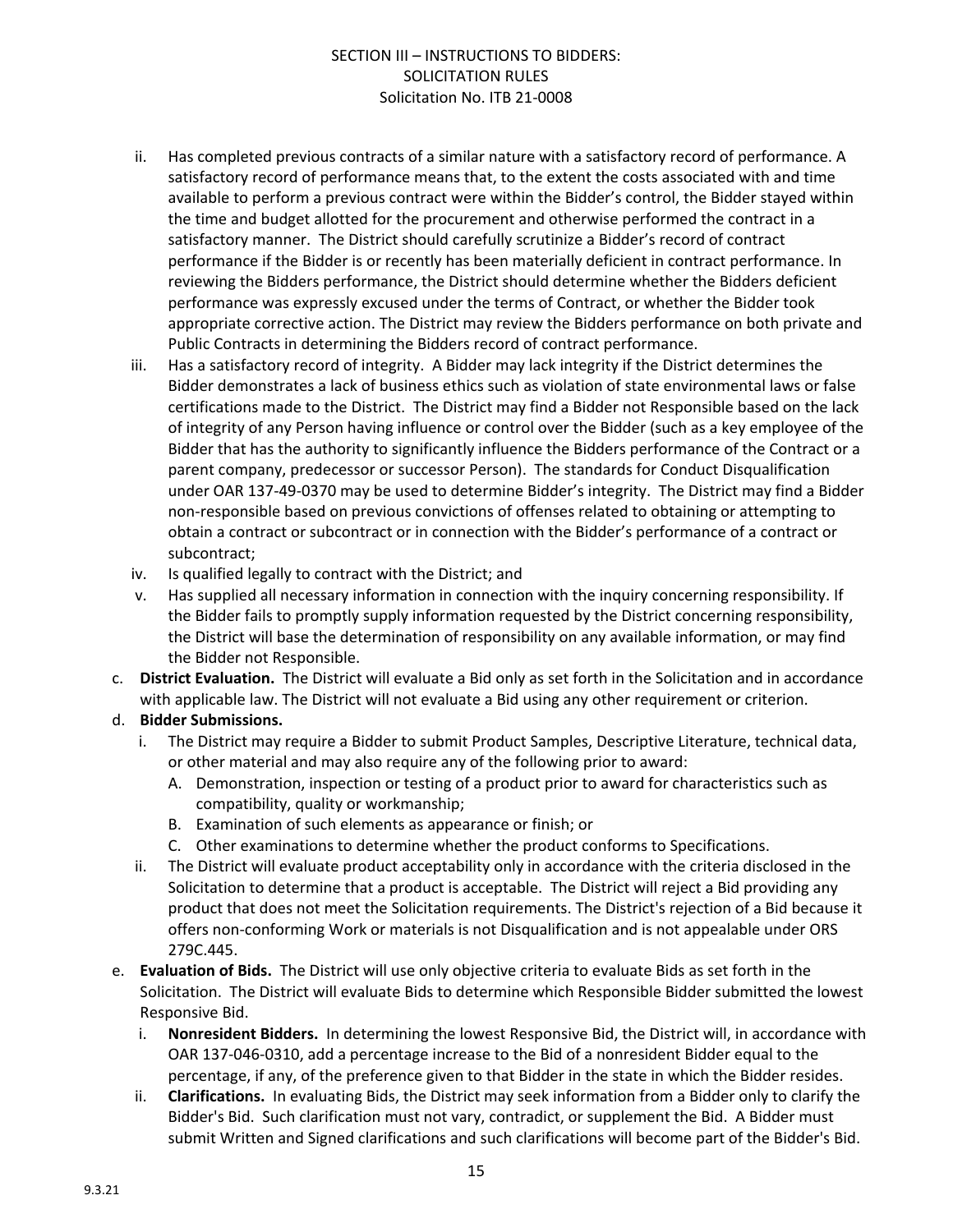iii. **Negotiation Prohibited.** The District will not negotiate scope of Work or other terms or conditions under an Invitation to Bid process prior to award.

#### **16. NOTICE OF INTENT TO AWARD**

- a. **Notice.** At least seven (7) days before the Award of a Public Improvement Contract, the District will issue a Notice of the District's intent to Award the Contract.
- b. **Form and Manner of Posting.** The form and manner of posting notice will conform to customary practices within the District's procurement system and may be made electronically.
- c. **Finalizing Award.** The District's Award will not be final until the later of the following:
	- Seven (7) Days after the date of the notice, unless the Solicitation provided a different period for protest; or
	- ii. The District provides a written response to all timely-filed protests that denies the protest and affirms the Award.
- d. **Prior Notice Impractical.** Posting of notice of intent to award will not be required when the District determines that it is impractical due to unusual time constraints in making prompt Award for its immediate procurement needs, documents the Contract file as to the reasons for that determination, and posts notice of that action as soon as reasonably practical.

#### **17. DOCUMENTATION OF AWARD; AVAILABILITY OF AWARD DECISIONS**

- a. **Basis of Award.** After Award, the District will make a record showing the basis for determining the successful Bidder part of the District's Solicitation file.
- b. **Contract Document.** The District will deliver a fully executed copy of the final Contract to the successful Bidder.
- c. **Bid Tabulations and Award Summaries.** Upon request of any Person the District will provide tabulations of Awarded Bids.
- d. **Availability of Solicitation Files.** The District will make completed Solicitation files available for public review at the District.

#### **18. NEGOTIATION WITH BIDDERS PROHIBITED**

Except as permitted by ORS 279C.340 and OAR 137-49-0430 when all Bids exceed the cost estimate, the District will not negotiate with any Bidder prior to Contract Award. After Award of the Contract, the District and Contractor may modify the resulting Contract only by change order or Amendment to the Contract in accordance with OAR 137-49-0910.

#### **19. NEGOTIATION WHEN BIDS EXCEED COST ESTIMATE**

- **a. Generally.** In accordance with ORS 279C.340, if all Responsive Bids from Responsible Bidders on a competitively Bid Project exceed the District's Cost Estimate, prior to Contract Award the District may negotiate Value Engineering and Other Options with the Responsible Bidder submitting the lowest, Responsive Bid in an attempt to bring the Project within the District's Cost Estimate.
- **b. Rejection of Bids.** In determining whether all Responsive Bids from Responsible Bidders exceed the Cost Estimate, only those Bids that have been formally rejected, or Bids from Bidders who have been formally disqualified by the District, will be excluded from consideration.
- **c. Scope of Negotiations.** The District will not proceed with Contract Award if the scope of the Project is significantly changed from the original Bid. The scope is considered to have been significantly changed if the pool of competition would likely have been affected by the change.
- **d. Discontinuing Negotiations.** The District may discontinue negotiations at any time and will do so if it appears to the District that the apparent low Bidder is not negotiating in good faith or fails to share cost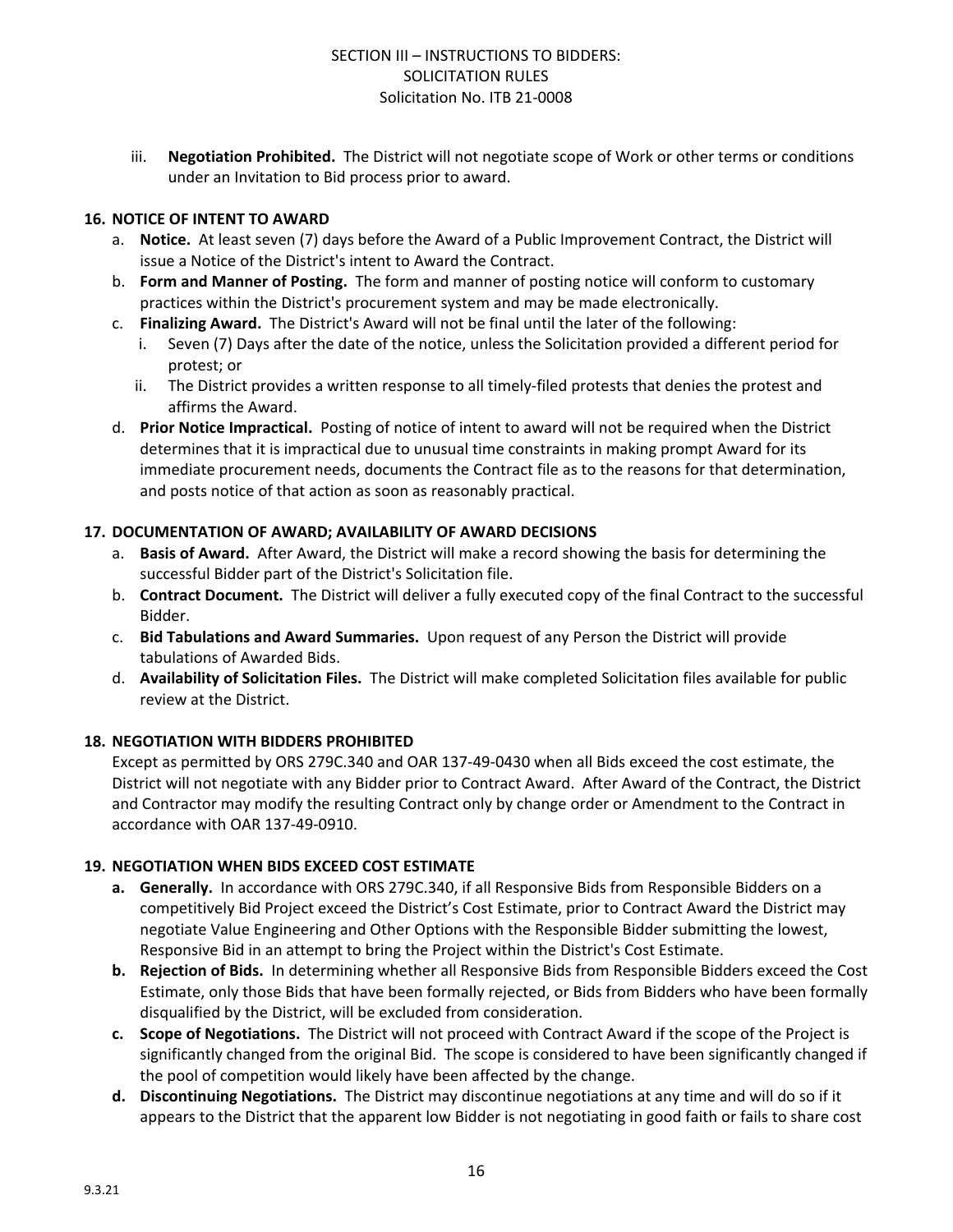and pricing information upon request. Failure to rebid any portion of the project, or to obtain subcontractor pricing information upon request, will be considered a lack of good faith.

**e. Limitation.** Negotiations may be undertaken only with the lowest Responsive, Responsible Bidder pursuant to ORS 279C.340. That statute does not provide any additional authority to further negotiate with Bidders next in line for Contract Award.

#### **20. REJECTION OF BIDS**

- **a. Rejection of a Bid.**
	- i. The District may reject any Bid upon finding that to accept the Bid may impair the integrity of the Procurement process or that rejecting the Bid is in the public interest.
	- ii. The District will reject a Bid upon the District's finding that the Bid:
		- A. Is contingent on the District's acceptance of terms and conditions (including Specifications) that differ from the Solicitation;
		- B. Takes exception to terms and conditions (including Specifications);
		- C. Attempts to prevent public disclosure of matters in contravention of the terms and conditions of the Solicitation or in contravention of applicable law;
		- D. Offers Work that fails to meet the Specifications of the Solicitation;
		- E. Is late;
		- F. Is not in substantial compliance with the Solicitation;
		- G. Is not in substantial compliance with all prescribed public Solicitation procedures.
	- iii. The District will reject a Bid upon the District's finding that the Bidder:
		- A. Has not been prequalified under ORS 279C.430 and the District required mandatory prequalification;
		- B. Has been Disqualified;
		- C. Has been declared ineligible under ORS 279C.860 by the Commissioner of Bureau of Labor and Industries and the Contract is for a Public Work;
		- D. Is listed as not qualified by the Construction Contractors Board, if the Contract is for a Public Improvement;
		- E. Has not met the requirements of ORS 279A.105 if required by the Solicitation;
		- F. Has not submitted properly executed Bid or Proposal security as required by the Solicitation;
		- G. Has failed to provide the Certification of Non-Discrimination required under OAR 137-049- 0440(3);
		- H. Is not Responsible. See OAR 137-049-0390(2) regarding District determination that the Bidder has met statutory standards of responsibility.
- b. **Form of Business.** The District may investigate any Person submitting a Bid. The investigation may include that Person's officers, Directors, Owners, affiliates, or any other Person acquiring ownership of the Person to determine application of this rule or to apply the Disqualification provisions of ORS 279C.440 to 279C.450 and OAR 137-049-0370.
- c. **Certification of Non-Discrimination.** The Bidder must certify and deliver to the District as part of their Bid, written certification (see attached Bidder Certification) that the Bidder has not discriminated and will not discriminate against any disadvantaged business enterprise, minority-owned business, womenowned business, emerging small business, or business that a service-disabled veteran owns, in obtaining any required subcontracts. Failure to do so will be grounds for disqualification.
- d. **Rejection of all Bids.** The District may reject all Bids for good cause upon the District's Written finding it is in the public interest to do so. The District will notify all Bidders of the rejection of all Bids, along with the good cause justification and finding.
- e. **Criteria for Rejection of All Bids.** The District may reject all Bids upon a Written finding that: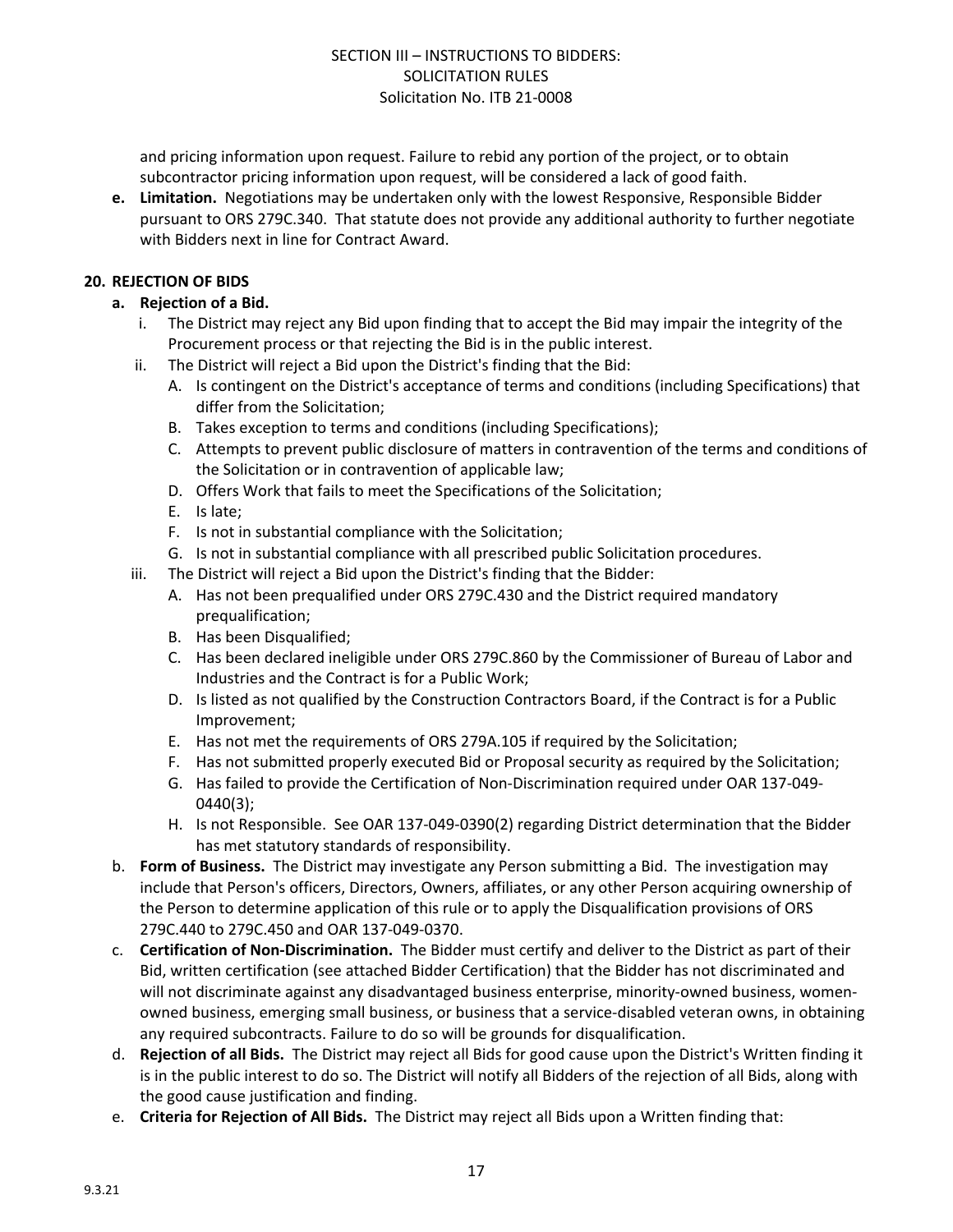- i. The content of or an error in the Solicitation, or the Solicitation process unnecessarily restricted competition for the Contract;
- ii. The price, quality or performance presented by the Bidders is too costly or of insufficient quality to justify acceptance of the Bids;
- iii. Misconduct, error, or ambiguous or misleading provisions in the Solicitation threaten the fairness and integrity of the competitive process;
- iv. Causes other than legitimate market forces threaten the integrity of the competitive Procurement process. These causes include, but are not limited to, those that tend to limit competition such as restrictions on competition, collusion, corruption, unlawful anti-competitive conduct and inadvertent or intentional errors in the Solicitation;
- v. The District cancels the Solicitation in accordance with OAR 137-049-0270; or
- vi. Any other circumstance indicating that awarding the Contract would not be in the public interest.

#### **21. PROTEST OF CONTRACTOR SELECTION, CONTRACT AWARD**

- a. **Purpose.** An adversely affected or aggrieved Bidder must exhaust all avenues of administrative review and relief before seeking judicial review of the District's Contractor selection or Contract Award decision.
- b. **Notice of Intent to Award.** Unless otherwise provided in the Solicitation, the District will provide written notice to all Bidders of the District's intent to award the Contract. The District's Award will not be final until the later of the following:
	- i. Seven (7) days after the date of the notice, unless the Solicitation provided a different period for protest; or
	- ii. The District provides a written response to all timely-filed protests that denies the protest and affirms the Award.

#### **c. Right to Protest Award.**

- i. An adversely affected or aggrieved Bidder may submit to the District a Written protest of the District's intent to award within seven (7) days after issuance of the notice of intent to award the Contract, unless a different protest period is provided under the Solicitation.
- ii. The Bidders protest must be in Writing and must specify the grounds upon which the protest is based.
- iii. A Bidder is adversely affected or aggrieved only if the Bidder is eligible for Award of the Contract as the Responsible Bidder submitting the lowest Responsive Bid and is next in line for Award, i.e., the protesting Bidder must claim and state specific reasons why all lower Bidders are ineligible for Award:
	- A. Because their Bids were non-responsive; or
	- B. The District committed a substantial violation of a provision in the Solicitation or of an applicable Procurement statute or administrative rule, and the protesting Bidder was unfairly evaluated and would have, but for such substantial violation, been the Responsible Bidder offering the lowest Responsive Bid.
- iv. The District will not consider a protest submitted after the time period established in this Rule or such different period as may be provided in the Solicitation.
- d. **Authority to Resolve Protests.** The District's Purchasing Manager will settle or resolve a written protest submitted in accordance with the requirements of this Rule.
- e. **Decision.** If a protest is not settled, the Superintendent, or designee, will promptly issue a written decision on the protest. Judicial review of this decision will be available if provided by statute.
- f. **Award.** The successful Bidder must promptly execute the Contract after the Award is final. The District will execute the Contract only after it has obtained all applicable required documents and approvals.
- **22. BID COSTS**: The District is not liable for any costs incurred by the Bidder in its Bid preparation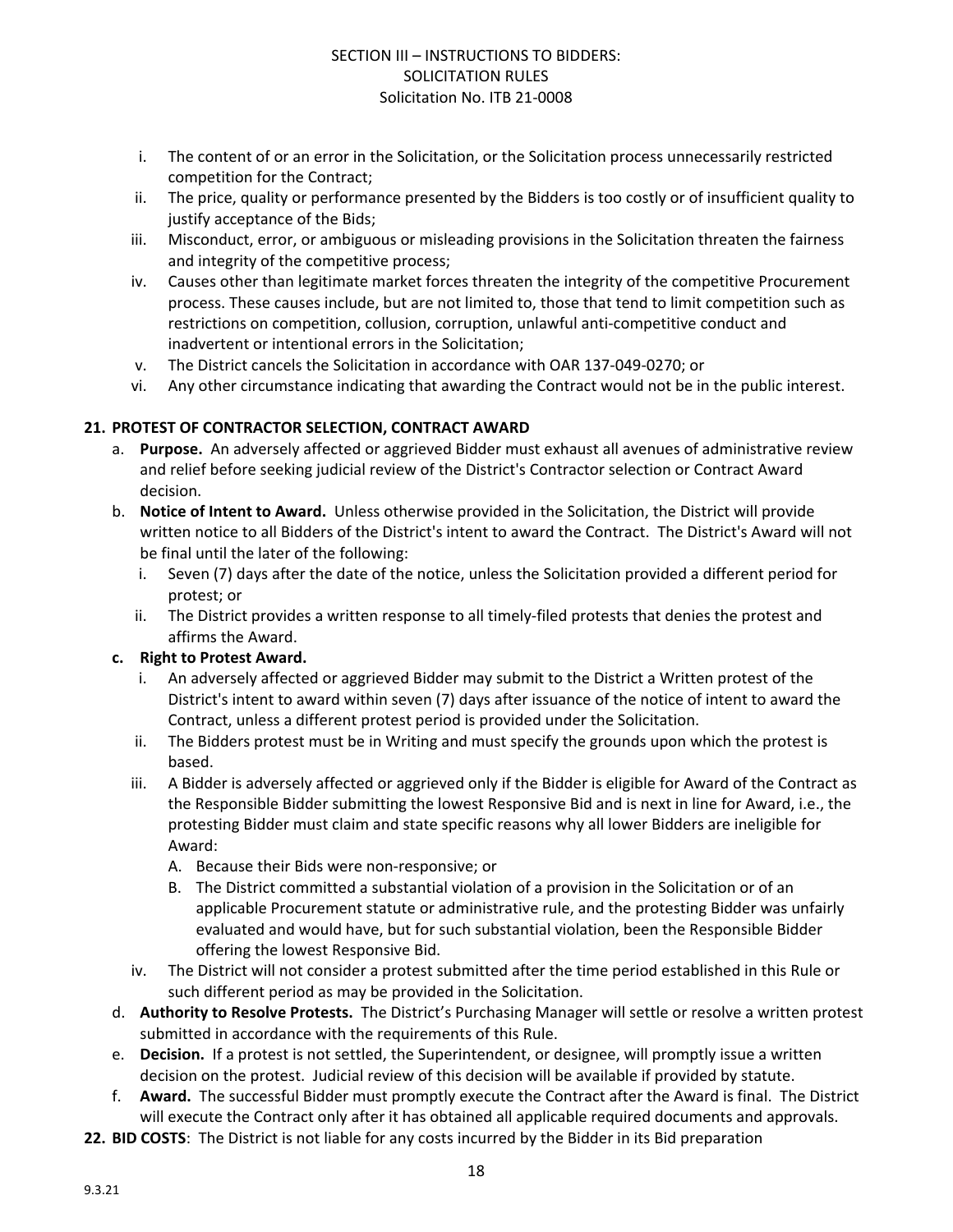#### **1. PUBLIC WORKS REQUIREMENTS**

This solicitation will result in a Contract for a Public Work subject to ORS 279C.800 to 279C.870 or the Davis-Bacon Act (40 U.S.C. 3141 et seq., if applicable). No Bid will be received or considered by the District unless the Bid contains a statement by the Bidder that the provisions of ORS 279C.800 to 279C.870 (prevailing wage rates paid to employees) or the Davis Bacon Act (40 U.S.C. 3141 et seq, if applicable) are to be complied with (see Bidder Certification).

#### **2. REGISTRATION REQUIREMENTS**

Bidders must be currently registered with the Construction Contractors Board as required by ORS 701.021, licensed by the Sate Landscape Contractors Board, as required by ORS 671.530, or licensed by the Department of Environmental Quality, as required by ORS 468A.710 (Air Quality) , if required, holding the proper registration for the work contemplated herein, at the time of Bid submittal. All Subcontractors participating in the project must be similarly registered with the Construction Contractors Board, State Landscape Contractors Board or Department of Environmental Quality, as required, at the time they propose to engage in subcontract work. The CCB registration requirements apply to all public works contracts unless superseded by federal law.

#### **3. BOLI/PWR REQUIREMENTS**

All contractors and subcontractors will abide by the latest determination of the minimum wage rates as scheduled and published for this region by the U.S. Department of Labor and the Oregon Bureau of Labor and Industries and will abide by all amendments, decisions, and related regulations of these agencies. Specifically:

- a. The Contractor is required to pay workers not less than prevailing wage rates for the Region #2 through the contract period.
- b. If the Contractor fails to pay for labor and services the District can pay and will withhold these amounts from payments to the Contractor. OAR 839-025-0020(2)(a).
- c. The Contractor is required to pay weekly, holiday (including weekends) and daily overtime as required. OAR 839-025-0020(2)(b).
- d. The existing 'prevailing rate of wage' as published by the Oregon Bureau of Labor and Industries are the Prevailing Wage Rates for Public Works Contracts in Oregon effective July 1, 2021. They may be found at the following website: [http://www.oregon.gov/boli/WHD/PWR/Pages/pwr\\_state.aspx](http://www.oregon.gov/boli/WHD/PWR/Pages/pwr_state.aspx), and are incorporated herein by this reference.

#### **4. BONDS: PERFORMANCE, PAYMENT AND PUBLIC WORKS**

#### **a. Performance and Payment Bonds.**

- i. Pursuant to ORS 279C.380, the Contractor must furnish bonds covering the faithful performance of the Contact and payment of obligations arising there under. Bonds are to be obtained through a company that is authorized and licensed by the Oregon Insurance Commissioner. The bonding company must be listed on the most current US Government Treasury list, Department Circular 570 or approved PRIOR TO BID SUBMISSION by the District. The cost of the Bonds must be included in the Contract Sum. The amount of each Bond must be equal to 100 percent of the Contract Sum. Performance and Payment Bonds must be the AIA A312 or as approved by the District.
- ii. Bonds must be effective from the Contract date through the Final Completion of the Contract.
- iii. Failure to adhere to these requirements may be grounds for rejection of the Bid.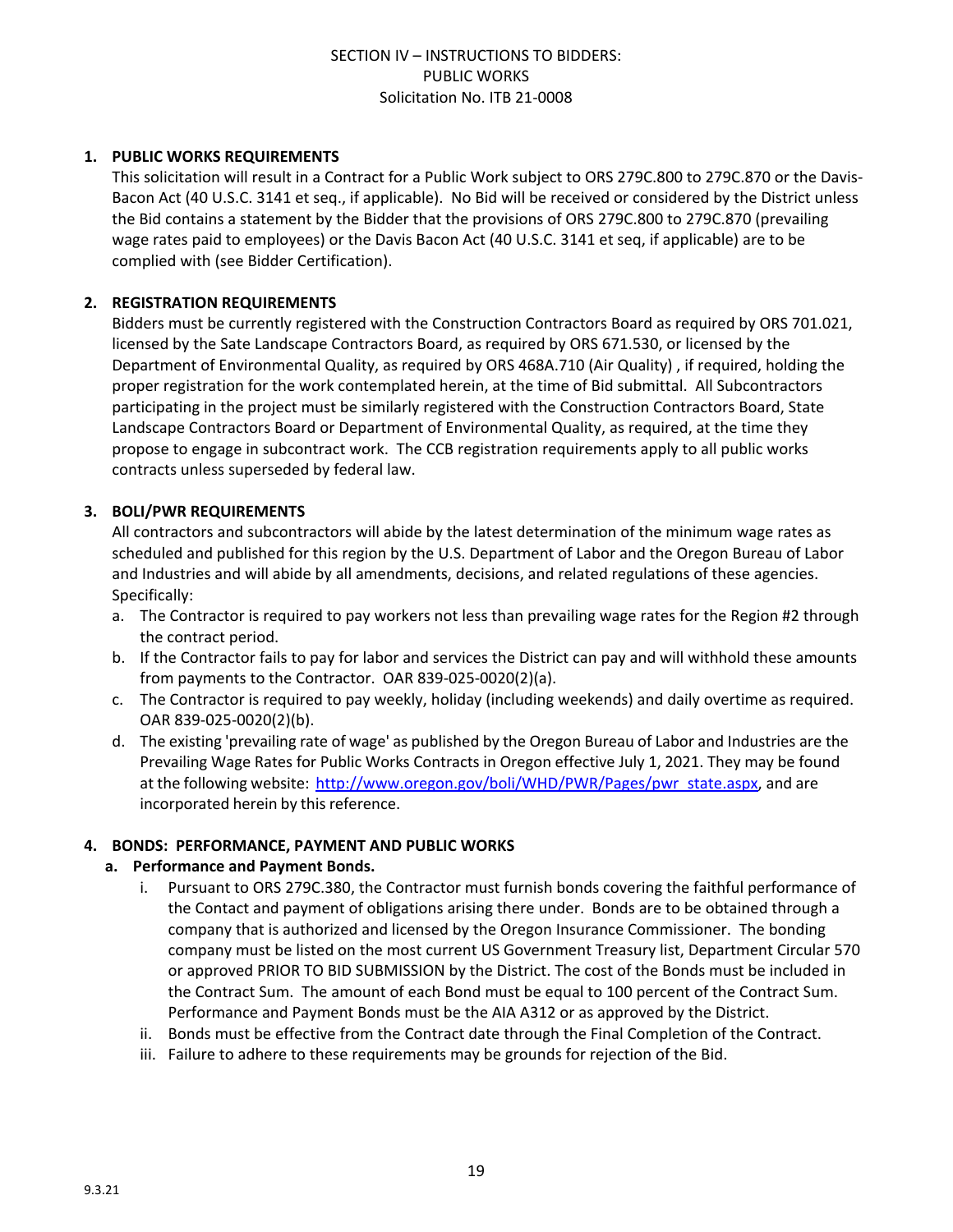#### **b. Public Works Bond.**

- i. Contractors who work on public works projects, subject to the PWR law, are required to file a \$30,000 Public Works Bond to be used exclusively for unpaid wages determined to be due by BOLI. Proof of this bond in effect must be provided to the District prior to Contract signing, after the award of this solicitation.
- ii. General Contractors are required to verify that subcontractors have filed a public works bond before permitting a subcontractor to start work on a project.
- iii. ORS 279C.836 provides exemptions from the bond requirements for certified disadvantaged, minority, women, service-disabled veteran owned or emerging small business enterprises. It is the Contractor's responsibility to notify the District if an exemption applies to the Contractor.
- iv. The Public Works Bond must be furnished by a surety company authorized to do business in Oregon
- c. **Time for Submission.** The apparent successful Bidder must promptly furnish the required performance security upon the District's request. If the Bidder fails to furnish the security as requested, the District may reject the Bid and award the Contract to the Responsible Bidder with the next lowest Responsive Bid, and, at the District's discretion, the Bidder must forfeit its Bid Bond.

#### **5. SUBSTITUTE CONTRACTOR**

If the Contractor provided a performance bond, the District may afford the Contractor's surety the opportunity to provide a substitute Contractor to complete performance of the Contract. A substitute Contractor must perform all remaining contract Work and comply with all terms and conditions of the Contract, including the provisions of the performance bond and the payment bond. Such substitute performance does not involve the Award of a new Contract and will not be subject to the competitive procurement provisions of ORS Chapter 279C.

#### **6. FOREIGN CONTRACTOR**

If the Contract Price exceeds \$10,000 and the Contractor is a Foreign Contractor, the Contractor must promptly report to the Oregon Department of Revenue on forms provided by the Department of Revenue, the Contract Price, terms of payment, Contract duration and such other information as the Department of Revenue may require before final payment can be made on the Contract. A copy of the report must be forwarded to the District. The District will satisfy itself that the above requirements have been complied with before it issues final payment on the Contract.

#### **7. CERTIFIED PAYROLL WITHHOLDING**

- a. If a prime contractor does not file certified payroll as required (at least once per month), the District will withhold 25% of amounts due to the prime contractor, in addition to any other required Retainage.
- b. If a first-tier subcontract does not file certified payroll reports as required, the prime contractor must withhold 25% of amounts due the first-tier subcontractor.
- c. Once certified payroll reports are submitted, the District or prime contractor are to pay amounts withheld within 14 days.
- d. Neither the District nor the prime contractor is required to verify the accuracy of the contents of the certified payroll reports.

#### **8. DRUG TESTING REQUIREMENT**

ORS 279C.505(2) requires that all public improvement contracts contain a provision requiring contractors to demonstrate that an employee drug-testing program is in place. Bidders are therefore required to certify that they have an employee drug-testing program in place that applies to all employees and will maintain a drug-testing program at all times during the performance of the awarded Contract. Failure to maintain a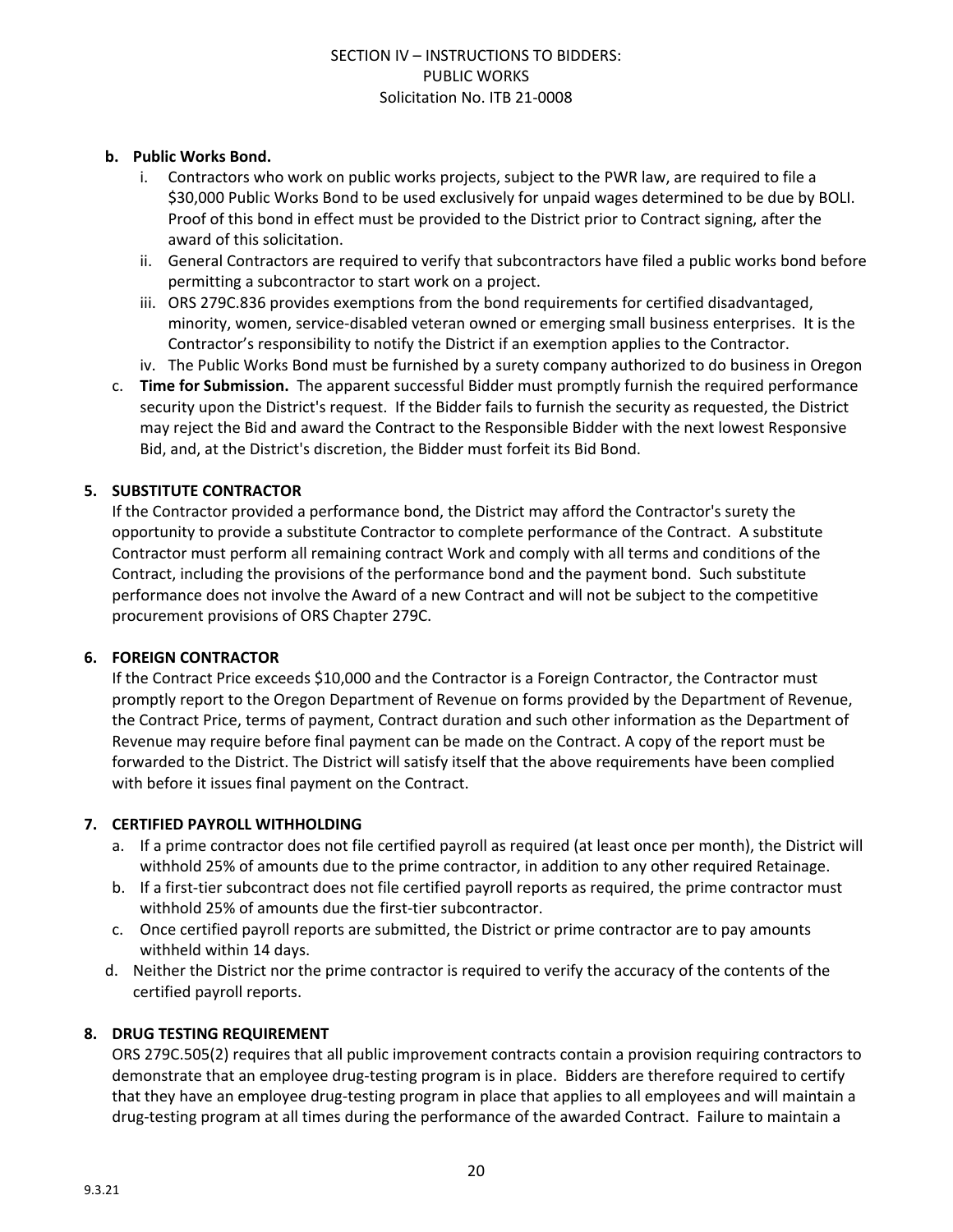program will constitute a material breach of contract. The use of drugs, alcohol, or any tobacco products is prohibited on all District property.

#### **9. OTHER TERMS AND CONDITIONS:**

The Contractor must understand and agree to comply with the following:

- a. Provide prompt payment to all Persons supplying labor or material for the performance of the work; Pay all contributions or amounts due the Industrial Accident Fund; Not permit any lien or claim to be filed or prosecuted against the District; and Pay to the Department of Revenue all sums withheld from employees. (ORS 279C.505(1));
- b. Demonstrate that an employee drug testing program is in place. (ORS 279C.505(2));
- c. If the Contract calls for demolition Work described in ORS 279C.510(1), the Contractor is required to salvage or recycle construction and demolition debris, if feasible and cost-effective;
- d. If the Contract calls for lawn or landscape maintenance, the Contractor is required to compost or mulch yard waste material at an approved site, if feasible and cost effective (ORS 279C.510(2);
- e. If the Contractor fails, neglects or refuses to pay promptly a person's claim for labor or services provided to the contractor or a subcontractor, the District may pay the amount of the claim to the person that provides the labor or services and charge the amount of the payment against funds due or to become due the contractor, as set forth in ORS 279C.515(1);
- f. If the Contractor or a first-tier subcontractor fails, neglects or refuses to pay a person that provides labor or materials in connection with the public improvement contract within 30 days after receiving payment from the contracting agency or a contractor, the contractor or first-tier subcontractor owes the person the amount due plus interest charges. (ORS 279C.515(2));
- g. If the Contractor or a subcontractor fails, neglects or refuses to pay a person that provides labor or materials in connection with the public improvement contract, the person may file a complaint with the Construction Contractors Board, unless payment is subject to a good faith dispute as defined in ORS 279C.580. (ORS 279C.515(3));
- h. Abide by maximum hours of labor and overtime, as set forth in ORS 279C.520(1);
- i. Provide employer notice to employees of hours and days that employees may be required to work, as set forth in ORS 279C.520(2);
- j. Abide by environmental and natural resources regulations (ORS 279C.525);
- k. Make required payments for medical care and certain services related to sickness and injury to employees, as set forth in ORS 279C.530(1);
- l. Understand all employers, including Contractor, that employ subject workers who work under this Contract in the State of Oregon must comply with ORS 656.017 and provide the required Workers' Compensation coverage, unless such employers are exempt under ORS 656.126. Contractor must ensure that each of its subcontractors complies with these requirements. (ORS 279C.530(2));
- m. Abide by maximum hours, holidays and overtime (ORS 279C.540);
- n. Abide by time limitation on claims for overtime (ORS 279C.545);
- o. Pay prevailing wage rates, including subcontractors (ORS 279C.800 to 279C.870);
- p. File required BOLI Public Works bond(s) including subcontractors, as set forth in ORS 279C.830(2);
- q. Follow Retainage rules (ORS 279C.550 to 279C.570);
- r. Abide by prompt payment policy, progress payments, rate of interest (ORS 279C.570);
- s. Maintain relations with subcontractors (ORS 279C.580);
- t. Make notice of claim (ORS 279C.605);
- u. Provide Affidavit of Compliance with the Oregon tax laws in accordance with ORS 305.385; and
- v. Certify that all subcontractors performing Work described in ORS 701.005(2) (i.e., construction Work) will be registered with the Construction Contractors Board, licensed by the State Landscape Contractors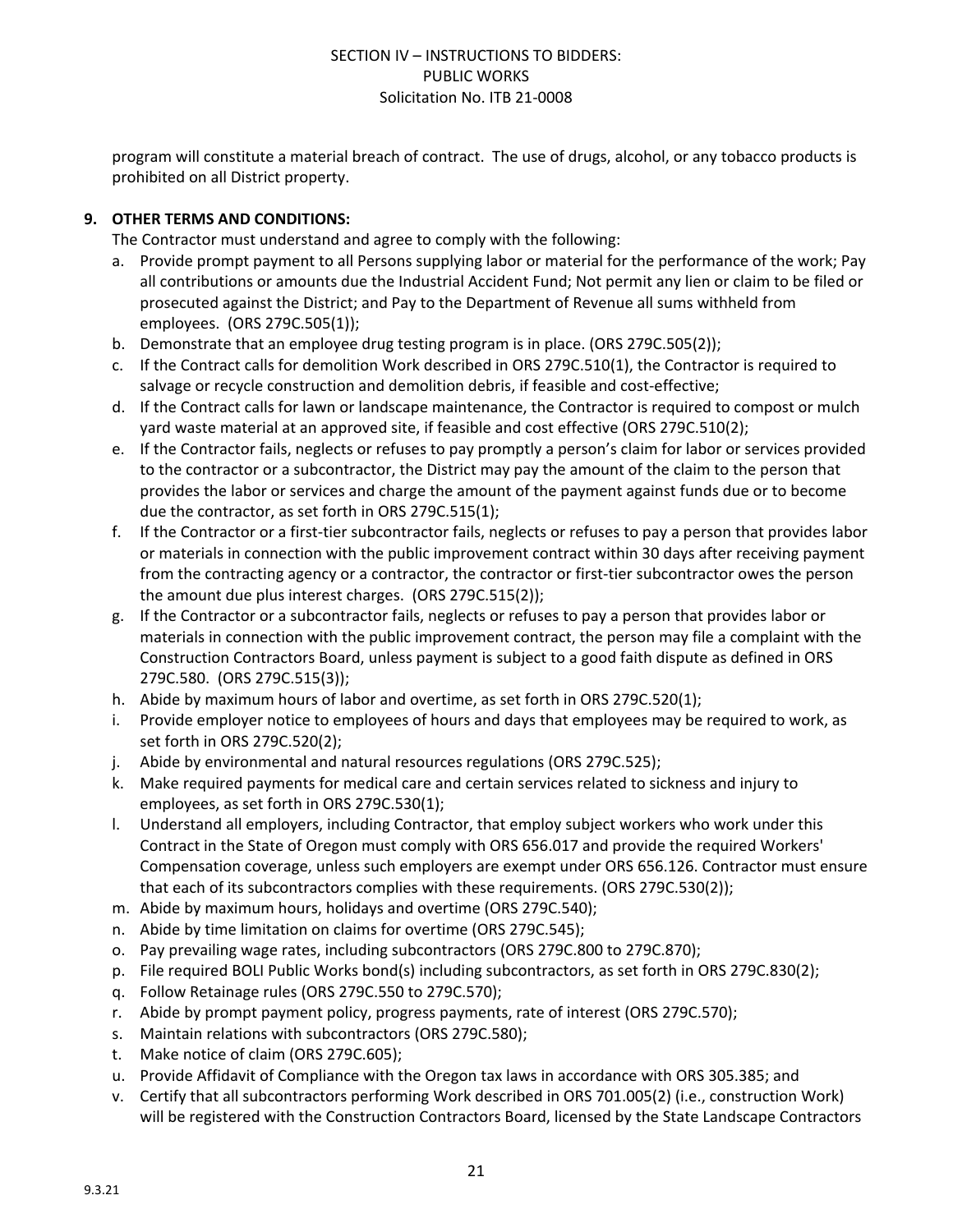Board in accordance with ORS 701.021 to 701.050, or licensed under ORS 468A.720 (Air Quality), if required, before the subcontractors commence Work under the Contract.

w. Assignment or Transfer Restricted. Unless otherwise provided in the Contract, the Contractor must not assign, sell, dispose of, or transfer rights, or delegate duties under the Contract, either in whole or in part, without the District's prior Written consent. Unless otherwise agreed by the District in Writing, such consent will not relieve the Contractor of any obligations under the Contract. Any assignee or transferee will be considered the agent of the Contractor and be bound to abide by all provisions of the Contract. If the District consents in Writing to an assignment, sale, disposal or transfer of the Contractor's rights or delegation of Contractor's duties, the Contractor and its surety, if any, must remain liable to the District for complete performance of the Contract as if no such assignment, sale, disposal, transfer or delegation had occurred unless the District otherwise agrees in Writing.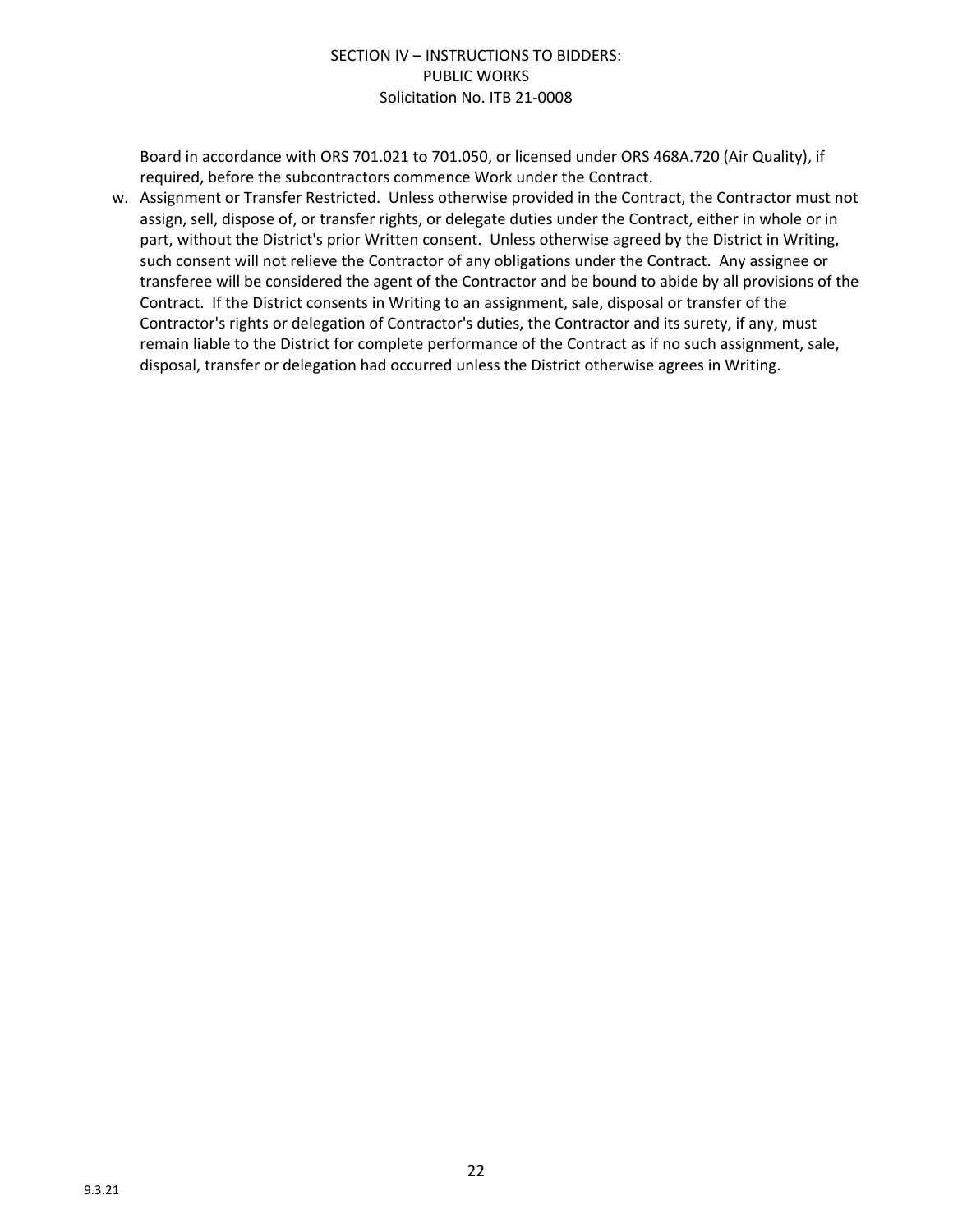#### **1. BID PREPARATION:**

- a. Bidder must complete and return as its Bid, the required Affidavit, Certifications and Forms included as Attachments to this Solicitation. (See Attached Bid Submission Checklist)
- b. Failure to complete, **sign**, and submit these and any other document(s) as requested or required in accordance with this Solicitation may be grounds to declare the Bid nonresponsive.

#### **2. FORMS**

- a. The attached forms are to be included in Bid.
- b. Copies of the included forms (See Attached Bid Submission Checklist) are to be completed and submitted by the Bidder along with other required documents as required by the Instructions to Bidders.
- c. **References.** If the Bidder has performed any project or work with the District in the last ten (10) years, one of the references must be from the Bidder's most recent contract with the District.

#### **3. FORM OF AGREEMENT**

The form of construction agreement to be used between the District and the General Contractor for the Project is the AIA Document A101-2017 and AIA Document A201-2017 as issued by the Beaverton School District. Any references and/or requirements of the General Contractor to the District must apply to subcontractors' requirements to the District and General Contractor. A sample Copy of the AIA Document A101-2017 and AIA Document A201-2017 as issued by Beaverton School District are included herein.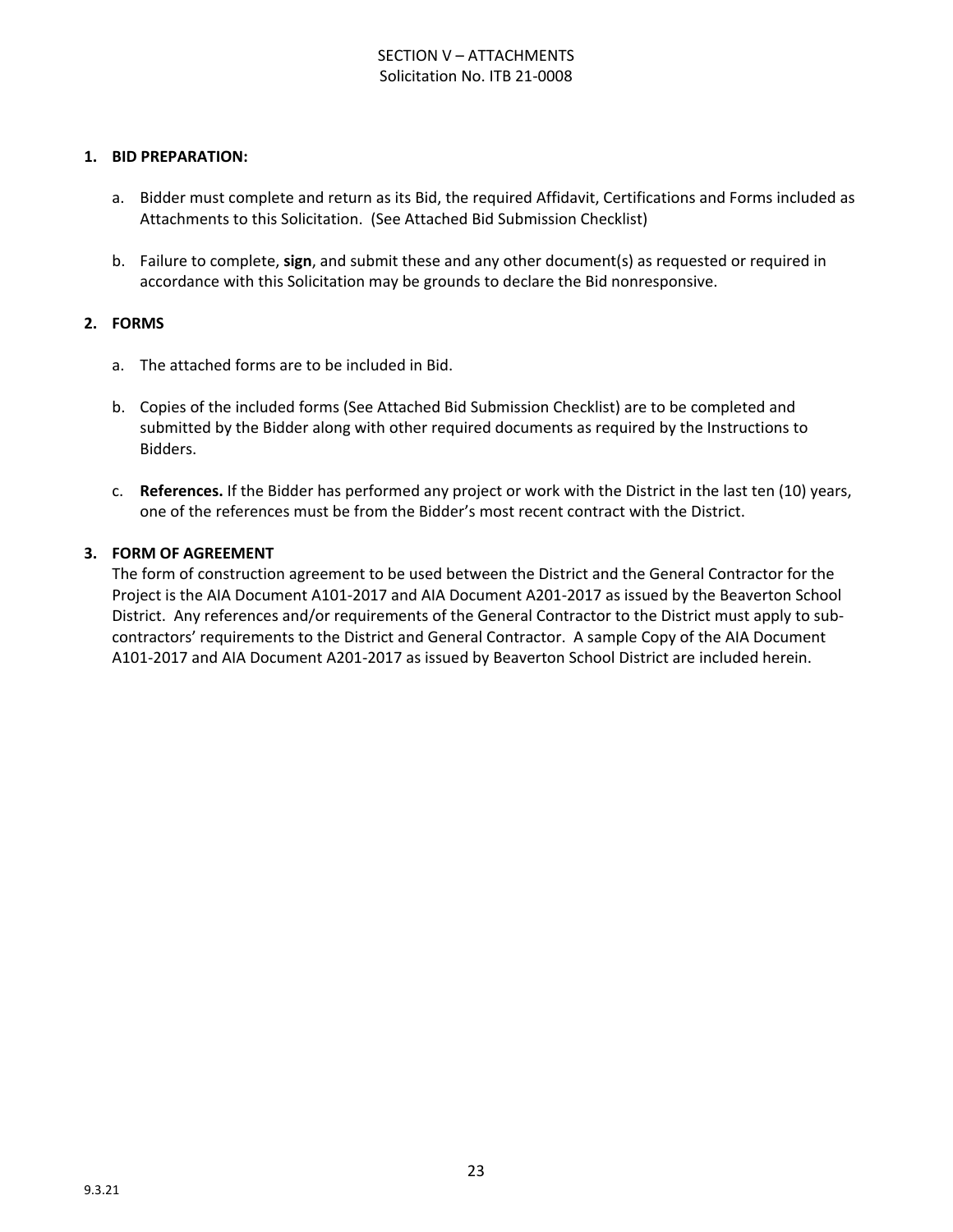#### SECTION V – ATTACHMENTS Solicitation No. ITB 21-0008

# **BID SUBMISSION CHECKLIST**

#### **ALL AFFIDAVITS, CERTIFICATIONS, FORMS AND BID CONTENT REQUIREMENTS AS SPECIFIED IN SECTION V MUST BE INCLUDED AS PART OF THE BID.**

#### **\_\_\_\_ REQUIRED AFFIDAVIT, CERTIFICATIONS AND FORMS**

The following affidavit, certifications and forms must be completed **and signed** by the person authorized to represent the Bidder regarding all matters related to the Bid and authorized to bind the Bidder to the agreement. Failure to submit any of the required, completed, **and signed** affidavits/certifications/forms may be grounds to declare the Bid nonresponsive.

- BIDDER CERTIFICATION This serves as the cover sheet for your Bid. (Attachment A)
- BID SCHEDULE. (Attachment B)
- BID SECURITY (Bid Bond). (Attachment C)
- AFFADAVIT OF NON-COLLUSION / COMPLIANCE WITH TAX LAWS. (Attachment D)
- NON-CONFLICT OF INTEREST CERTIFICATION. (Attachment E)
- BIDDER RESPONSIBILITY FORM All Pages. (Attachment F)
- BIDDER REFERENCE FORMS Include the # specified on the form. See SECTION V Paragraph 2. (Attachment G)
- FIRST-TIER SUBCONTRACTOR DISCLOSURE FORM (Attachment H)

The Bidder is **encourage**d to use the following attachment to identify their Bid. It is provided for the Bidder's convenience and is **NOT** required.

**\_\_\_\_\_\_\_\_\_\_\_\_\_\_\_\_\_\_\_\_\_\_\_\_\_\_\_\_\_\_\_\_\_\_\_\_\_\_\_\_\_\_\_\_\_\_\_\_\_\_\_\_\_\_\_\_\_\_\_\_\_\_\_\_\_\_\_\_\_\_\_\_\_\_\_\_\_\_\_\_\_\_\_\_\_\_\_\_\_\_\_**

The following attachment(s) are **NOT** to be returned with the Bid. Bidders must review the content of these attachment(s).

**\_\_\_\_\_\_\_\_\_\_\_\_\_\_\_\_\_\_\_\_\_\_\_\_\_\_\_\_\_\_\_\_\_\_\_\_\_\_\_\_\_\_\_\_\_\_\_\_\_\_\_\_\_\_\_\_\_\_\_\_\_\_\_\_\_\_\_\_\_\_\_\_\_\_\_\_\_\_\_\_\_\_\_\_\_\_\_\_**

| <b>ATTACHMENT I</b> | Sample Contract                          |
|---------------------|------------------------------------------|
| ATTACHMENT J        | <b>Drawings</b>                          |
| ATTACHMENT K        | <b>Specifications</b>                    |
| ATTACHMENT L        | During Solicitation Substitution Request |

This checklist is provided for the Bidder's convenience in assembling their Bid and is NOT required to be returned with the Bid.

**\_\_\_\_\_\_\_\_\_\_\_\_\_\_\_\_\_\_\_\_\_\_\_\_\_\_\_\_\_\_\_\_\_\_\_\_\_\_\_\_\_\_\_\_\_\_\_\_\_\_\_\_\_\_\_\_\_\_\_\_\_\_\_\_\_\_\_\_\_\_\_\_\_\_\_\_\_\_\_\_\_\_\_\_\_\_\_**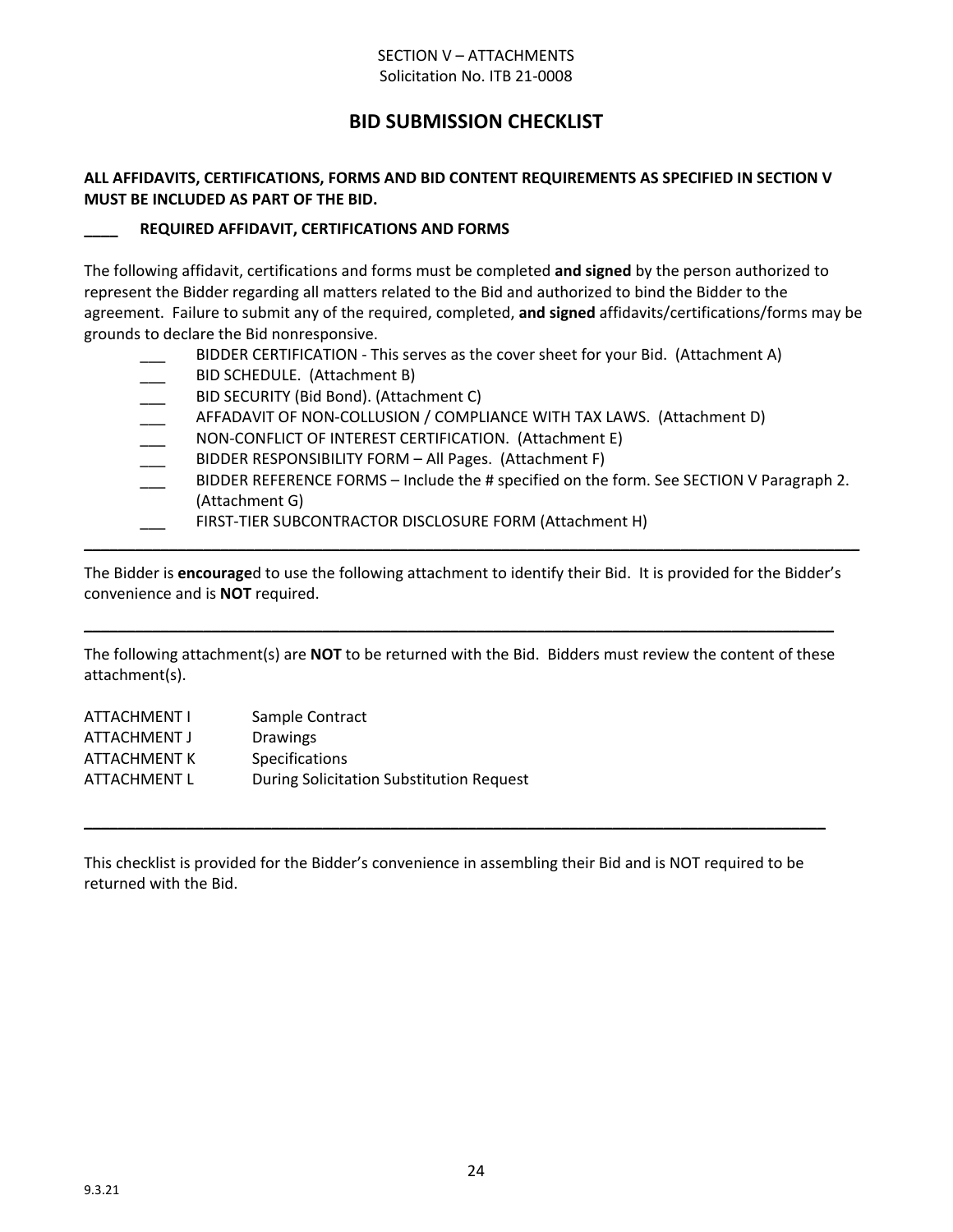

# **BIDDER CERTIFICATION**

|                          |                                                                                                                       | 20 |
|--------------------------|-----------------------------------------------------------------------------------------------------------------------|----|
| <b>Sign</b>              |                                                                                                                       |    |
| Name:                    | (Please type or print)                                                                                                |    |
| Title:                   | <u> 1989 - Johann Barbara, martin amerikan basal dan berasal dan berasal dalam basal dalam basal dalam basal dala</u> |    |
|                          |                                                                                                                       |    |
|                          | Firm/Company Name: 1999 and 2008 and 2009 and 2009 and 2009 and 2009 and 2009 and 2009 and 2009 and 2009 and 20       |    |
| <b>Physical Address:</b> |                                                                                                                       |    |
| City, State, Zip:        |                                                                                                                       |    |

- 1. The Bidder certifies that he or she has read and understands the Drawings, Specifications, Addenda, Contract and all other documents pertaining to this Project.
- 2. The Bidder, having become completely familiar with the local conditions and legal requirements affecting the cost of Work at the place where Work is to be executed, and having carefully examined the site conditions as they currently exist, agrees to provide all labor, materials, plant, equipment, transportation and other facilities and services as necessary and/or required to execute all of the Work described by the aforesaid documents will be provided and within the time specified.
- 3. The Bidder acknowledges that the Project Milestones in Section II STATEMENT OF WORK includes certain specific dates. These dates must be adhered to unless modified by mutual agreement between Contractor and the Owner. All dates indicate 5:00 PM Pacific Time.

The Bidder agrees to complete the work within the number of calendar days as stipulated in the Contract and to meet the Milestones and Specific Dates set forth above and acknowledges that his/her failure to achieve Completion by these stipulated dates, or by any Owner authorized extension thereto, subjects the Bidder to liquidated damages for failure to perform, as further defined in the Contracts.

- 4. The Bidder agrees to execute the formal Contract within five (5) days from date of Notice of Acceptance of this Bid. In the event the undersigned fails or neglects to execute the Contract and the undersigned is considered having abandoned the Contract by the Owner, the Bid security will be forfeited.
- 5. The Bidder acknowledges that he or she that signs this Bid is fully authorized to sign on behalf of the firm listed and to fully bind the firm listed to all conditions and provisions thereof.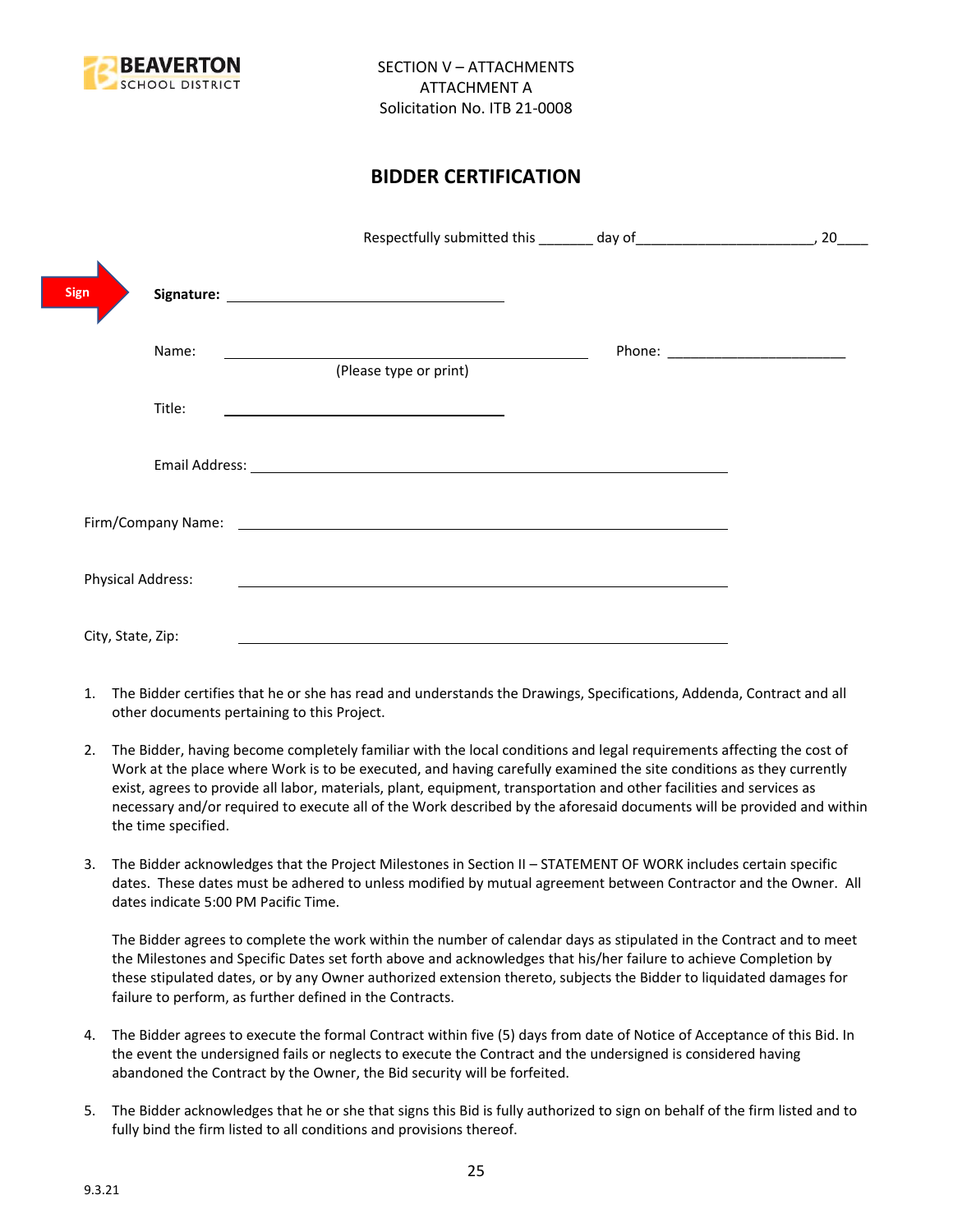

- 6. The Bidder certifies that Bidder has complied or will comply with all requirements of local, state, and national laws, and that no legal requirement has been or will be violated in making or accepting this Bid.
- 7. The Bidder is registered with the Construction Contractors Board, or is licensed by the State Landscape Contractors Board, or licensed under ORS 468A.720 (Air Quality), if required. License Number\_\_\_\_\_\_\_\_\_\_\_\_\_\_\_\_\_\_\_\_\_\_\_\_. (The District will not receive or consider a Bid for a Public Improvement unless the Bidder is registered with the Construction Contractors Board, or is licensed by the State Landscape Contractors Board).
- 8. The Bidder, pursuant to ORS 279A.120 (1), (check one) is figure is figure to a resident Bidder. If not, indicate State of residency \_\_\_\_\_\_\_\_\_\_\_\_\_\_\_\_\_\_\_\_\_\_\_.
- 9. The Bidder certifies that the required Statutory Public Works Bond has been filed with the Construction Contractor's Board.
- 10. The Bidder agrees to be bound by and will comply with the provisions of Prevailing Wage Laws ORS 279C.800 through ORS 279C.870 or the Davis-Bacon Act (40 U.S.C. 3141 et seq., if applicable).
- 11. The Bidder certifies that it has not discriminated and will not discriminate, in violation of ORS 279A.110, against any disadvantaged business enterprise, minority-owned business, women-owned business, emerging small business, or business that a service-disabled veteran owns in obtaining any required subcontract.
- 12. The Bidder agrees to comply with Oregon tax laws in accordance with ORS 305.385.
- 13. Any Bid of a contractor or subcontractor listed on BOLI's List of Ineligibles will be rejected.
- 14. The Bidder acknowledges receipt of the following Addenda: (List by number and date appearing on Addendum.)

| Addendum Number | Date | Addendum Number | Date |
|-----------------|------|-----------------|------|
|                 |      |                 |      |
|                 |      |                 |      |
|                 |      |                 |      |
|                 |      |                 |      |
|                 |      |                 |      |

This solicitation will result in a Contract for a Public Work subject to ORS 279C.800 to 279C.870.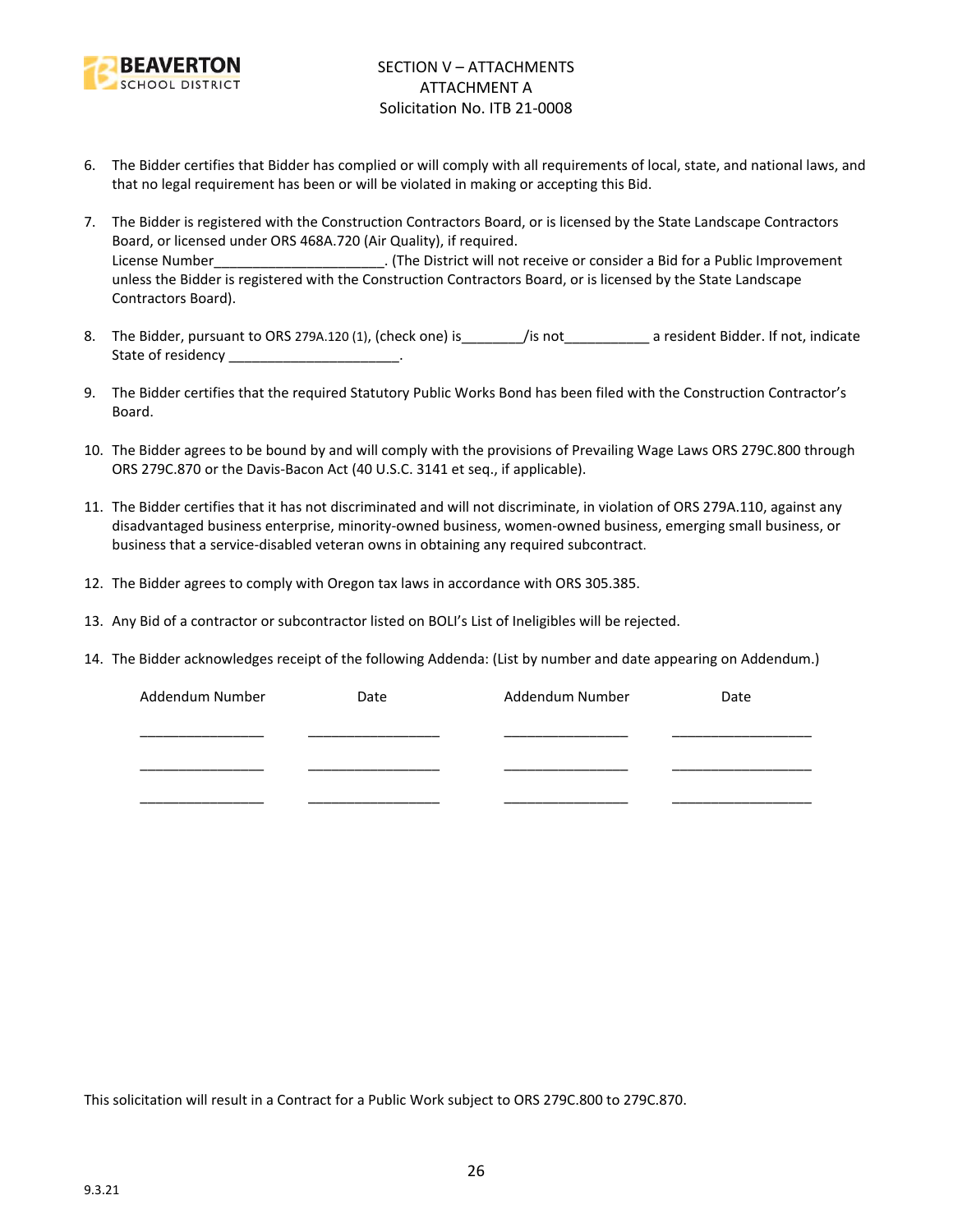

# **BID SCHEDULE**

\_\_\_\_\_\_\_\_\_\_\_\_\_\_\_\_\_\_\_\_\_\_\_\_\_\_\_\_\_\_\_\_\_\_\_\_\_\_\_\_\_ (Contractor)

TOTAL BASE BID: including the Work as defined in the Project Manual including Appendices, Drawings and Addenda (if any), the TOTAL SUM OF:

| DOLLARS (\$ |  |
|-------------|--|
|             |  |

- Project Alternates:
- 1. Additive Alternate: Provide sink and associated plumbing, casework, and additional countertop length in rooms G102 and G104 per drawings. Provide restrooms G101 and G103 as outlined in the Drawings and Project Manual. TOTAL ADDITIVE SUM\_\_\_\_\_\_\_\_\_\_\_\_\_\_\_\_\_\_\_\_\_\_\_\_\_ DOLLARS (\$\_\_\_\_\_\_\_\_\_\_\_\_\_\_\_\_\_\_\_\_\_\_\_)
- 2. Additive Alternate: Provide sink and associated plumbing, casework, and additional countertop length in rooms G106, G107 and G108 as outlined in the Drawings and Project Manual. TOTAL ADDITIVE SUM\_\_\_\_\_\_\_\_\_\_\_\_\_\_\_\_\_\_\_\_\_\_\_\_\_ DOLLARS (\$\_\_\_\_\_\_\_\_\_\_\_\_\_\_\_\_\_\_\_\_\_\_\_)
- 3. Additive Alternate: Provide operable wall with marker board on library side between rooms G110 and G114 as outlined in the Drawings and Project Manual. TOTAL ADDITIVE SUM\_\_\_\_\_\_\_\_\_\_\_\_\_\_\_\_\_\_\_\_\_\_\_\_\_ DOLLARS (\$\_\_\_\_\_\_\_\_\_\_\_\_\_\_\_\_\_\_\_\_\_\_\_)

#### **NOTES:**

- Contractor will be required to develop a schedule of values for payment and accounting purposes prior to the initial request for payment in a form acceptable to the District.
- If any information submitted on this form is contradictory, words prevail over numbers.
- The Contract is intended to be awarded to a single Contractor.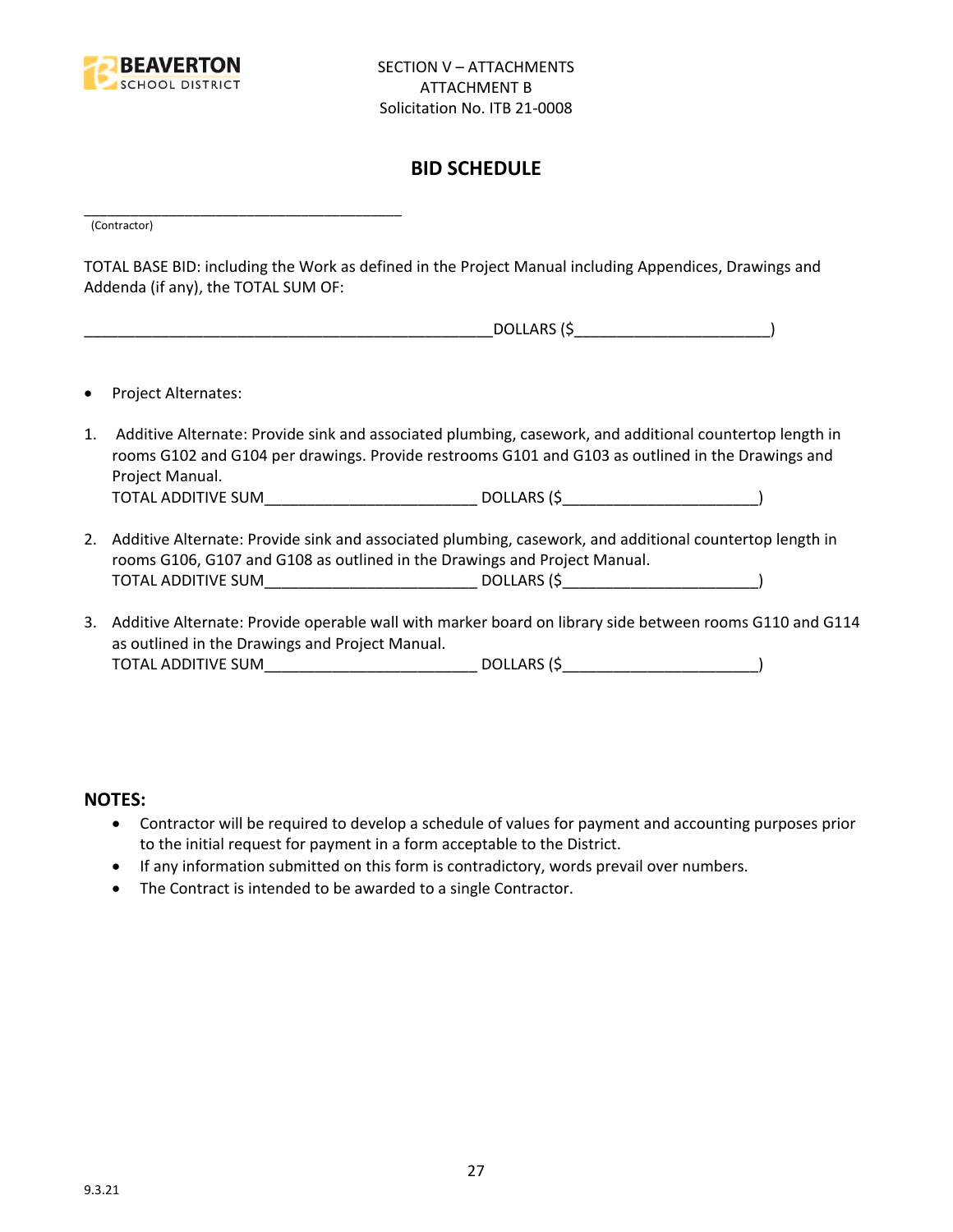

#### **BID BOND**

(Contractor)

THIS DOCUMENT HAS IMPORTANT LEGAL CONSEQUENCES: CONSULTATION WITH AN ATTORNEY IS ENCOURAGED WITH RESPECT TO ITS COMPLETION OR MODIFICATION.

KNOW ALL MEN BY THESE PRESENTS, that we \_\_\_\_\_\_\_\_\_\_\_\_\_\_\_\_\_\_\_\_\_\_\_\_\_\_\_\_\_\_\_\_\_\_\_\_\_\_\_\_\_\_\_

*(Here insert full name and address or legal title of Contractor)*

As Principal, hereinafter called the Principal, and \_\_\_\_\_\_\_\_\_\_\_\_\_\_\_\_\_\_\_\_\_\_\_\_\_\_\_\_

\_\_\_\_\_\_\_\_\_\_\_\_\_\_\_\_\_\_\_\_\_\_\_\_\_\_\_\_\_\_\_\_\_\_\_\_\_\_\_\_\_

*(Here insert full name and address or legal title of Surety)*

a Corporation duly organized under the laws of the State of Oregon as Surety, hereinafter called the Surety, are held and firmly bound unto Beaverton School District No. 48J, 16550 SW Merlo Road, Beaverton, OR 97003, as Obligee, hereinafter called the Obligee, in the sum of five percent of dollars (\$) amount Bid (5%), for the payment of which sum well and truly to be made, the said Principal and the said Surety, bind ourselves, our heirs, executors, administrators, successors and assigns, jointly and severally, firmly by these presents.

WHEREAS, the Principal has submitted a Bid for \_\_\_\_\_\_\_\_\_\_\_\_\_\_\_\_\_\_\_\_\_\_\_\_\_\_\_\_\_.

NOW, THEREFORE, if the Obligee shall accept the Bid of the Principal and the Principal shall enter into a Contract with the Obligee in accordance with the terms of such Bid, and give such bond or bonds as may be specified in the Contract Documents with good and sufficient surety for the faithful performance of such Contract and for the prompt payment of labor and material furnished in the prosecution thereof, or in the event of the failure of the Principal to enter such Contract and give such bond or bonds, if the Principal shall pay to the Obligee the difference not to exceed the penalty hereof between the amount specified in said Bid and such larger amount for which the Obligee may in good faith contract with another party to perform the Work covered by said Bid, then this obligation shall be null and void, otherwise to remain in full force and effect.

\_\_\_\_\_\_\_\_\_\_\_\_\_\_\_\_\_\_\_\_\_\_\_\_\_\_\_\_\_\_\_\_\_\_\_\_\_\_\_\_\_

\_\_\_\_\_\_\_\_\_\_\_\_\_\_\_\_\_\_\_\_\_\_\_\_\_\_\_\_\_\_\_\_\_\_\_\_\_\_\_\_\_

Signed and sealed this \_\_\_\_\_ day of \_\_\_\_\_\_\_\_\_\_\_\_, 20\_\_\_\_.

(Witness) (Principal) (Seal)

(Title)

\_\_\_\_\_\_\_\_\_\_\_\_\_\_\_\_\_\_\_\_\_\_\_\_\_\_\_\_\_\_\_\_\_\_\_ \_\_\_\_\_\_\_\_\_\_\_\_\_\_\_\_\_\_\_\_\_\_\_\_\_\_\_\_\_\_\_\_\_\_\_\_\_\_\_\_\_

(Witness) (Surety) (Seal)

(Title)

\_\_\_\_\_\_\_\_\_\_\_\_\_\_\_\_\_\_\_\_\_\_\_\_\_\_\_\_\_\_\_\_\_\_\_ \_\_\_\_\_\_\_\_\_\_\_\_\_\_\_\_\_\_\_\_\_\_\_\_\_\_\_\_\_\_\_\_\_\_\_\_\_\_\_\_\_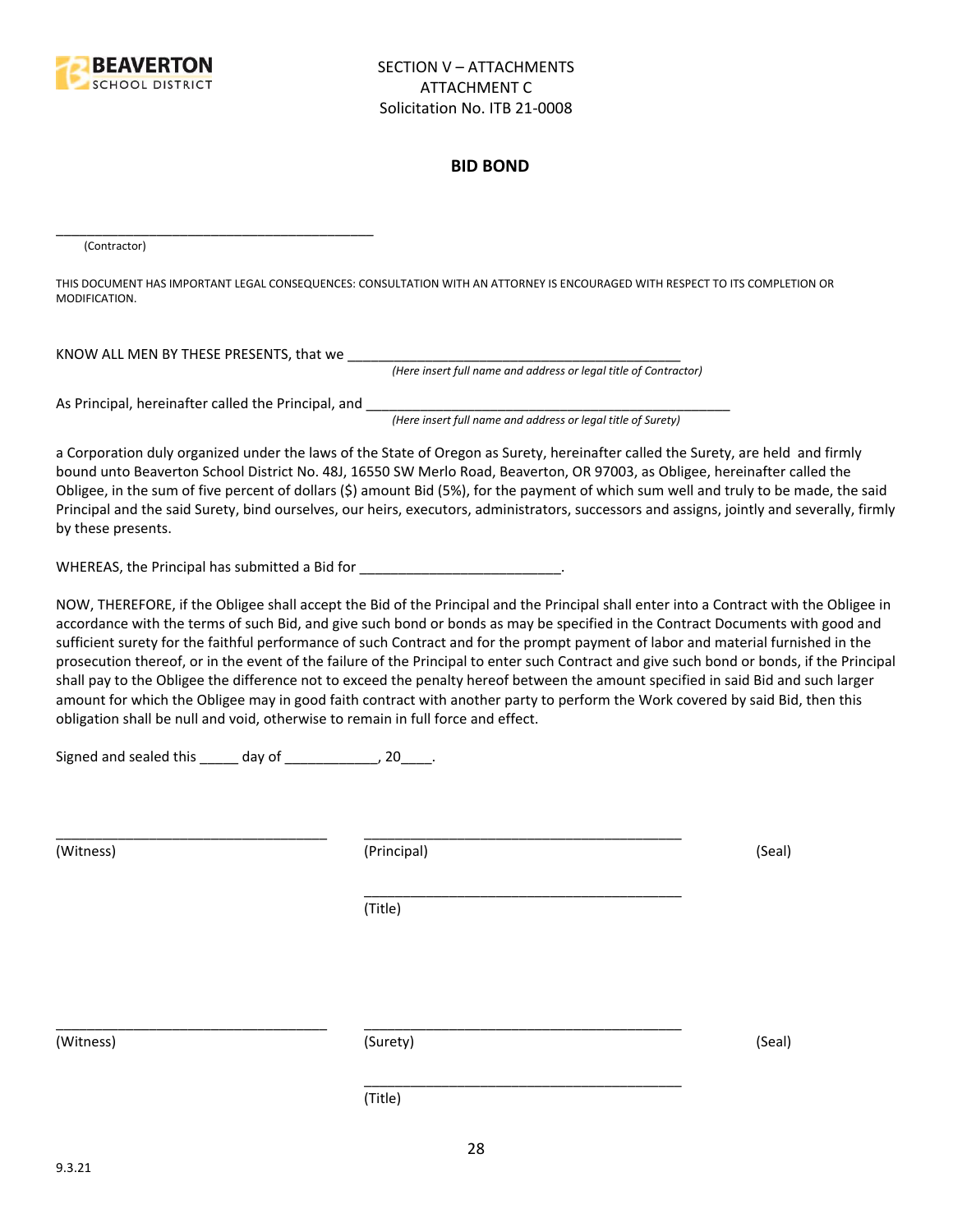

#### **AFFIDAVIT OF NON-COLLUSION / COMPLIANCE WITH TAX LAWS**

(Bidder)

I state that:

(1) The correct taxpayer identification numbers are:

\_\_\_\_\_\_\_\_\_\_\_\_\_\_\_\_\_\_\_\_\_\_\_\_\_\_\_\_\_\_\_\_\_\_\_\_\_\_

- A. Federal Employer ID Number (EIN): \_\_\_\_\_\_\_\_\_\_\_\_\_\_\_\_ B. Employer's Oregon ID Number: \_\_\_\_\_\_\_\_\_\_\_\_\_\_\_\_
- (2) Bidder is not subject to backup withholding because (i) Bidder is exempt from backup withholding, (ii) Bidder has not been notified by the IRS that Bidder is subject to backup withholding as a result of a failure to report all interest or dividends, or (iii) the IRS has notified Bidder that Bidder is no longer subject to backup withholding;
- (3) The price(s) and amount of this Bid must be arrived at independently and without consultation, communication or agreement with any other Supplier, Bidder or potential Bidder, except as disclosed on the attached appendix.
- (4) That neither the price(s) nor the amount of this Bid, and neither the approximate price(s) nor approximate amount of this Bid, will be disclosed to any other firm or person who is a Bidder or potential Bidder, and they will not be disclosed before Contract award.
- (5) No attempt has been made or will be made to induce any firm or person to refrain from proposing on this Solicitation, or to submit any noncompetitive Bid or other complementary Bid.
- (6) The Bid of my firm is made in good faith and not pursuant to any agreement or discussion with, or inducement from, any firm or person to submit a complementary or other noncompetitive Bid.
- (7) \_\_\_\_\_\_\_\_\_\_\_\_\_\_\_\_\_\_\_\_\_\_\_\_\_\_\_\_\_\_\_\_\_\_\_\_\_\_\_\_\_ (name of firm), its affiliates, subsidiaries, officers, directors and employees are not currently under investigation by any governmental agency and have not in the last four years been convicted of or found liable for any act prohibited by State or Federal law in any jurisdiction, involving conspiracy or collusion with respect to proposing on any public contract, except as described in the attached appendix.

I state that **I state that**  $\blacksquare$  (name of firm) understands and acknowledges that the above representations are material and important, and will be relied on by the Beaverton School District in awarding the contract(s) for which this Bid is submitted. I understand and my firm understands that any misstatement in this affidavit is and will be treated as fraudulent concealment from the Beaverton School District of the true facts relating to the submission of Bids for this contract. I am authorized to act on behalf of Bidder, and have authority and knowledge regarding Bidder's payment of taxes, and to the best of my knowledge, Bidder is not in violation of any Oregon tax laws, including, without limitation, those tax laws listed in ORS 305.380(4); the elderly rental assistance program under ORS 310.630 to 310.706; and any local taxes administered by the Oregon Department of Revenue under ORS 305.620.

| (Affiant's Signature)  |        |                                   |
|------------------------|--------|-----------------------------------|
| <b>STATE OF OREGON</b> |        |                                   |
|                        |        |                                   |
|                        | (date) | $\mathsf{by}$<br>(Affiant's name) |
|                        |        |                                   |
|                        |        |                                   |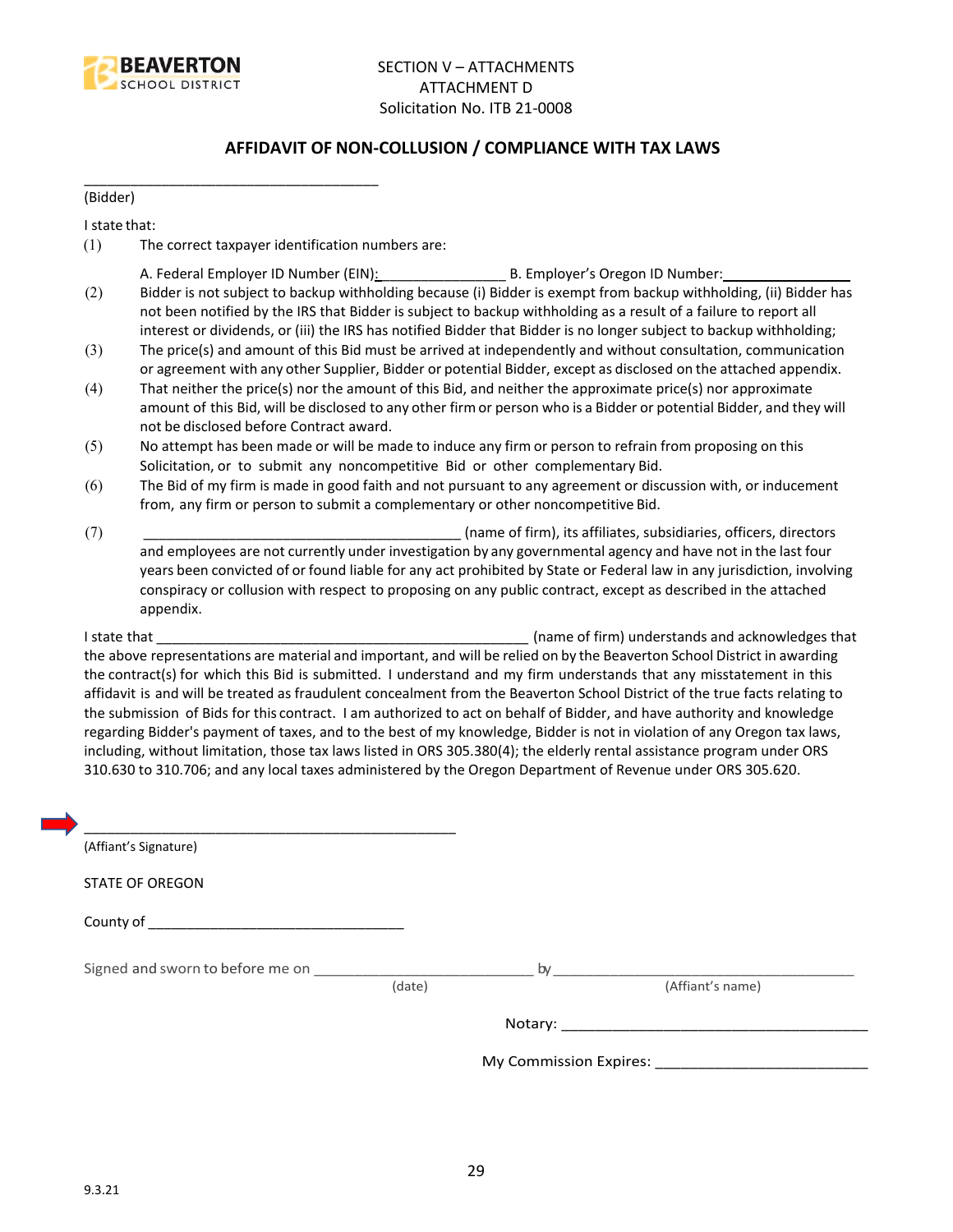

## **NON-CONFLICT OF INTEREST CERTIFICATION**

**Issuing Agency:** Beaverton School District

I, the contract of the contract of the contract of the contract of the hereby certify I have read the statement defining conflict of interest as quoted below; that I understand the statement; that no conflict of interest exists as therein defined, which precludes an impartial Bid/Proposal to be submitted by myself or the entity/company for which the Bid/Proposal is submitted, and that if such a conflict should arise, I will immediately notify the Beaverton School District and disqualify my Bid/Proposal.

**"NO OFFICER, EMPLOYEE, OR AGENT OF THE BIDDER/PROPOSER HAS ANY PERSONAL FINANCIAL INTEREST, DIRECT OR INDIRECT, IN THE OPERATION OF THE BEAVERTON SCHOOL DISTRICT OR WITH ANY PARTY CONNECTED WITH THE OREGON SCHOOL AND DISTRICT IMPROVEMENT NETWORK, DIRECTLY OR INDIRECTLY."**

| Signature: _ |                    |                        |  |
|--------------|--------------------|------------------------|--|
| Name:        |                    |                        |  |
| Title:       |                    | (Please type or print) |  |
|              |                    |                        |  |
|              | Firm/Company Name: | (Please type or print) |  |
| Date:        |                    |                        |  |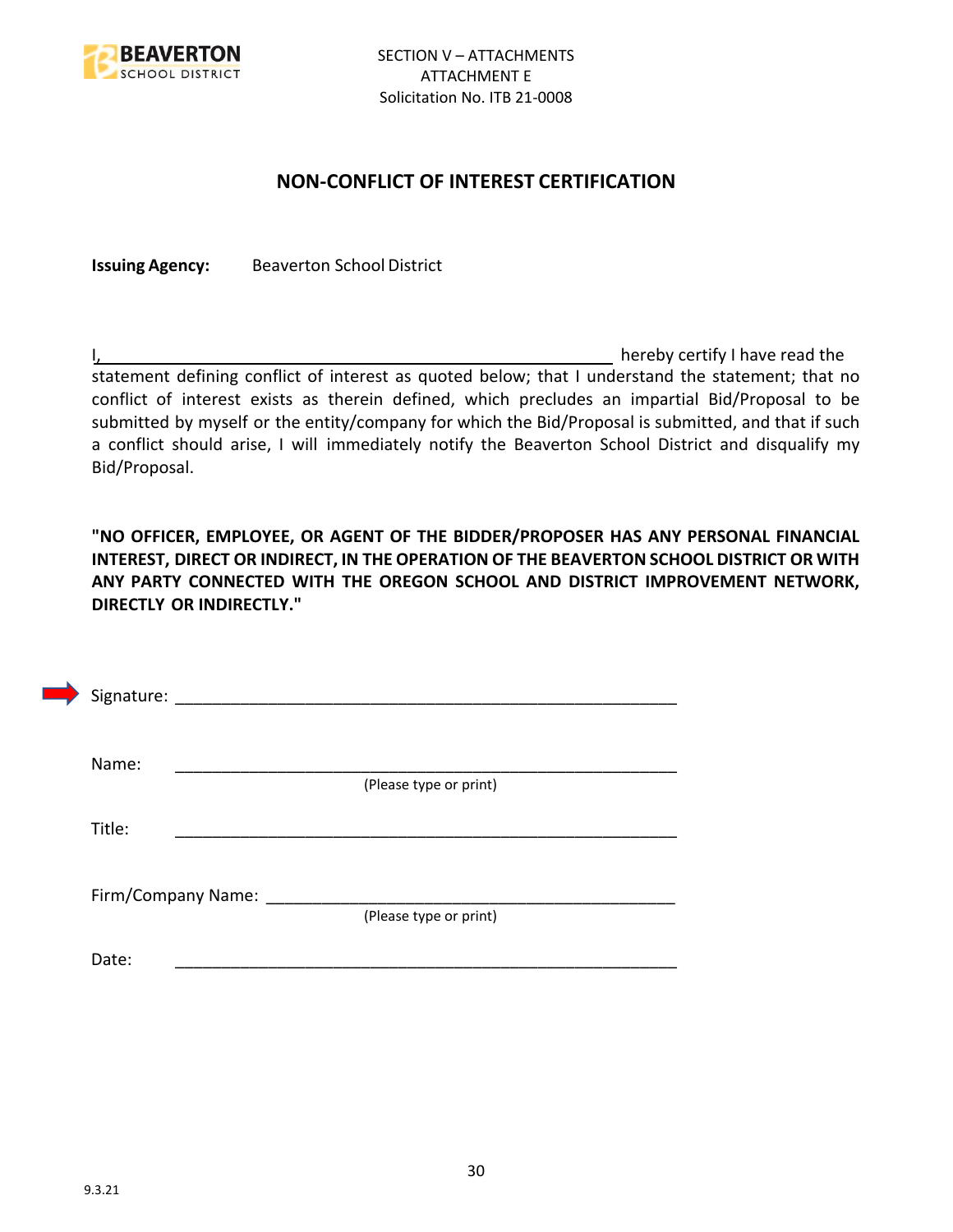

# **BIDDER RESPONSIBILITY FORM (CONTRACTOR'S QUALIFICATIONS AND FINANCIAL INFORMATION)**

#### **DECLARATION AND SIGNATURES**

The undersigned hereby declares that the he or she is duly authorized to complete and submit this Bidder Responsibility Form and that the statements contained herein are true and correct as of the date set forth below. Incomplete, incorrect or misleading information will be reason for a determination by the District of Bidder nonresponsibility.

| Date:               |                        |  |
|---------------------|------------------------|--|
| Signature:          |                        |  |
| Name:               | (Please type or print) |  |
| Title:              |                        |  |
|                     | (Please type or print) |  |
| Firm/Company: _____ | (Please type or print) |  |
| CCB#:               |                        |  |

# **Instructions**

- **1. The information provided in this form is part of the District's inquiry concerning Bidder responsibility. Please print clearly or type.**
- **2. If you need more space, use plain paper. Submit completed form with Bid response.**
- **3. Answer all questions. Submission of a form with unanswered questions, incomplete or illegible answers may result in a finding that the Bidder is not a responsible Bidder.**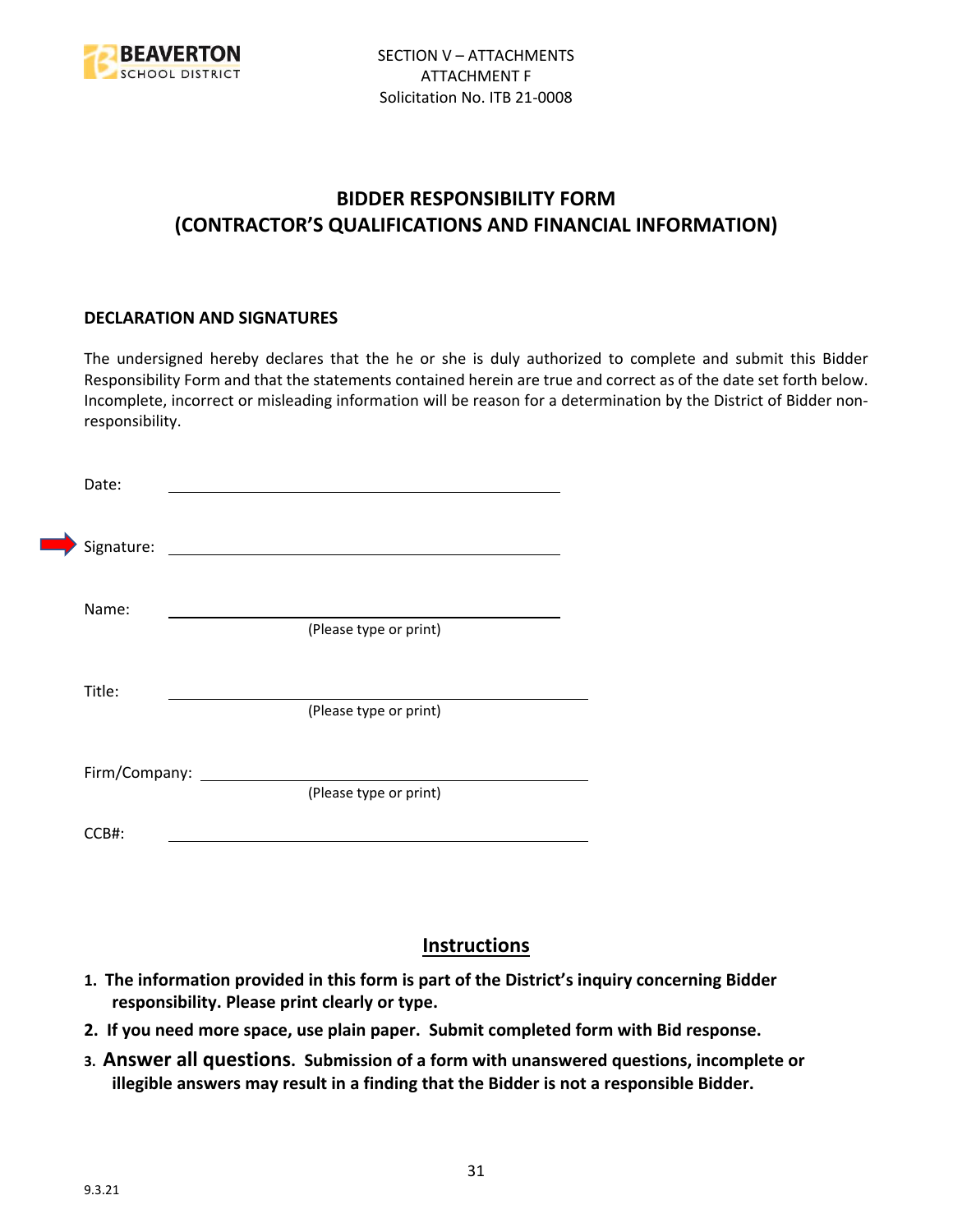

#### **CURRENT CONTRACTS IN FORCE**

| <b>ITEM</b>             | <b>CONTRACT 1</b>               |                 | <b>CONTRACT 2</b>                 |                 |
|-------------------------|---------------------------------|-----------------|-----------------------------------|-----------------|
| A. Work Location        |                                 |                 |                                   |                 |
| B. Scope of Work;       |                                 |                 |                                   |                 |
| Check box:              | New Construction                | Re-Construction | New Construction                  | Re-Construction |
| C. Contract Amount      | \$                              |                 | \$                                |                 |
| D. Change Order Amount  | \$                              |                 | \$                                |                 |
| E. % Completed          |                                 | $\%$            |                                   | $\%$            |
| F. Est. Completion Date |                                 |                 |                                   |                 |
| G. Owner's Name         |                                 |                 |                                   |                 |
| H. Owner Contact        |                                 |                 |                                   |                 |
| I. Telephone            | $\overline{ }$<br>$\mathcal{E}$ |                 | $\lambda$<br>$\overline{(}$       |                 |
| J. E-Mail Address       |                                 |                 |                                   |                 |
|                         |                                 |                 |                                   |                 |
| <b>ITEM</b>             | <b>CONTRACT 3</b>               |                 | <b>CONTRACT 4</b>                 |                 |
| A. Work Location        |                                 |                 |                                   |                 |
| B. Scope of Work;       |                                 |                 |                                   |                 |
| Check box:              | New Construction                | Re-Construction | New Construction                  | Re-Construction |
| C. Contract Amount      | \$                              |                 | \$                                |                 |
| D. Change Order Amount  | \$                              |                 | \$                                |                 |
| E. % Completed          |                                 | %               |                                   | $\%$            |
| F. Est. Completion Date |                                 |                 |                                   |                 |
| G. Owner's Name         |                                 |                 |                                   |                 |
| H. Owner Contact        |                                 |                 |                                   |                 |
| I. Telephone            | $\overline{(\ }$<br>$\lambda$   |                 | $\overline{(\ }$<br>$\rightarrow$ |                 |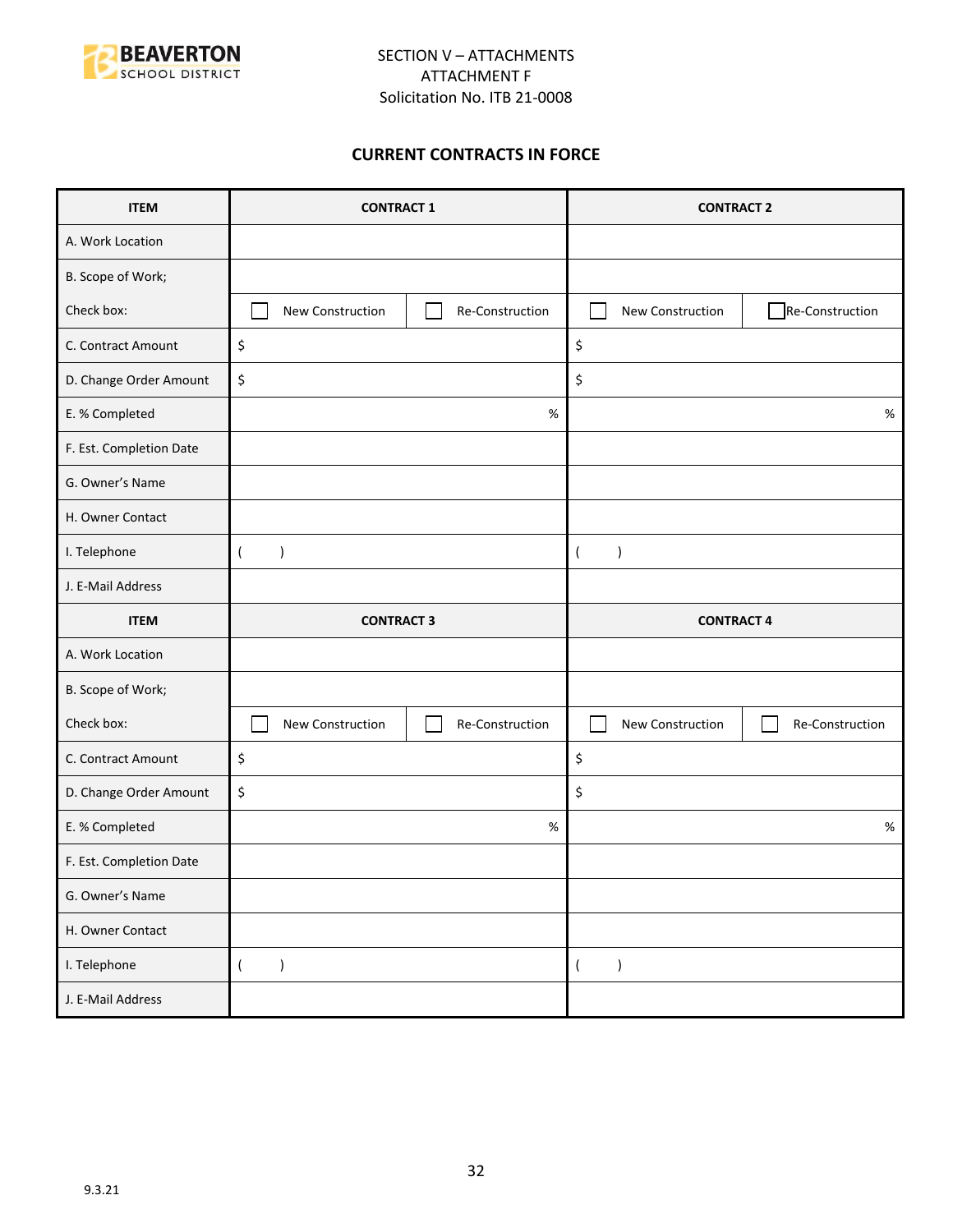

## **LARGEST SIMILAR JOBS YOU HAVE COMPLETED IN THE LAST FIVE YEARS AS THE PRIME CONTRACTOR**

| <b>ITEM</b>            | <b>CONTRACT 1</b> |                 | <b>CONTRACT 2</b> |                 |
|------------------------|-------------------|-----------------|-------------------|-----------------|
| A. Work Location       |                   |                 |                   |                 |
| B. Scope of Work;      |                   |                 |                   |                 |
| Check box:             | New Construction  | Re-Construction | New Construction  | Re-Construction |
| C. Contract Amount     | \$                |                 | \$                |                 |
| D. Change Order Amount | \$                |                 | \$                |                 |
| E. % Completed         | $\%$              |                 |                   | %               |
| F. Completion Date     |                   |                 |                   |                 |
| G. Owner's Name        |                   |                 |                   |                 |
| H. Owner Contact       |                   |                 |                   |                 |
| I. Telephone           |                   |                 |                   |                 |
| J. E-Mail Address      |                   |                 |                   |                 |

#### **LIST COMPANIES FROM WHOM YOU OBTAIN SURETY BONDS**

| <b>ITEM</b>                                 | <b>SURETY COMPANY 1</b>                                                                                                                | <b>SURETY COMPANY 2</b>                                                                                                                                                                                 |
|---------------------------------------------|----------------------------------------------------------------------------------------------------------------------------------------|---------------------------------------------------------------------------------------------------------------------------------------------------------------------------------------------------------|
| A. Company Name                             |                                                                                                                                        |                                                                                                                                                                                                         |
| <b>B. Contact's Name</b>                    |                                                                                                                                        |                                                                                                                                                                                                         |
| C. Telephone                                |                                                                                                                                        |                                                                                                                                                                                                         |
| D. Fax                                      |                                                                                                                                        |                                                                                                                                                                                                         |
| E. E-Mail Address                           |                                                                                                                                        |                                                                                                                                                                                                         |
| PRESENT AMOUNT OF BONDING<br>COVERAGE (\$): | HAS YOUR APPLICATION FOR SURETY BOND<br>EVER BEEN DECLINED (If Yes, please provide<br>detailed information in Remarks)<br>  NO<br> YES | DURING THE PAST 2 YEARS, HAVE YOU BEEN CHARGED<br>WITH A FAILURE TO MEET THE CLAIMS OF YOUR<br>SUBCONTRACTORS OR SUPPLIERS (If Yes, please provide<br>detailed information in Remarks)<br>l YES<br>I NO |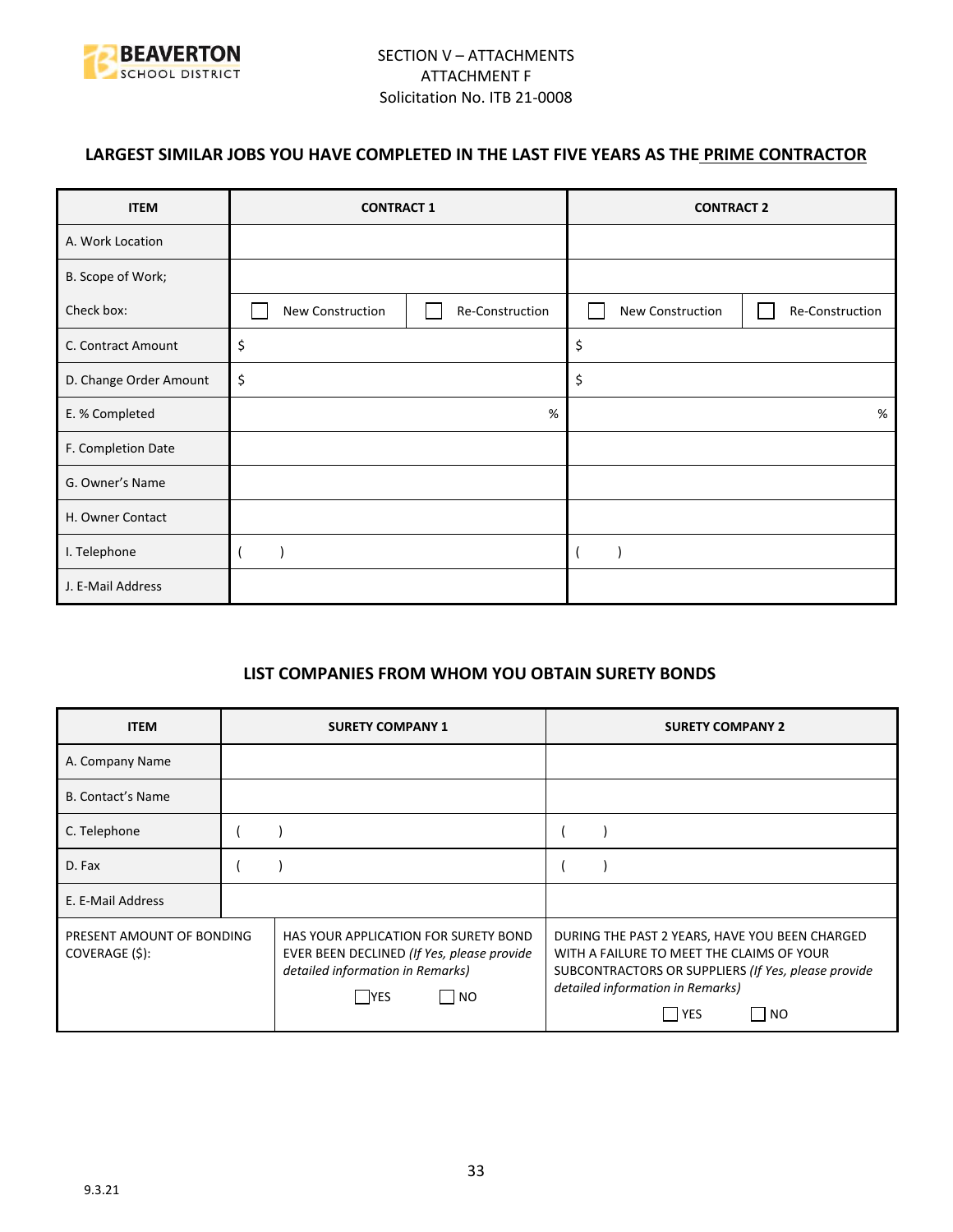

#### **RELIABILITY**

| Has your company ever been declared in breach of any contract for unperformed or defective work? $\Box$ Yes.<br>No.                                                                                                                                                                                           |
|---------------------------------------------------------------------------------------------------------------------------------------------------------------------------------------------------------------------------------------------------------------------------------------------------------------|
| If "yes", explain.                                                                                                                                                                                                                                                                                            |
|                                                                                                                                                                                                                                                                                                               |
|                                                                                                                                                                                                                                                                                                               |
| Has any employee or agent of your company ever been convicted of a criminal offense arising out of obtaining, attempting<br>to obtain, or performing a public or private contract or subcontract?<br>Yes.<br>No.                                                                                              |
| If "yes," explain.                                                                                                                                                                                                                                                                                            |
|                                                                                                                                                                                                                                                                                                               |
|                                                                                                                                                                                                                                                                                                               |
| Has any employee or agent of your company been convicted under state or federal law of embezzlement, theft, forgery,<br>bribery, falsification or destruction of records, receiving stolen property or any other offense indicating a lack of business<br>integrity or business honesty?<br>$ $   Yes.<br>No. |
| If "yes," explain.                                                                                                                                                                                                                                                                                            |
|                                                                                                                                                                                                                                                                                                               |
|                                                                                                                                                                                                                                                                                                               |
| Has your company or any employee or agent of your company been convicted under state or federal antitrust laws?<br>Yes.<br>No.                                                                                                                                                                                |
| If "yes," explain.                                                                                                                                                                                                                                                                                            |
|                                                                                                                                                                                                                                                                                                               |
|                                                                                                                                                                                                                                                                                                               |
| Has any Officer or Partner of your organization ever been an Officer or Partner of another Organization that failed to complete<br>a construction contract?<br>Yes.<br>No.                                                                                                                                    |
| If "yes," explain.                                                                                                                                                                                                                                                                                            |
|                                                                                                                                                                                                                                                                                                               |
|                                                                                                                                                                                                                                                                                                               |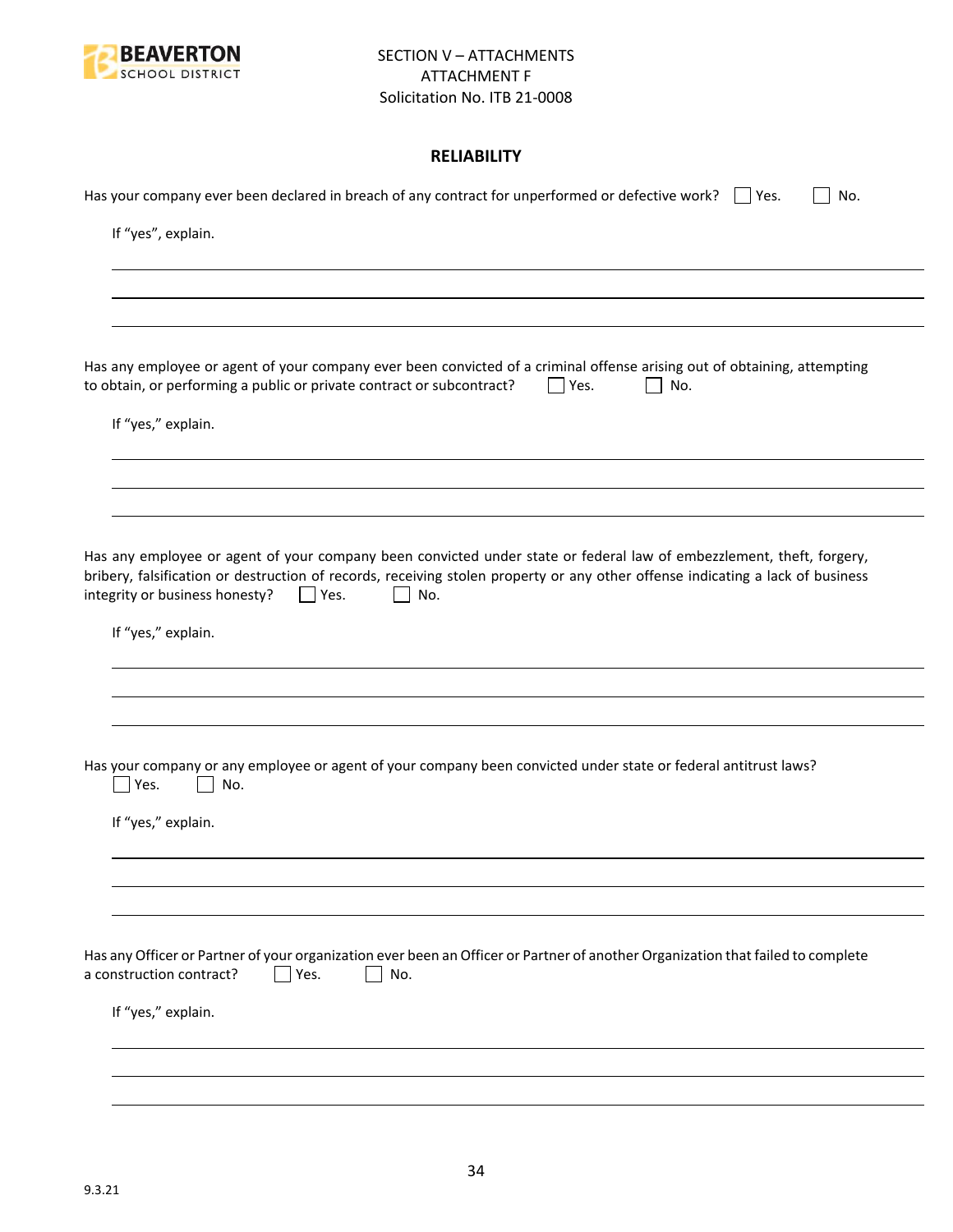

#### **FINANCIAL RESOURCES**

| Indicate the Contractors total bonding capacity amount: \$                                                                                                                                                                                                                                                                                                                                |
|-------------------------------------------------------------------------------------------------------------------------------------------------------------------------------------------------------------------------------------------------------------------------------------------------------------------------------------------------------------------------------------------|
| What portion of this amount remains available at time of completion of this form? \$                                                                                                                                                                                                                                                                                                      |
| Has your firm ever been at any time in the last ten years the debtor in a bankruptcy case? $\Box$ Yes.<br>No.                                                                                                                                                                                                                                                                             |
| If "yes," explain.                                                                                                                                                                                                                                                                                                                                                                        |
| Does your firm have any outstanding judgments pending against it? $\Box$ Yes.<br>No.                                                                                                                                                                                                                                                                                                      |
| If "yes," explain.                                                                                                                                                                                                                                                                                                                                                                        |
| In the past ten years, has your firm been a party to litigation, arbitration or mediation where the amount in dispute exceeded<br>\$10,000?<br>Yes.<br>No.<br>If "yes," explain.                                                                                                                                                                                                          |
| In the past ten years, has your firm been a party to litigation, arbitration or mediation on a matter related to payment to<br>subcontractors or work performance on a contract? Check "yes" even if the matter proceeded to arbitration or mediation<br>without court litigation. $\Box$ Yes.<br>$\mathbf{L}$<br>No.<br>If "yes," explain. (Include court, case number and party names.) |
|                                                                                                                                                                                                                                                                                                                                                                                           |
| Have you or any of your affiliates discontinued business operation with outstanding debts?<br>No.<br>$ $ Yes.                                                                                                                                                                                                                                                                             |
| If "yes," explain.                                                                                                                                                                                                                                                                                                                                                                        |
|                                                                                                                                                                                                                                                                                                                                                                                           |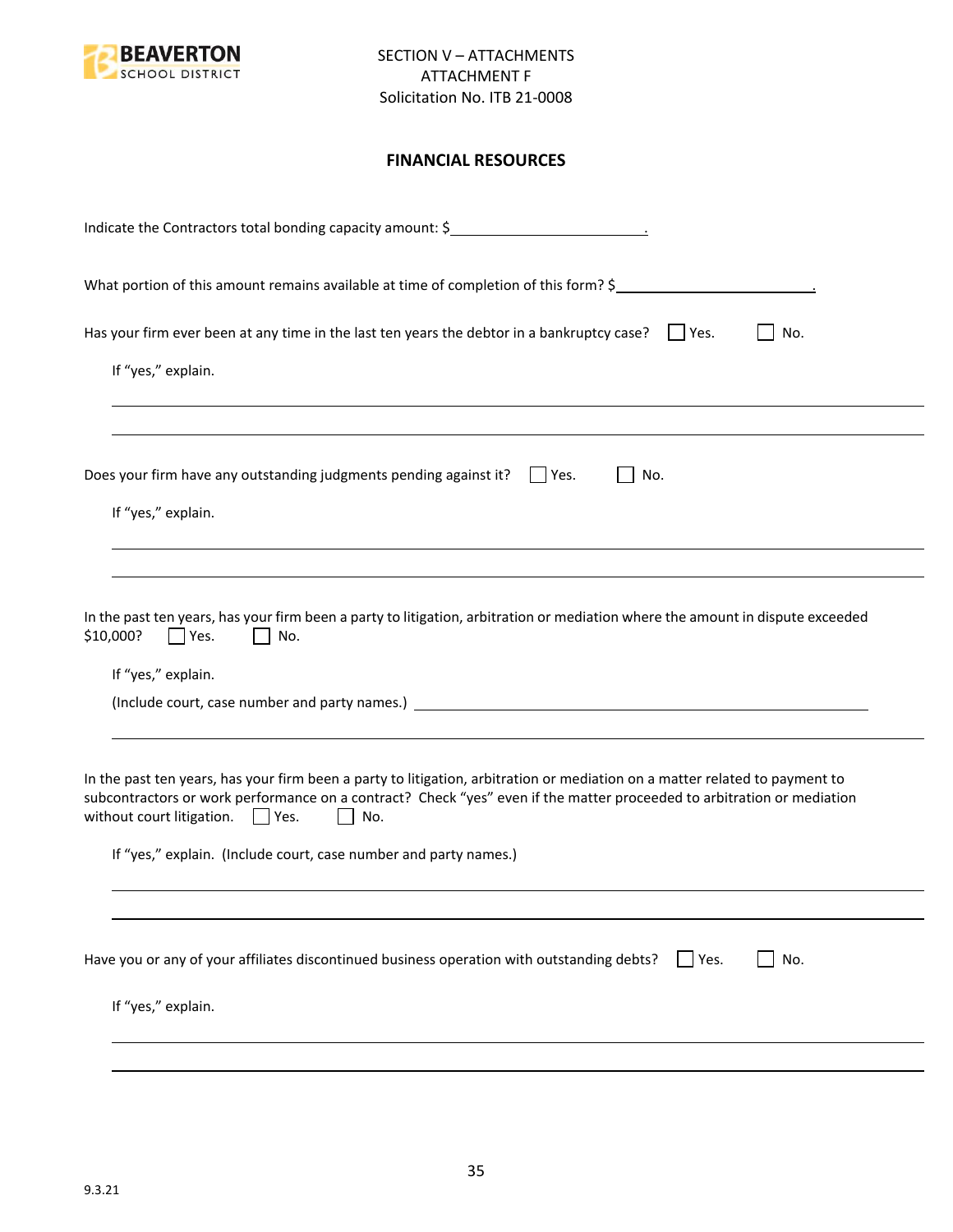

#### **KEY PERSONNEL**

List the principal individuals of your company, their current job title, the total years of experience they have in the construction industry and their current primary responsibility for your company. Corporations list current officers and those who own 5% or more of the corporation's stock. Limited liability companies list members who own 5% or more of company. Partnerships list all partners. Joint ventures list each firm that is a member of the joint venture and the percentage of ownership the firm has in the joint venture.

| <b>ITEM</b>                       | <b>Principal Individual</b> |
|-----------------------------------|-----------------------------|
| A. Name                           |                             |
| <b>B.</b> Position                |                             |
| C. Years in Construction          |                             |
| D. Current Primary Responsibility |                             |
| <b>ITEM</b>                       | <b>Principal Individual</b> |
| A. Name                           |                             |
| <b>B.</b> Position                |                             |
| C. Years in Construction          |                             |
| D. Current Primary Responsibility |                             |
| <b>ITEM</b>                       | <b>Principal Individual</b> |
| A. Name                           |                             |
| <b>B.</b> Position                |                             |
| C. Years in Construction          |                             |
| D. Current Primary Responsibility |                             |
| <b>ITEM</b>                       | <b>Principal Individual</b> |
| A. Name                           |                             |
| <b>B.</b> Position                |                             |
| C. Years in Construction          |                             |
| D. Current Primary Responsibility |                             |

List the individuals who will be in the following roles if your company is awarded this Contract:

| <b>ITEM</b>                                       | <b>Contractor's Representative</b> | <b>Project Manger</b> | <b>Project Superintendent</b> |
|---------------------------------------------------|------------------------------------|-----------------------|-------------------------------|
| A. Name                                           |                                    |                       |                               |
| B. Position                                       |                                    |                       |                               |
| <b>IC.</b> Years in Position                      | N/A                                |                       |                               |
| D. Largest Project<br>Supervised                  | N/A                                | ∍                     |                               |
| E. Largest number of<br>employees ever supervised | N/A                                |                       |                               |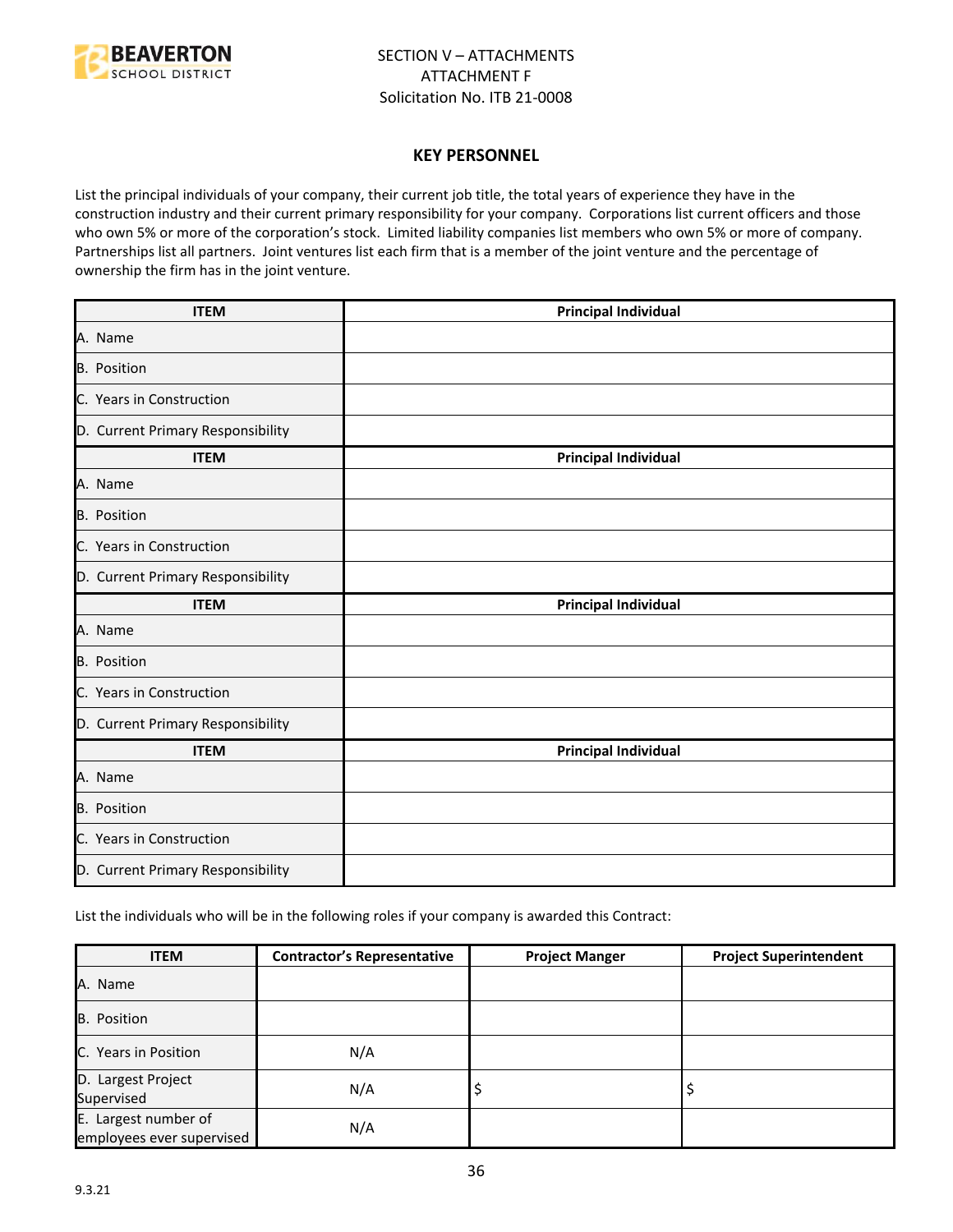

## **BIDDER REFERENCE FORM**

| (Insert Name of Bidder)                                                                               |  |
|-------------------------------------------------------------------------------------------------------|--|
| Bidder must provide five (5) references and must use a separate copy of this form for each reference. |  |
|                                                                                                       |  |
| ,我们也不会有什么。""我们的人,我们也不会有什么?""我们的人,我们也不会有什么?""我们的人,我们也不会有什么?""我们的人,我们也不会有什么?""我们的人                      |  |
|                                                                                                       |  |
| ,我们也不能会有一个人的事情。""我们的人,我们也不能会有一个人的人,我们也不能会有一个人的人,我们也不能会有一个人的人,我们也不能会有一个人的人,我们也不能会                      |  |
|                                                                                                       |  |
|                                                                                                       |  |
|                                                                                                       |  |
|                                                                                                       |  |
|                                                                                                       |  |
|                                                                                                       |  |

Method: Subjective Evaluation

Each reference may be checked for, but not limited to, adherence to contract terms and conditions, timelines, quality standards, overall customer service, project being of similar size, scope and complexity.